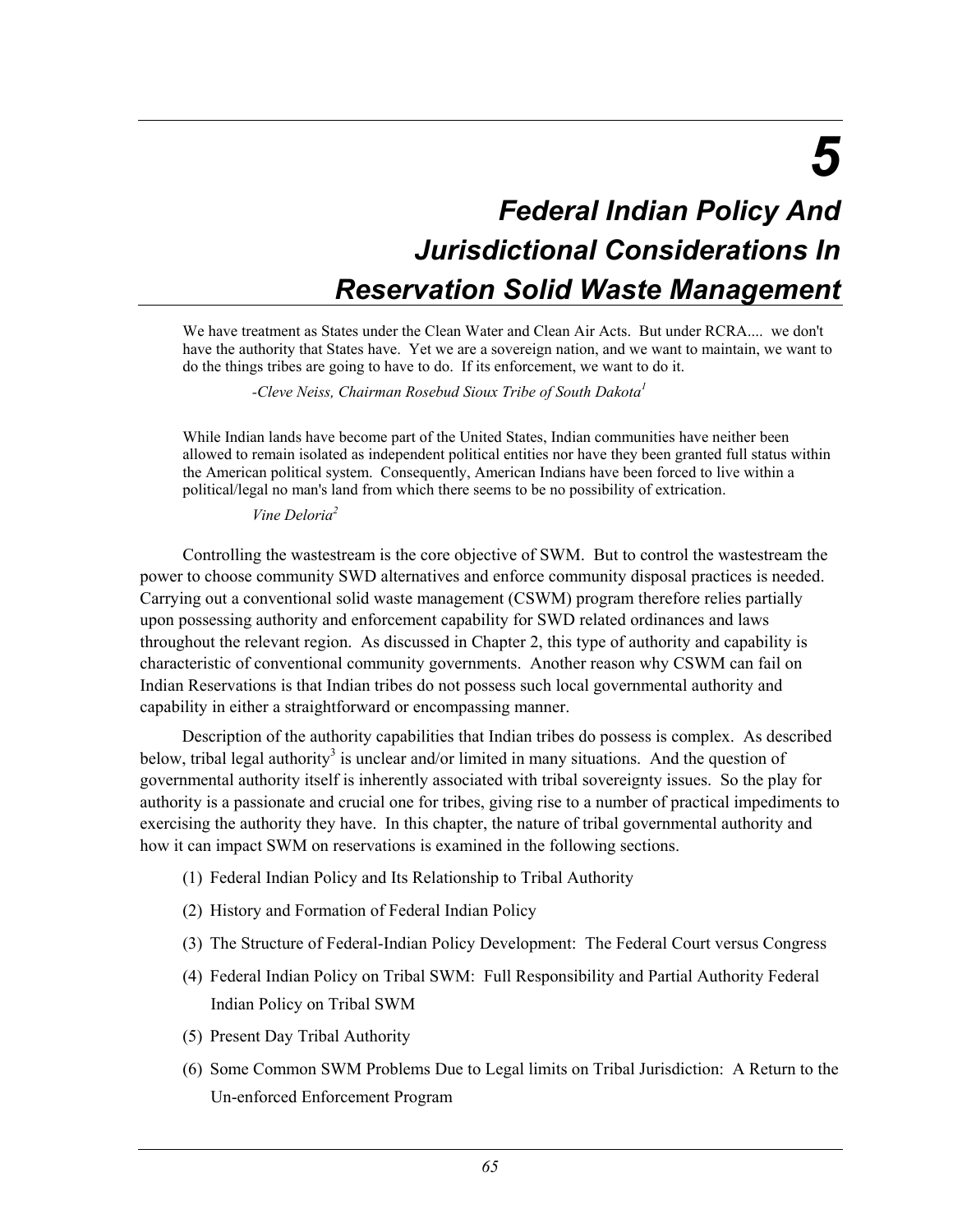- (7) Practical Obstacles to Tribal Jurisdiction: Bringing Sovereignty To Court
- (8) Practical Obstacles to Tribal Jurisdiction: Bringing in the Outside
- (9) Chapter Summary

# **5.1 FEDERAL INDIAN POLICY AND ITS RELATIONSHIP TO TRIBAL AUTHORITY**

At the day to day implementation level, tribal authority is what manages the reservation's solid wastes. But tribal authority depends both implicitly and explicitly on Federal-Indian Policy (FIP). Federal Indian Policy defines the legal relationship of tribes to the federal, state, and local governments. It also defines the political and administrative stance and structure of the federal government in relation to Indian affairs, a topic examined briefly in the next chapter. And it defines the legal, and many of the practical limits, of tribal authority.

So to understand tribal authority, FIP must be understood. Unfortunately, description of FIP and its defining effect on tribal authority is problematic. Policy has fluctuated greatly over time. It is affected by current political climate and its own past. Tribes in the present day also can affect policy through the tribal authority they choose to exert or pursue. And FIP is comprehensive, but generally nonspecific. It defines tribal authority implicitly as much as explicitly. Thus, tribal authority is associated with significant uncertainty.

# **5.2 HISTORY AND FORMATION OF FEDERAL INDIAN POLICY**

Like the Miners Canary, the Indian marks the shifts from fresh air to poison gas in our political atmosphere

 *-- Felix Cohen4* 

Since its early formation, a number of major shifts and reversals of FIP have occurred. The resulting effects on tribal authority still affect tribal circumstances, lifestyles, and social consciousness today<sup>5</sup>, and so affect the carrying out of SWM as well. Therefore, to analyze tribal perspectives on many SWM matters, and to understand the legal and practical subtleties of tribal SWM authority, an understanding of the historical periods and precedents of FIP is needed. A brief description is provided below. However, to grasp fully the importance of history to Indian tribes, and hence its pervasive influence in tribal SWM decision making, it is essential to become familiar with the literature on Native American history<sup>6</sup>.

# **The Trade and Intercourse Act Period: The Principles of Inherent Sovereignty and Federal Trust Responsibility**

When European settlers first began colonizing the continent in the early 1700's, in accordance with international law of the time, the relationship with Indian tribes was based mainly on the premise that Indian consent was necessary to gain title to the land<sup>7</sup>. A "government-to-government" agreement was generally exercised even after the American Revolution, up until the 1820's. Many Native American scholars and Law experts have construed the Treaty<sup>8</sup> and Indian Commerce<sup>9</sup> clauses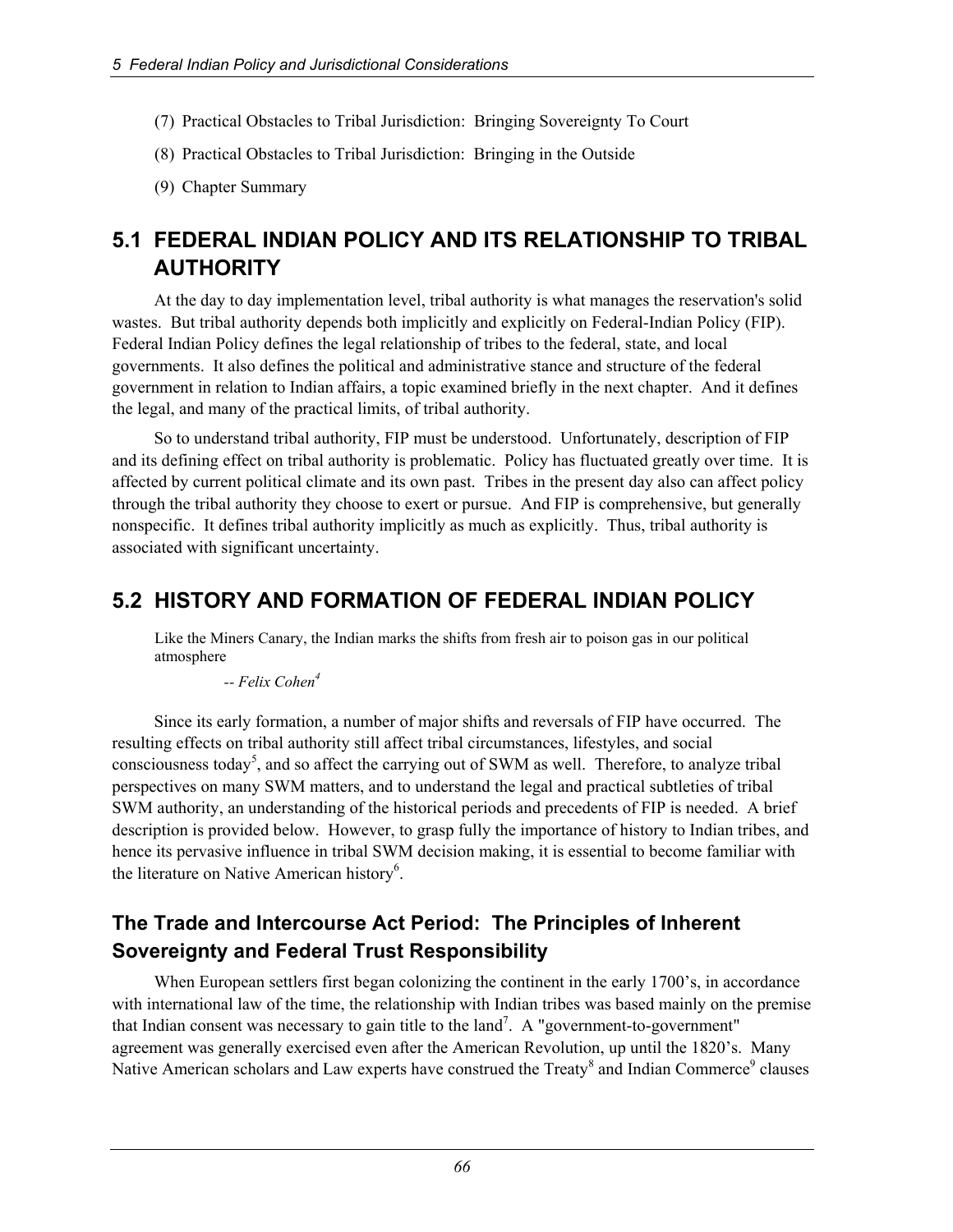in the U.S. Constitution as intentionally validating separate nation treatment, not subject to state jurisdiction $10$ .

But in the first major reversal of FIP, the Supreme Court adopted the "Doctrine of Discovery" in 1823. The first Christian nation "discovering" a non-Christian land was given the right to its "exclusive title." <sup>11</sup> According to the Doctrine tenets, the basis of which are still held valid today, Indians could continue inhabitation and use of their lands, "but their rights to complete sovereignty, as independent nations, were necessarily diminished", and they had no power to sell the land.

#### **Formation of Federal Trust Responsibility**

In 1831, the Supreme Court (Court) defined the status of Indian tribes and their relationship to the United States more exactly. In Cherokee Nation v. Georgia<sup>12</sup>, the Court ruled that tribes were "domestic dependent nations", and their relationship with the U.S. "resembles that of a ward to his guardian". This seminal case provides the primary basis for what is termed the "federal trust responsibility<sup>"13</sup>. Technically, because the federal government holds legal title for the exclusive "benefit" of the tribes, the federal government is legally required to act as trustee $14$ . The concept of trust responsibility is quite broad, and includes the duty to protect the land. It is why the Department of Interior (DOI), the department that upholds the trust, is involved in so many facets of reservation business. One direct implication of the trust responsibility for SWM is that it is interpreted by many tribes to mandate the federal government provide resources to carry out any programs required of them, including  $RCRA^{15}$ .

#### **Foundation of Tribal Inherent Sovereignty**

Immediately following *Cherokee,* the Supreme Court found in Worcester v. Georgia that, although they had ward status, tribes had essentially superior powers to those of states because their sovereignty had never been abolished. The ruling is the primary argument against state interference on reservations today. It is also the basis for the key concept of *inherent* tribal sovereignty<sup>16</sup>. Essentially, because tribal sovereignty has not been extinguished formally, any limitations to it must be expressly divested, and any power is retained. How tribes can be regulated by the federal government was defined by *Worcester* as well.

The political existence of the tribes continued after their relations with both the state and the federal government. As a consequence of the tribe's relationship with the federal government, tribal powers of self-government are limited by federal statutes, by the terms of treaties with the federal government, and by restraints implicit in the protectorate relationship itself. In all other respects the tribes remain independent and self-governing political communities.<sup>17</sup>

Another result of the *Worcester* decision is that any dispute that involves tribal jurisdiction must be considered a constitutional matter, and thus, be decided in federal court<sup>18</sup>. The ramifications of involvement with the Federal Court System are examined later in this chapter.

# **The Removal Period: Westward Expansion and Indian Country Contraction**

In 1829, regardless of the tribal sovereignty and federal guardianship that had been legally entrenched by the Marshall Supreme Court, President Andrew Jackson<sup>19</sup> called for a reversal in policy and the removal of the Southeastern tribes. The Removal Period commenced with the Congressional passage of the Removal Act of  $1830^{20}$ . Within a decade, most of the Eastern and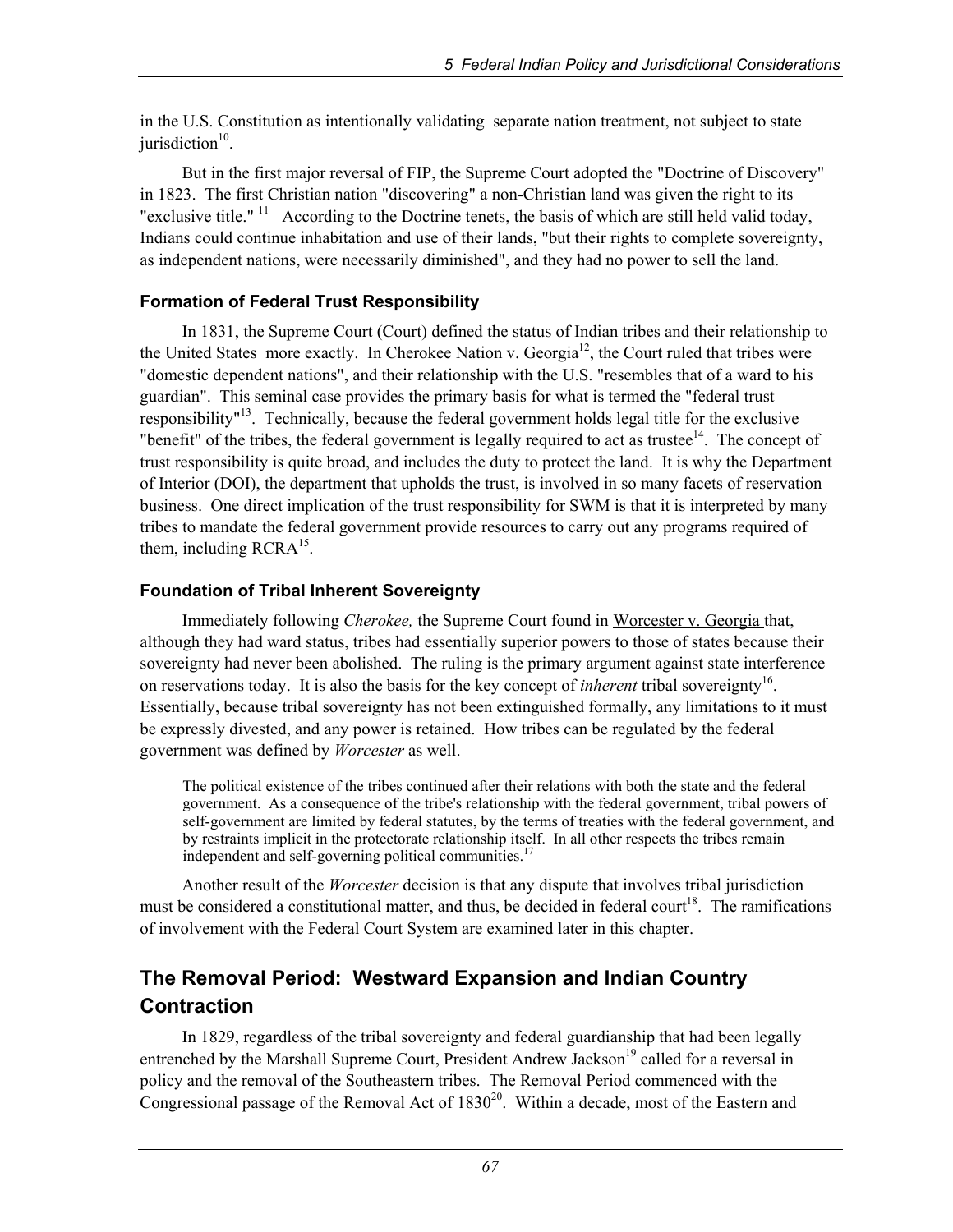Southern tribes had been voluntarily uprooted, pressured, or physically driven onto substitute reservations located in present-day Oklahoma, Kansas and Nebraska ("Indian Territory")<sup>21</sup>.

Within a couple of decades, discovery of western gold, acquisition of the western states, the need for overland transportation routes, desire for good farm land, and acculturalist or anti-Indian public sentiment combined to create strong pressures to "breach" what had legally been established as the permanent Indian frontier<sup>22</sup>. As a result, throughout the mid-1800's, with an interruption during the Civil War, land cession treaties were negotiated with numerous tribes and a number of reservations established. In 1871, formal nation to nation treaty-making was ended, and the treatment of tribes as separate nations ended<sup>23</sup>.

## **The Allotment Period: Loss of Land and Checkerboard Nations**

[The Indian] must be imbued with the exalting egotism of American civilization so that he will say 'I' instead of 'We', and 'This is mine' instead of 'This is ours'.

 *-- Commissioner of Indian Affairs, 1886<sup>24</sup>*

The historical period with the most direct effect on reservation SWM is the Allotment Period. In another shift of FIP, the Allotment  $Act^{25}$  was passed in 1887, dividing reservations into 160 ac parcels. Each male head of household in the tribe was allotted one parcel, and single males a smaller plot. The "surplus" land created was opened up to white settlers for purchase.

By all accounts, the experiment of turning Indians into individual property owners failed dramatically<sup>26</sup>. Over the next fifty years, about ninety million acres of tribal lands were turned over to settlers through direct purchase, documented illegal manipulation, or later purchase from impoverished Indian allottees $27$ . The randomly placed land parcels resulted in the complex "checkerboard" land status of many reservations today that so complicates tribal management.

Of equal or greater consequence, because of the incompatibility of group versus individual values described in the previous chapter, the allotment process devastated tribal society<sup>28</sup>. As a result, the Allotment Period has been referred to as a period of cultural "genocide"<sup>29</sup>.

The individual's economic setbacks were compounded by the cultural devastation. With the tribal powers severely enervated by the loss of communal lands and the diminishment of sovereignty, the particular members were more vulnerable to other assimilationist measures such as the indoctrination of children, the suppression of native language, religious proselytizing and the criminalization of traditional  $c$ eremonies $30$ 

## **The Indian Reorganization Act Period: A New Federal Deal**

Another FIP swing began in 1924, when U.S. citizenship was granted to most Indians<sup>31</sup>. Later, largely as a result of increased public awareness and sympathy with tribal plight, preservationist sentiment, and failure of Allotment and its assimilationist policies the Indian Reorganization Act of 1934<sup>32</sup> (IRA) known as the "New Deal" for Indians was passed)<sup>33</sup>. In it, Allotment was formally ended, and the principles of "economic development, self-determination, cultural plurality, and the revival of tribalism" were affirmed as goals of the federal government.

The most visible and direct outcome of the IRA today for SWM is that it established a mechanism for the formal organization of the vast majority of tribes<sup>34</sup>. However, tribal constitutions had to be approved by the federal government (through the DOI), and formal federal supervision over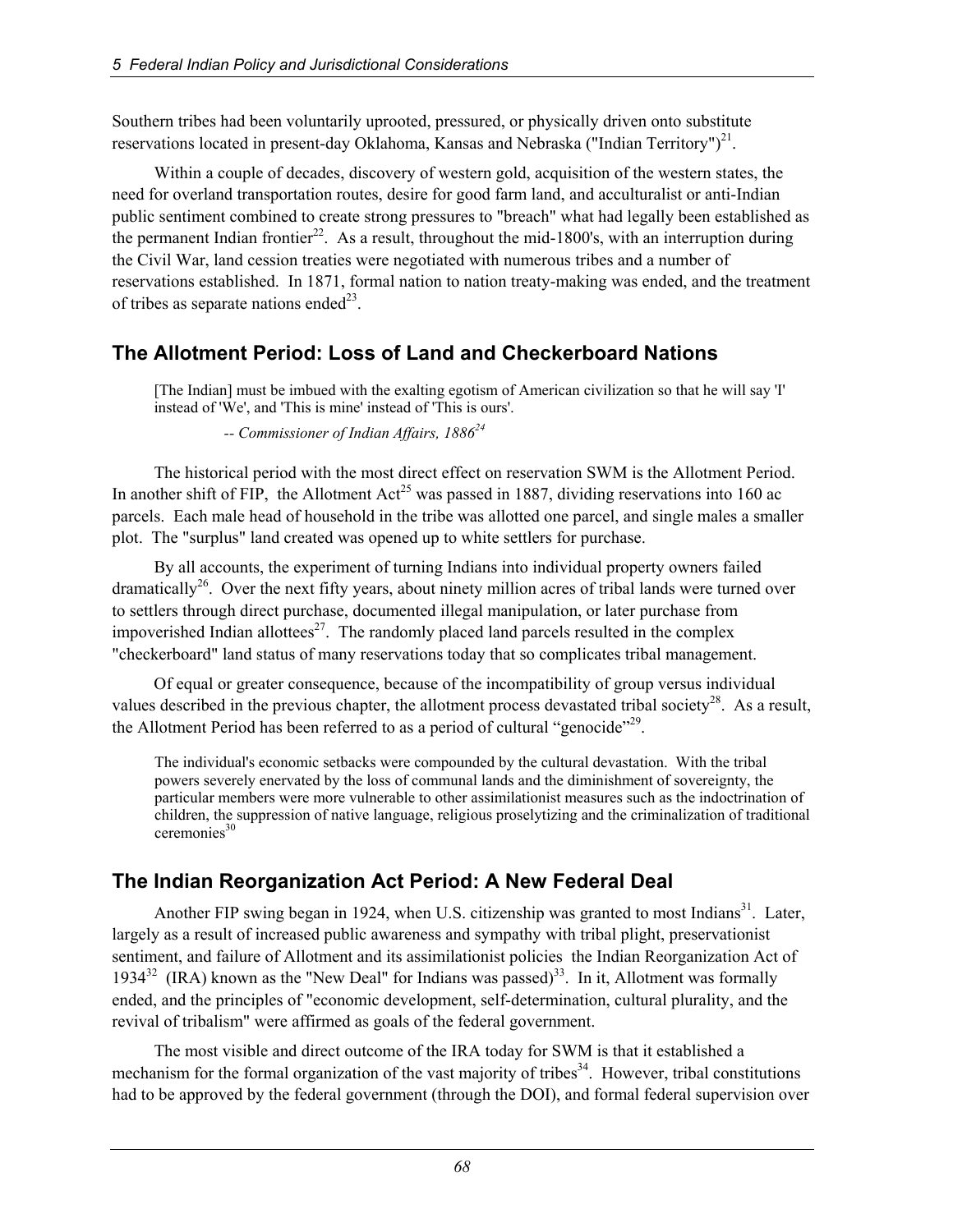Indian tribes was increased<sup>35</sup>. As a result, the bulk of the "IRA tribes", as they are termed, were forced to formally abandon their own traditional styles of authority and decision making and adapt structures based on that of the U.S. government<sup>36</sup>. Ramifications of this controversial policy to SWM are discussed in the next chapter.

## **The Termination and Relocation Period: Condemned to Repeat the Past**

A scant two decades passed before FIP again shifted dramatically. In another attempt at legislated assimilation in 1953, Congress passed the Termination Act, authorizing a procedure for the "termination" of federal recognition of tribes<sup>37</sup>. As a result of Termination, 61 tribes were formally disavowed between 1954 and 1962, and an additional 33 million acres of tribal lands were lost to private hands, adding to the reservation land jumble that Allotment created. In most cases, for many of the same reasons that Allotment failed, economic, political, and socio-cultural devastation again followed $38$ .

Overlapping the Termination Period was the Relocation Period when, through a series of legislated incentives, a large number of Indians were induced to leave the reservations and move to urban areas<sup>39</sup>. The effects for tribes today of such a policy are viewed as both positive and negative<sup>40</sup>. In many instances a brain drain, disenfranchisement within the tribal community, and social dissipation for relocated Indians resulted. But, as a result as well, Native American urban assistance centers and support groups were created, and many Indians received higher education before returning to the reservations with conventional scientific and business knowledge that have furthered tribal aims<sup>41</sup>. Because Relocation affected who and how many stayed on the reservations, it affects tribal SWM ability as well, a topic for the next chapter.

# **Federal Indian Policy Today: Self Determination and Legal Confusion**

By the late 1960's, the thrust of FIP changed once more towards tribal self-determination, ushering in the present day "Self-Determination Period"42. Socially, the mid-1960's saw the beginning of a Native American Literary renaissance<sup>43</sup> and politically, the Red Power movement<sup>44</sup>, most visibly demonstrated by the American Indian Movement (AIM) and subsequent stands at Wounded Knee, Alcatraz, and Washington D.C.<sup>45</sup>. Since Richard Nixon in 1970, each president has reaffirmed the principle of tribal self-determination<sup>46</sup>.

The time has come to break decisively with the past and to create the conditions for a new era in which the Indian future is determined by Indian acts and Indian decisions... the practical results [of Termination] have been clearly harmful in the few instances in which termination actually has been tried. The removal of Federal trusteeship responsibility has produced considerable disorientation among the affected Indians and has left them unable to relate to a myriad of Federal, State and local assistance efforts. Their economic and social condition has often been worse after termination than it was before.

#### *--U.S. President Nixon, July 1970 47*

Legislatively, the hallmark Congressional action of the period is the Self-Determination and Educational Assistance Act of 1975, known generally in Indian Country as "638"<sup>48</sup>. This Act affirms the federal government's commitment and encouragement of tribal self-determination, and authorizes tribes to take over broad responsibility for federal government services, and serve as their own contractors. A number of subsequent Acts in such areas as tribal financing, self-gambling regulation, child welfare and adoption, and religious freedom<sup>49</sup> are viewed generally as indicative of the selfdetermination trend $50$ .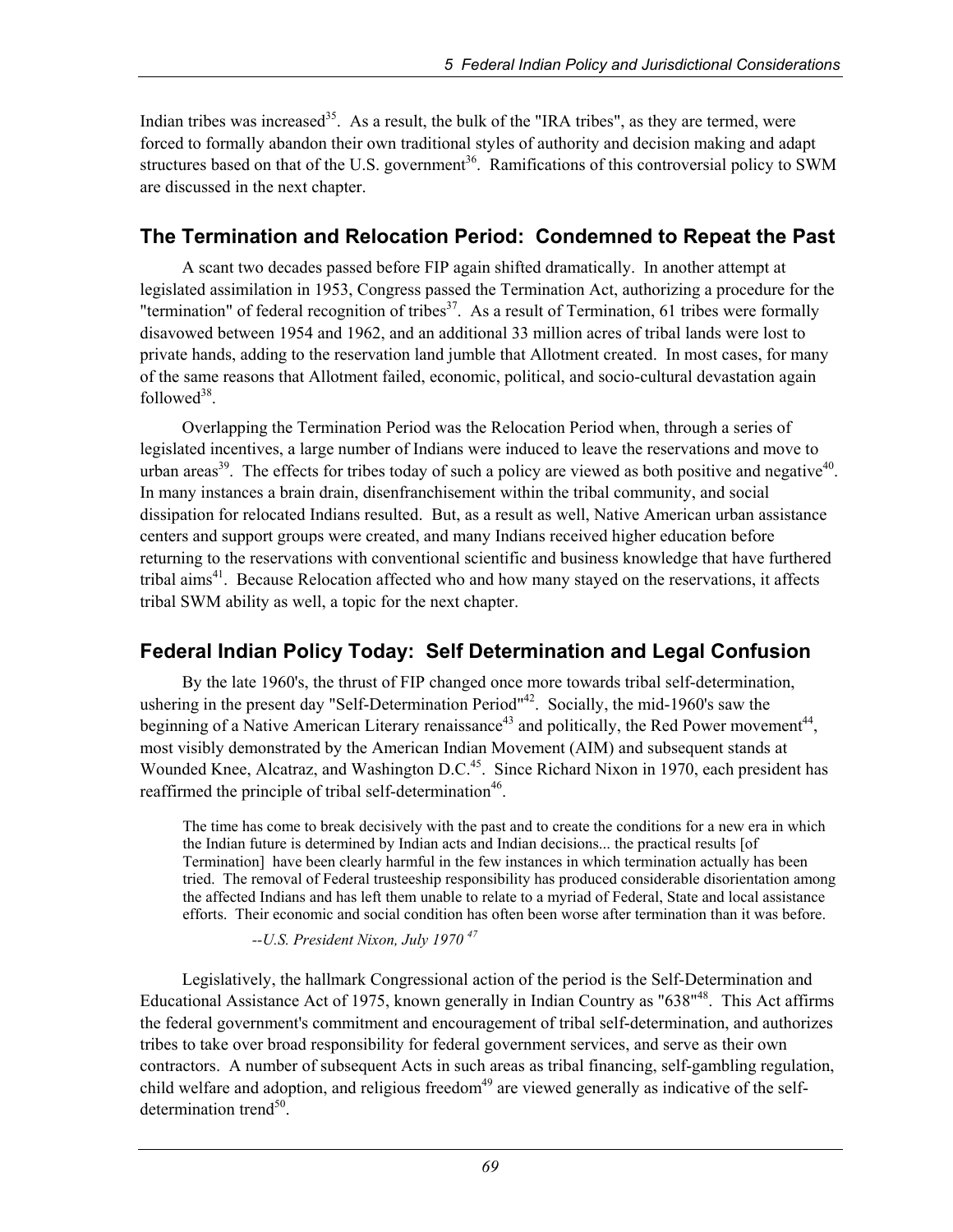However, while a commitment to self-determination has marked the period so far, the delineation of where that self-determination stops is marking the period as well<sup>51</sup>. Restrictions on tribal sovereignty through limits on tribal jurisdiction, encroachment of state interests, and rejection of tribal immunity all have occurred during the past couple decades<sup>52</sup>. And an increasing number of tribal sovereignty cases are being seen in court so that new precedents are being introduced<sup>53</sup>. How FIP is decided is changing<sup>54</sup>. The SWM ramifications of defining what tribes can do are examined below.

# **5.3 THE STRUCTURE OF FEDERAL-INDIAN POLICY DEVELOPMENT: THE FEDERAL COURT VS. CONGRESS**

Because FIP has changed over time, discussion on how FIP works has been deferred until now. As may be apparent from its history, the Supreme Court and Congress, through judicial decisions and laws, are the main parties responsible for making or changing prescribed  $FIP<sup>55</sup>$ . Presidential executive orders and decrees play a role as well, but they primarily influence judicial and legislative actions<sup>56</sup>, as well as practical federal policy "in the field" by setting policy directives for agencies dealing with tribes<sup>57</sup>. States have no legal role in making FIP, but through FIP precedents and laws, they may have limited influence and authority on individual reservations<sup>58</sup>. What has changed in the past three decades is how the authority of the Court and Congress are interpreted, and what relative influence each exerts $^{59}$ .

# **Congressional Authority**

Due to the "dependent" status of tribes, the basic authority of Congress over Indian tribes is considered "plenary", allowing it "general federal authority to legislate over [tribal] health, safety, and morals<sup> $160$ </sup>. Somewhat controversially<sup>61</sup>, Congress derives all of its legal authority over Indian tribes from the Interstate Commerce Clause in the Constitution, where Congress can "regulate Commerce... with the Indian tribes<sup>"62</sup>. Broad federal laws may be passed that affect all tribes (e.g. such as the Allotment Act), or Congress may grant or delegate rights to specific tribes.<sup>63</sup> Congress also can abrogate a treaty right, although to be legal the action must be stringently defensible<sup>64</sup>.

Both houses of Congress have internal committees that deal with Indian affairs, and oversee and recommend Indian legislation<sup>65</sup>. Committee hearings are the primary way by which tribes formally present their FIP views to the federal government.

## **The Supreme Court and Implicit Divestiture**

The Supreme Court is the other main avenue by which prescribed FIP is decided because its opinions are "the law of the land"66. Its main authoritative power comes from its interpretation of the Constitution, Congressional actions, and previous Court precedents. A new interpretation becomes new policy<sup>67</sup>. For example, in Federal Power Commission v. Tuscarora Indian Nation (1960) the Court found that federal statutes (including environmental laws) applied to Indians unless a "clear expression to the contrary" was included<sup>68</sup>. Prior to that time,  $FIP$  was based on Elk v. Wilkins (1884), "General Acts of Congress do not apply to Indians, unless so expressed as to clearly manifest an intention to include them"69.

Perhaps the most powerful tool the Court has in determining FIP is its interpretation of the nature of tribal rights. Recall the inherent sovereignty status first applied to tribes in *Worcester.* This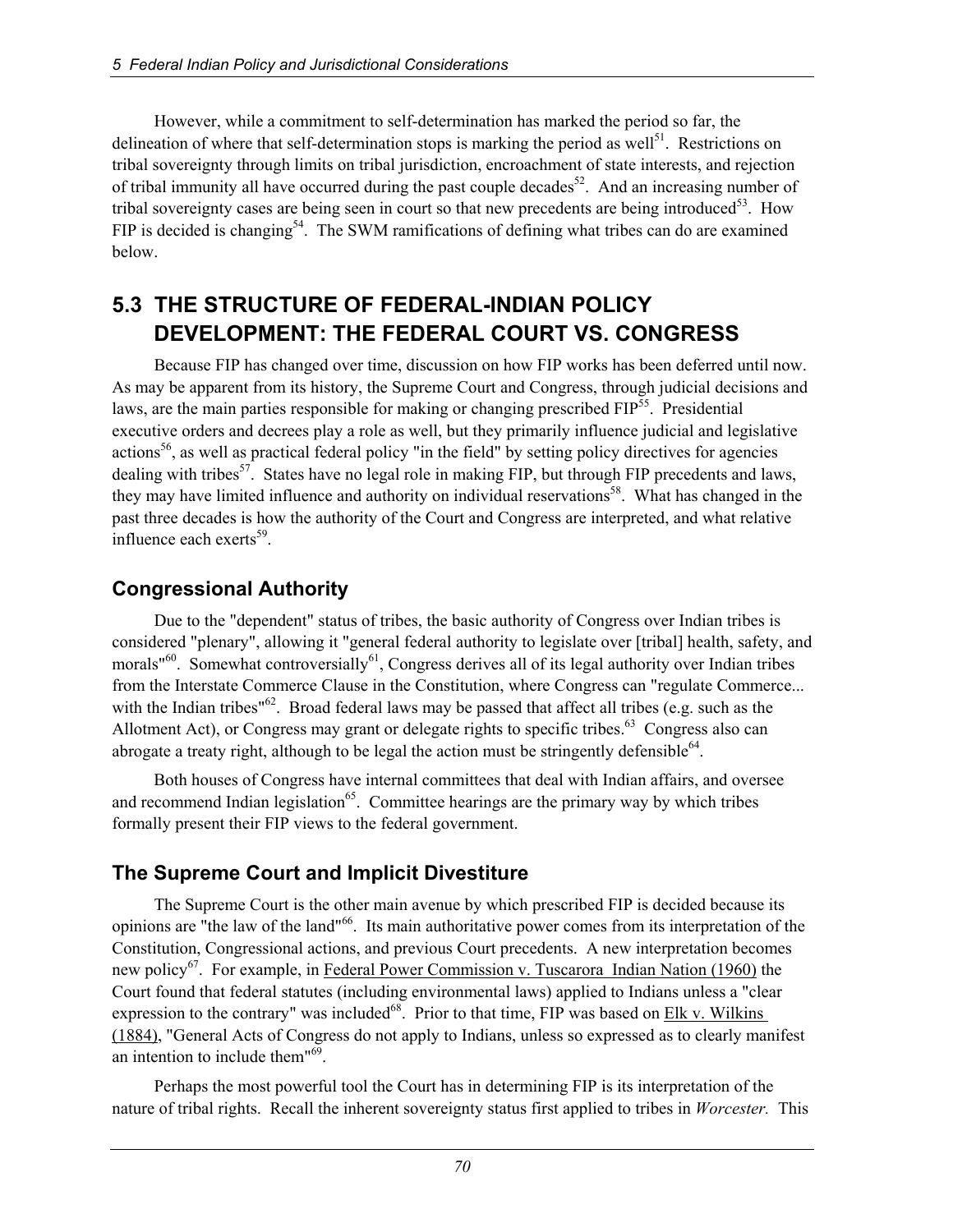guiding principle of tribal rights, absent Congressional or treaty declaration to the contrary, has been used countless times to decide in favor of tribal jurisdiction<sup>70</sup>. But during the present period, a seemingly contradictory principle has been established by the Court, called "implicit divestiture"<sup>71</sup>.

Implicit divestiture limits inherent sovereignty "so as not to conflict with the interests of the overriding sovereignty<sup> $n^2$ </sup>. What the principle of implicit divestiture allows is the Court to decide, in any given situation, whether a tribe's authority is implicitly lifted as a "necessary result of their dependent status<sup> $173$ </sup>, or, in keeping with the spirit of *Worcester* and subsequent cases<sup>74</sup>, whether authority is still intact, and thus legitimate<sup>75</sup>.

## **Role of Court and Congress in Policy Setting**

As far as the relationship of the Court and Congress to FIP, Congress generally sets broad laws pertaining to all tribes (e.g., the Indian Civil Rights Act), but is generally reluctant to use its authority in specifically limiting or defining tribal sovereignty<sup>76</sup>. The Supreme Court (and its associated lower federal courts) generally hears cases involving individual tribes or tribal members<sup>77</sup>. So specific limitations or expansions of tribal sovereignty rights are generally decided<sup>78</sup>.

Congress has the right to circumvent Court decisions by passing laws<sup>79</sup>. And the Court has the right to overturn Congressional actions it finds unconstitutional<sup>80</sup>. Yet, the Court appears to defer to Congress as the federal body with authority to delegate Indian power $^{81}$ , and has ruled that Congressional authority over tribes is "plenary, *political* and beyond judicial review"82. Yet, possibly because of the different nature of the type of policy each sets (i.e. broad versus specific), direct conflict is not frequent<sup>83</sup>.

## **Changing Influence of Congress and Court**

In the past, Congress set the tone for FIP. Most of the historical periods are named after the major Congressional Acts of the time. In the present period, however, it is widely agreed the Court is becoming the primary vehicle for defining  $FIP^{84}$ .

Why is this? There may be a congressional reluctance to deal directly and explicitly with what sovereign powers the tribes have due to a wariness of public reaction<sup>85</sup>. Demographically, tribes may not constitute enough of a voting block to make a priority<sup>86</sup>. Or Congress may not wish to use its powers because it would impinge upon tribal sovereignty $8^8$ .

# **The Uncertainty of FIP - Indian Assimilation or Sovereignty?**

There is a tremendous underlying uncertainty regarding specifics of tribal authority<sup>88</sup>, what it means<sup>89</sup>, and how the limits of that authority may be defined in the future<sup>90</sup>. The uncertainty is important because not only is it troublesome to describe tribal authority absolutely, it is difficult for tribes to apply it confidently, as examined in a later section.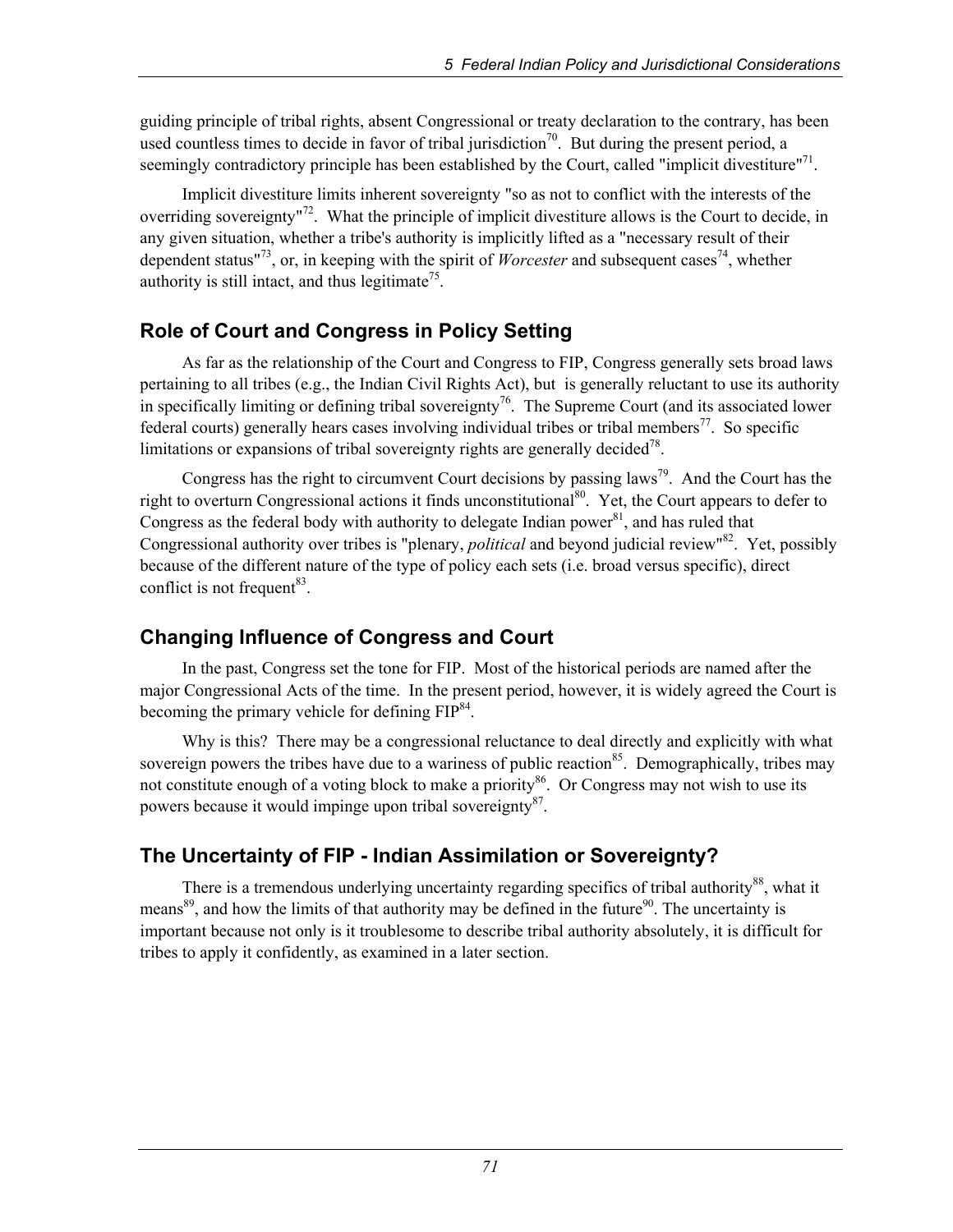#### **Inherent Sovereignty or Implicit Forfeiture**

What type of uncertainty is there? First, there are the cumulative contradictions in the law itself<sup> $91$ </sup>. These inconsistencies boil down to how tribes are viewed. Are tribes a nation with inherent sovereignty rights, where authority must be explicitly divested by Congress? Or are tribes a nation remnant, where any rights that impact non-tribal members or land outside the tribe are implicitly forfeited and must be granted piecemeal? $92$ 

#### **The Debate over How Policy is Made Today and its Impact on Tribal Sovereignty**

Whether FIP development is good for tribes is debatable<sup>93</sup>. At one end, Court intrusion into FIP is viewed as a threat to tribal sovereignty<sup>94</sup>, an impingement on rightful Congressional authority<sup>95</sup>, and/or unconstitutional<sup>96</sup>. And Congressional authority, while perhaps not desired in the first place, is viewed as legitimate<sup>97</sup>, more favorable to tribal sovereignty<sup>98</sup> and, in the recent past, less likely to be used at all<sup>99</sup>.

At the other end, a strong Court role is seen as advantageous to tribes<sup>100</sup>. Court decisions are given due by some for most of the improvements in Indian lives since the  $1960s<sup>101</sup>$ . And the fact that tribal jurisdiction cases almost certainly will end up in the federal court system is viewed as a useful deterrent to appropriation of tribal land.

Because of [the Worcester decision], and federal statutes, anyone who covets tribal land or opposes tribal sovereignty must run the gauntlet of federal legislative and administrative processes and of judicial review. And because of the Court's canons of construction, it is not even enough to get ambiguous federal approval. Structure effectively defangs the specter of plenary federal power. It also legitimizes tribal control over reservations.<sup>102</sup>

Another advantage of current FIP formulation is the legal recognition of inherent tribal sovereignty and immunity. Regardless of the conflicting signals of some cases, inherent sovereignty has never been struck down explicitly as a principle. The doctrine and its associated precedents provide tribal rights advocates strong legal ammunition for furthering and defending sovereignty<sup>103</sup>. Also, because Congress is seen as being prevented politically from doing  $so^{104}$ , the Court may be the main hope in eventually and incrementally forming an absolute, and hence absolutely defensible, definition of  $FIP<sup>105</sup>$ .

#### **Uncertainty about the Future of FIP**

Due to the past dynamic history of FIP, it is uncertain also what FIP will be like in the future and whether what tribes can and cannot do will ever be specifically defined.

Despite the facts that the current contours of very limited federal review may be adequate and the present will of Congress relative to Indian issues seems negligible , it is not difficult to imagine a swift change in that attitude  $106$ .

The residual and not unrealistic, fear is that the federal mood could shift again, and another threat to the Indian lands could lurch forth from Washington.... the Supreme Court casually legitimized the shifting will of Congress with the backhanded, non-qualitative apology that congressional power over the tribes is plenary, political and beyond judicial review $107$ .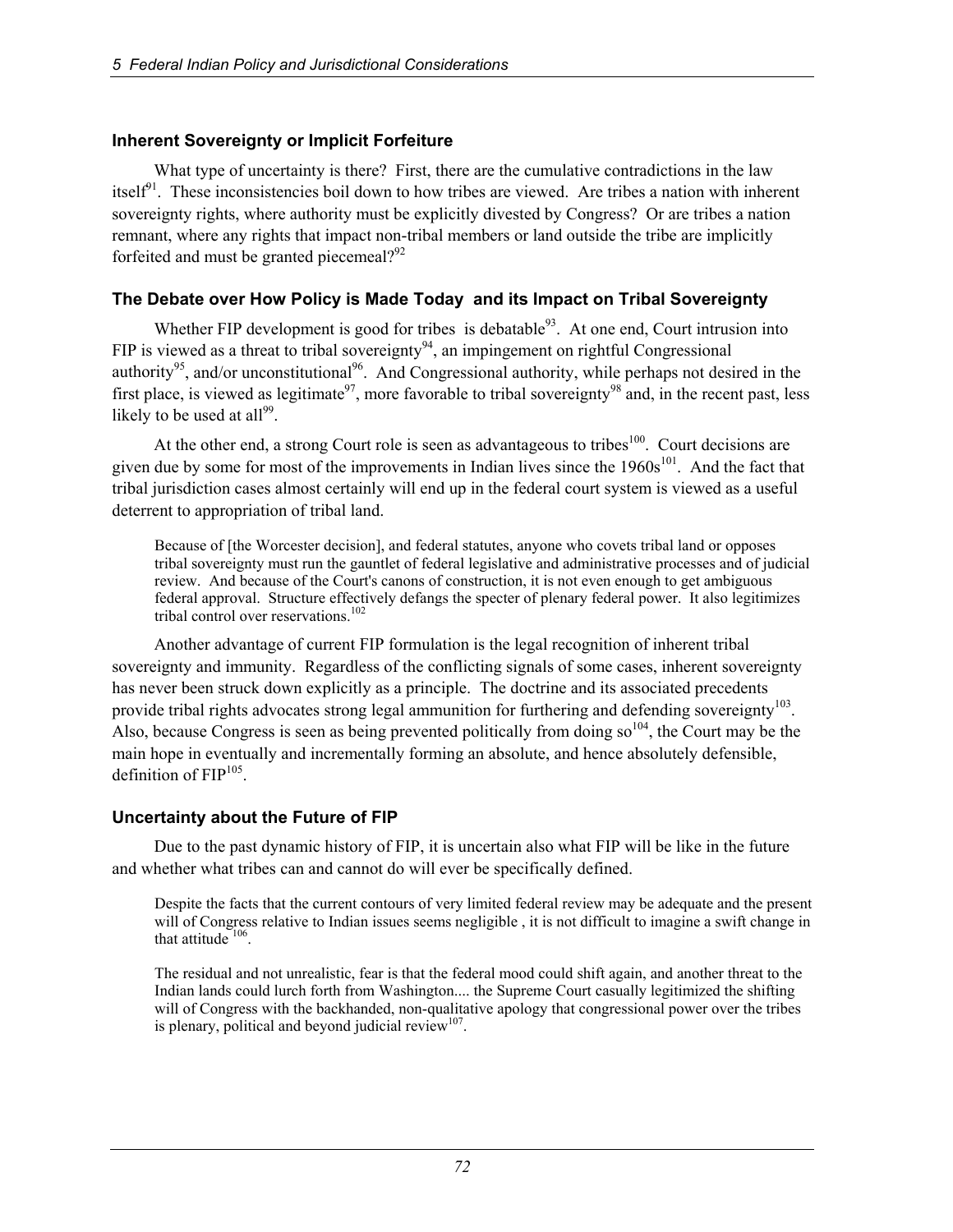#### **A** *Caveat Emptor*

One point on which Indian legal and cultural scholars agree is that no clear-cut definition of FIP exists, and what that definition may be is rapidly evolving. One noted Native American scholar, has remarked that the policy of the federal government towards Indians is that "there is no policy"<sup>108</sup>

Obviously, this circumstance makes the following examination of how FIP translates to tribal SWM authority somewhat problematic. A sufficient summary for the purposes of this study is possible only with a "reader beware" warning. Virtually all principles of FIP, and their interpretations as to what they mean and in what exact situations they should be applied, are attached to at least one, often important, exception.

# **5.4 FEDERAL INDIAN POLICY ON TRIBAL SWM: FULL RESPONSIBILITY AND PARTIAL AUTHORITY**

As long as Congress leaves the issue of jurisdiction at all unsettled, there is room for controversy. And that leads to confusion. Because you have an uncertain [SWM] regulatory environment... and it leads to uncertainty and ultimately leads to paralysis. That's the worst possible thing to do in [the SWM] arena.

 *Don Wharton, Native American Rights Fund<sup>109</sup>*

FIP specific to SWM is scant., because the federal government recognized problems with reservation SWM only recently, as described in Chapter 3. Just as with general FIP, policy on SWM is formed primarily by Congress and the federal court system. In addition, there is an additional player. The EPA develops and enforces regulations and guidelines to carry out federal environmental law for tribes as well as for conventional communities<sup>110</sup>. In the process, policy is interpreted. So EPA can determine, to an extent, how federal environmental law, including RCRA, applies to tribes. Since 1984, in accordance with presidential policy, EPA has been recognizing Indian tribes on a "government to government" basis as the "primary parties for setting standards, making environmental policy decisions and managing programs for reservations<sup>111</sup>.

However, given inconsistent FIP, where jurisdictional matters are involved, EPA policy at times may be incompatible with what tribes are actually able to do under Federal-Indian law. What has happened is that tribes are treated by EPA as sovereign governments with "primary authority and responsibility" for the whole of their reservation, including lands and populace<sup>112</sup>. So on the reservation, tribal responsibility is equal to that of state governments to carry out their environmental programs. But exercising such functions on non-tribal land or over non-Indians presents a predicament for many tribes in terms of what their actual prescribed and/or practical tribal authority  $is<sup>113</sup>$ . Tribes don't have the full conventional authority that state governments have.

## **EPA Policy**

EPA's government-to-government treatment includes tribal eligibility for assuming responsibility for major environmental programs such as those under CERCLA, CWA, SDWA, and  $CAA^{114}$ . Such delegation, often termed 'TAS' (treatment as a "state")<sup>115</sup> has been granted several tribes in setting air and/or water quality standards<sup>116</sup>. For each program, the EPA sets certain minimum criteria to ensure that tribes have the capability to carry out the program in a manner consistent and in compliance with the applicable statute<sup>117</sup>. One criteria that EPA evaluates on a case by case basis is whether a tribe can demonstrate adequate jurisdiction throughout their reservation.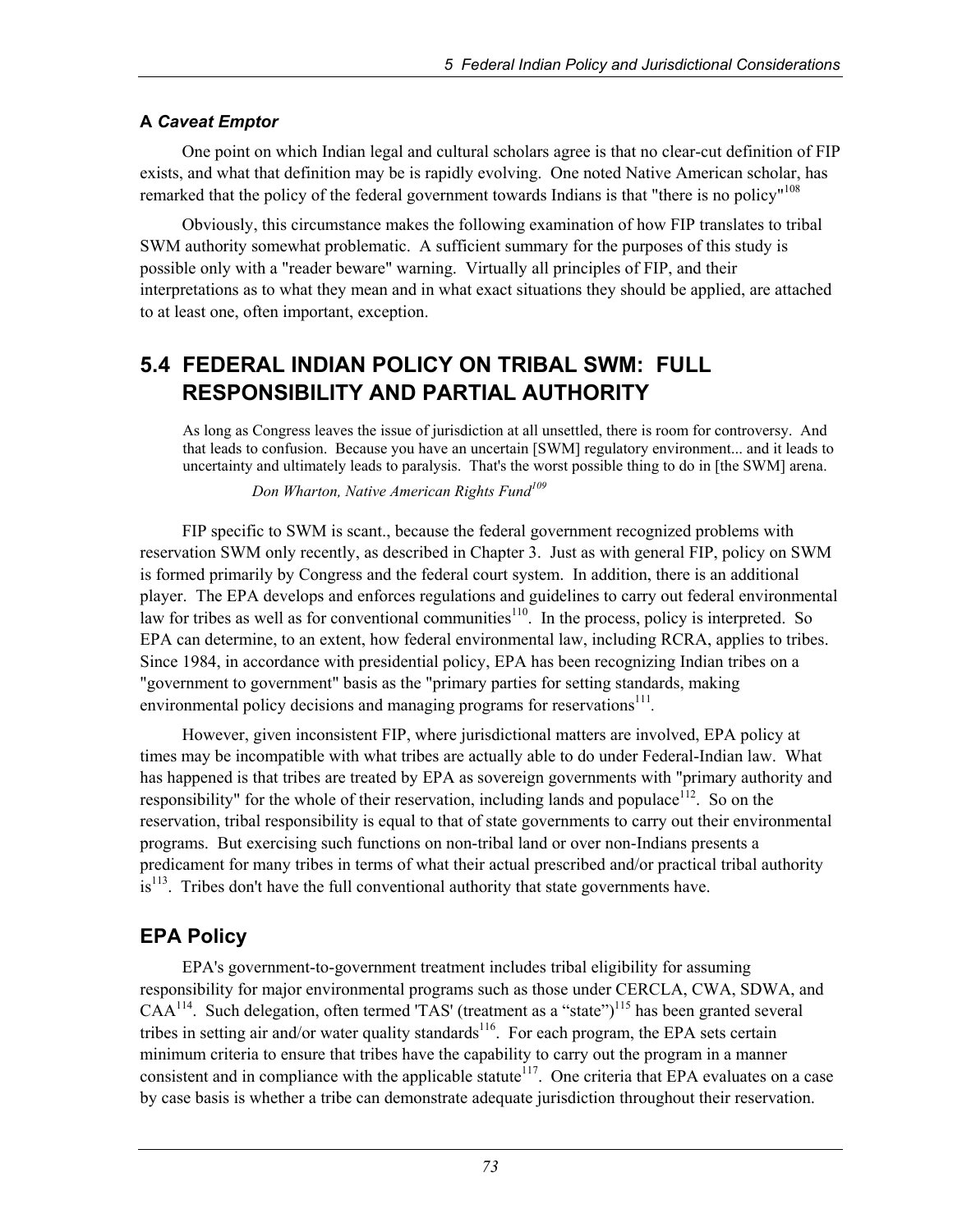Once they have satisfied the minimum criteria, tribes formally submit an application for program responsibility.

#### **EPA Management of Non-Delegated Programs**

Where tribal governments are not yet "willing and able to assume full responsibility for delegable programs, the [EPA] will retain responsibility for managing programs for reservations<sup>118</sup>. Such management in practice is very limited. EPA policy is that tribes "participate in policy-making and to assume appropriate lesser or partial roles in the management of reservation programs"<sup>119</sup>. EPA does not have a presence on reservations. And tribes have the right to refuse anyone, including EPA, entry to their reservations<sup>120</sup>. To enforce RCRA without tribal permission, EPA can only enter reservation grounds in the case of "imminent and substantial endangerment to the health or environment "<sup>121</sup>. EPA is authorized to rectify the situation, but must first have data to support its actions.<sup>122</sup> -- something difficult to do if it can't gain access. Only a few such instances have  $occurred<sup>123</sup>$ .

## **Tribal Retention of RCRA Compliance Responsibility**

RCRA is the lone exception among major environmental statutes where tribes are not eligible to receive  $TAS^{124}$ . But the RCRA regulations are self-implementing<sup>125</sup>. Thus, without delegated program authority, the responsibility of daily SWM activities (i.e., collection, hauling, enforcement, etc.) is retained by the "operating governmental authority"<sup>126</sup>.

States do not have authority to implement a RCRA program on reservations, regardless of whether a program exists<sup>127</sup>. So they aren't the responsible party. In many cases however, the local county government provides SWM services for non-Indian reservation residents living on privatelyowned land. County SWM ordinances are commonly enacted on these lands as well. Based on the history of Court cases dealing with non-Indian lands<sup>128</sup>, these counties could be considered to be the operating governmental authority for SWM purposes, especially without tribal challenge to the contrary. However, many tribes have enacted SWM ordinances of their own<sup>129</sup>, and tribal environmental and health ordinances on non-Indian reservation lands have been held valid by federal courts in several cases<sup>130</sup>. And clearly crucial here is the view of both EPA and tribes that tribes are or should be the governmental authority throughout their reservations<sup>131</sup>. So, as a practical matter, for tribes to claim sovereignty over their non-Indian lands, and to be in line with EPA policy, they must have the responsibility of complying with RCRA throughout their reservations.

## **The Question of a Practical Jurisdictional Void and a Catch 22**

A situation exists where, if tribes are not able to implement delegable programs, EPA is the responsible implementor. But EPA does not, in practice, assert its authority over tribes and is not in the legal position to even enter reservations. On the other hand, state-delegated county programs have the capability and infrastructure to manage and enforce day-to-day SWM at the local level. But, in practice, while they may provide services, counties typically don't enforce their ordinances on non-Indian lands or in some cases provide county services without a tribe's tacit approval<sup>132</sup> And they are not responsible for reservation SWM; tribes are-- or seemingly in most cases, anyway.

Sometimes [tribes] call 911 and get assistance, other times [they] don't -- fire departments won't help.  *-- Speaker, Intertribal Nevada Environmental Coalition<sup>133</sup>*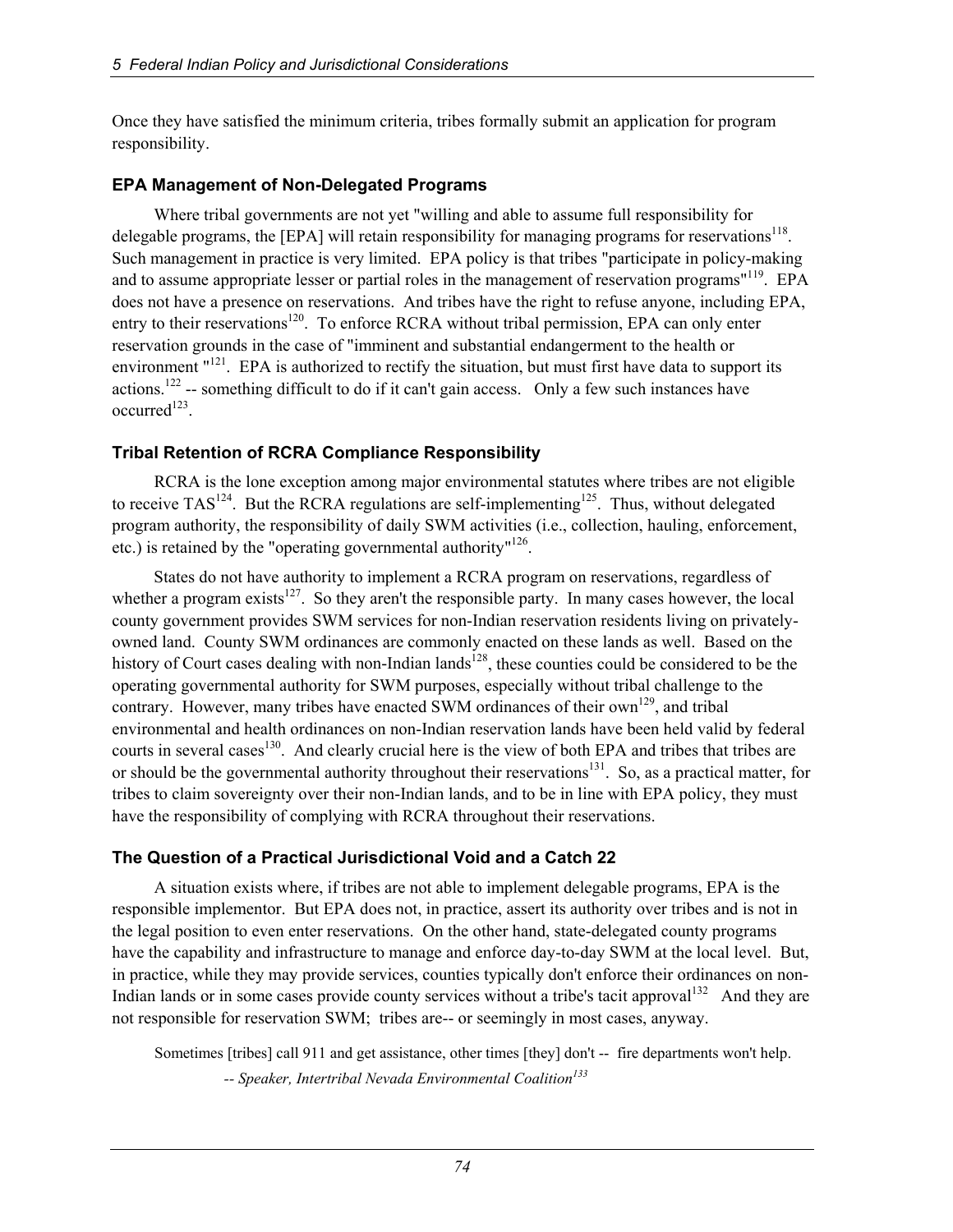This quandary creates a practical jurisdictional void on non-tribal reservation lands. And a high stakes "catch-22" is posed for tribes filling the void and exercising environmental control over non-Indian lands. Tribes are responsible for reservation SWM, yet do not possess full conventional authority to carry it out, and so may risk losing the practical authority they have if they try to exercise it. Two federal court cases deal directly with SWM on reservations. Coincidentally, these two cases represent the crux of the jurisdictional problem that tribes are faced with in carrying out their SWM; full responsibility without full authority.

## **The** *Blue Legs* **Case: Full Responsibility**

Assignment of full responsibility to tribes was initiated in 1987, when Mattie Blue Legs (a tribal member) and other residents sued under RCRA the Oglala Sioux Tribe,  $EPA^{134}$ , BIA, and IHS to clean up the open dumps on the reservation<sup>135</sup>. The Federal District Court found that sovereign immunity did not prevent the tribe from being sued. Furthermore, it was ruled that it *was the tribe*  who has the responsibility to regulate, operate and maintain the reservation SWD sites, and *not* the EPA, BIA, or  $IHS<sup>136</sup>$ .

Besides establishing that tribes are subject to RCRA requirements and citizen's suits <sup>137</sup>, the case is also important for bringing the issue of SWM on reservations to the forefront of environmental problems in Indian Country. A series of Congressional hearings were prompted<sup>138</sup>, eventually leading to other hearings<sup>139</sup> that culminated in the passage of the Indian Lands Clean Up of Open Dumps Act of 1994<sup>140</sup>.

## **The B.A.D. Decision: Partial Authority**

That RCRA is the only major environmental statute where the primary delegable program cannot be delegated to tribes was formally established in Back Country Against Dumps et al. v. EPA et al. 1996<sup>141</sup>. A federal suit was brought by a group that opposed the Campo Band of Kumeyaay Indian's plan of constructing a 2,500 t/d sanitary landfill. While the reservation landfill was not located on any non-Indian land, the lead petitioner is one of several non-Indian landowners whose off-reservation property borders the site.

Campo was one of the first tribes to submit an SWM plan for EPA approval. Having an approved RCRA permitting program would allow them to grant reservation landfill permits and to implement more flexible landfill design, operation, closure, and monitoring requirements. But in October 1996, the Court ruled the EPA could not grant the tribe program approval.

The reasoning used is based on a passage in RCRA that "defines Indian tribes as municipalities, not states, and says nothing about municipalities submitting permitting plans for [EPA's] review"<sup>142</sup>. Prior to the ruling, EPA had operated under the assumption that they had adequate authority to permit programs for tribes as well as states<sup>143</sup>. EPA's view was that the municipality passage was a mistake, and formal treatment of tribes as states would be forthcoming with the new RCRA authorization<sup>144</sup>. In fact, the Clean Air Act and all other major environmental statutes have been amended to define tribes as states $145$ .

#### **Legal Impact of Decision on Tribal SWM**

It was pointed out by the Court that the ruling does not mean that tribes are municipalities, nor does it "strip the tribe of its sovereign authority to govern its own affairs."<sup>146</sup> As a legal matter at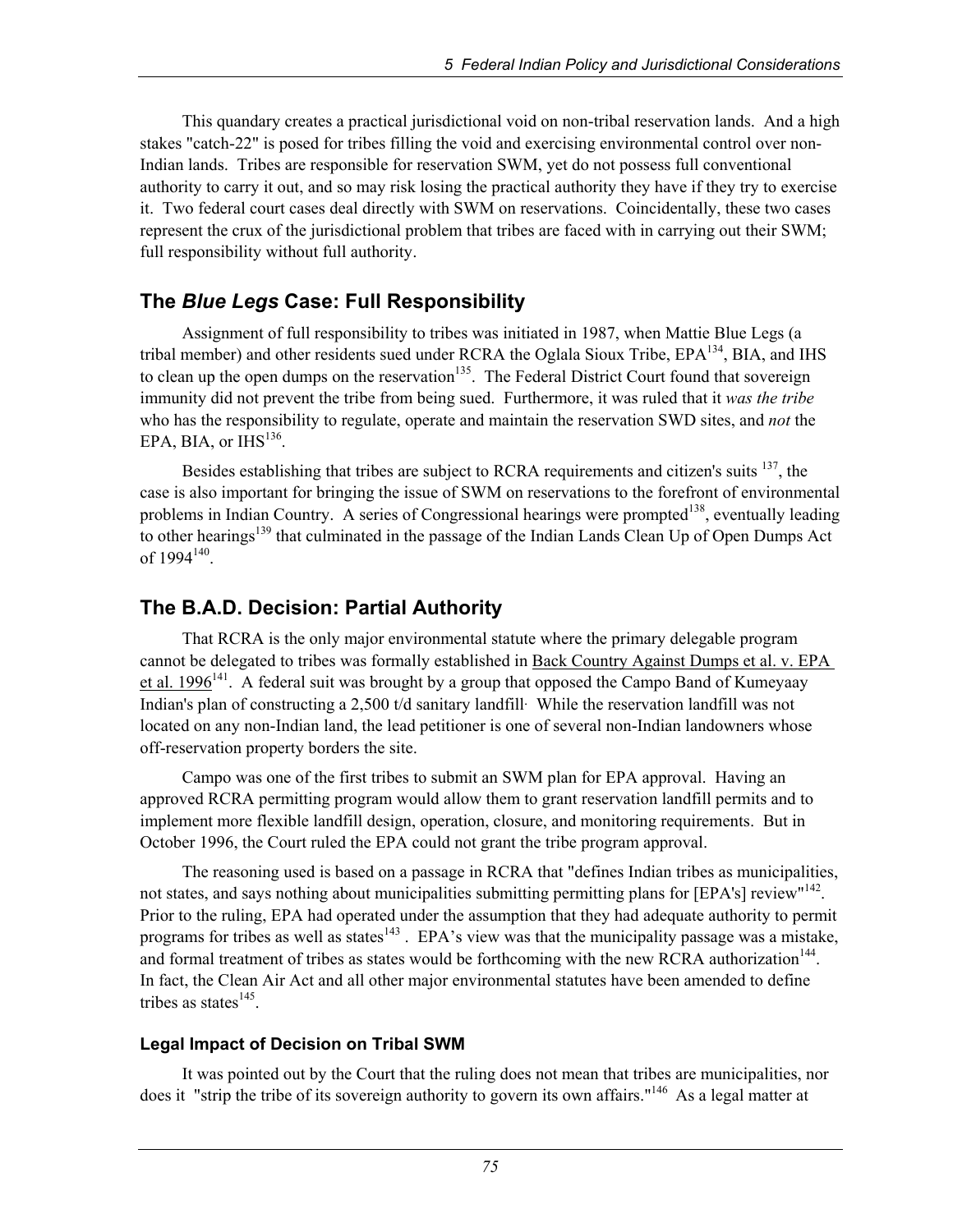least, any SWM jurisdictional power that tribes had was left intact. Unfortunately, for those looking to define FIP, while leaving the authority of tribes unchanged, the court did not elucidate what it viewed that authority to be.

...the tribe has as much authority to create and enforce its own solid waste management plan *as it ever did.* ... what the tribe loses is the ability to take advantage of the leeway built into the regulations, including the ability to take site-specific factors into account. [emphasis added] $147$ 

Still, tribes are able to build and operate landfills. But they must meet the more rigid federal specifications, regardless of whether less stringent standards are appropriate, or even whether a different approach is more technically sound<sup> $148$ </sup>. The Court allowed an exception where tribes can apply for site-specific permits from EPA. Also, tribes are eligible still to receive any federal solid waste funding that is available to states because, as of now, all SWM funding is available to local governments and states with or without approved programs. However, because approval of programs is required to site or plan hazardous waste facilities under Subtitle C, tribes are ineligible for funding there $^{149}$ .

#### **Practical Ramifications on Federal Indian Policy**

The lack of legal change in the tribes' authority does not mean that the case is without significance. On the contrary, more light has been shed on how Federal Indian environmental policy is decided today. In the past, the Court has used implicit divestiture to rule against tribal authority. But the D.C. Circuit Court found in this case that even if tribal treatment was "unfair" policy, and/or was a result of *error,* it could not rectify the situation by ruling *for* tribal authority That ball was thrown into the court of Congress, and specifically out of reach of the executive branch EPA:

Although treating tribes differently from states may be unfair as a policy matter, and may be the result of Congressional inadvertence, the remedy lies with Congress, not with the EPA or the courts<sup>150</sup>.

#### **Impact on Tribal Sovereignty**

A second ramification of the case is precisely the opposite of what the court claims. Tribal authority and sovereignty *is* affected in both a practical and ideological manner. As a result of the ruling, most tribes have been denied a means to gain the practical authority they now lack over solid waste management activities that take place on non-tribal lands, or that concern non-Indians. Only with delegated programs can tribes be absolutely certain that imposing regulations on related non-Indian activities will hold up in court<sup>151</sup>.

Delegated program authority has been recognized by tribes and scholars alike as a substantial step toward tribal self-determination and sovereignty. At the time of the ruling, some 44 tribes had submitted SWM programs for review<sup>152</sup>. This number is quite substantial, considering the still under-developed state of the majority of tribal programs, and relative newness of the RCRA amendments. Very few to none of these tribes had plans to construct landfills because of the expense and strict stipulations on design required, regardless of any flexibility granted under program approval<sup>153</sup>. What they desired was treatment as a state--the idea of sovereignty, and the perceived legal muscle of a federal blessing.

Now, not only are tribes not given state treatment, their classification as a *municipality* under RCRA has been sanctified. They are unable to operate or obtain funding for Subtitle C programs<sup>154</sup>. They have less authority than conventional communities because in complying with RCRA, these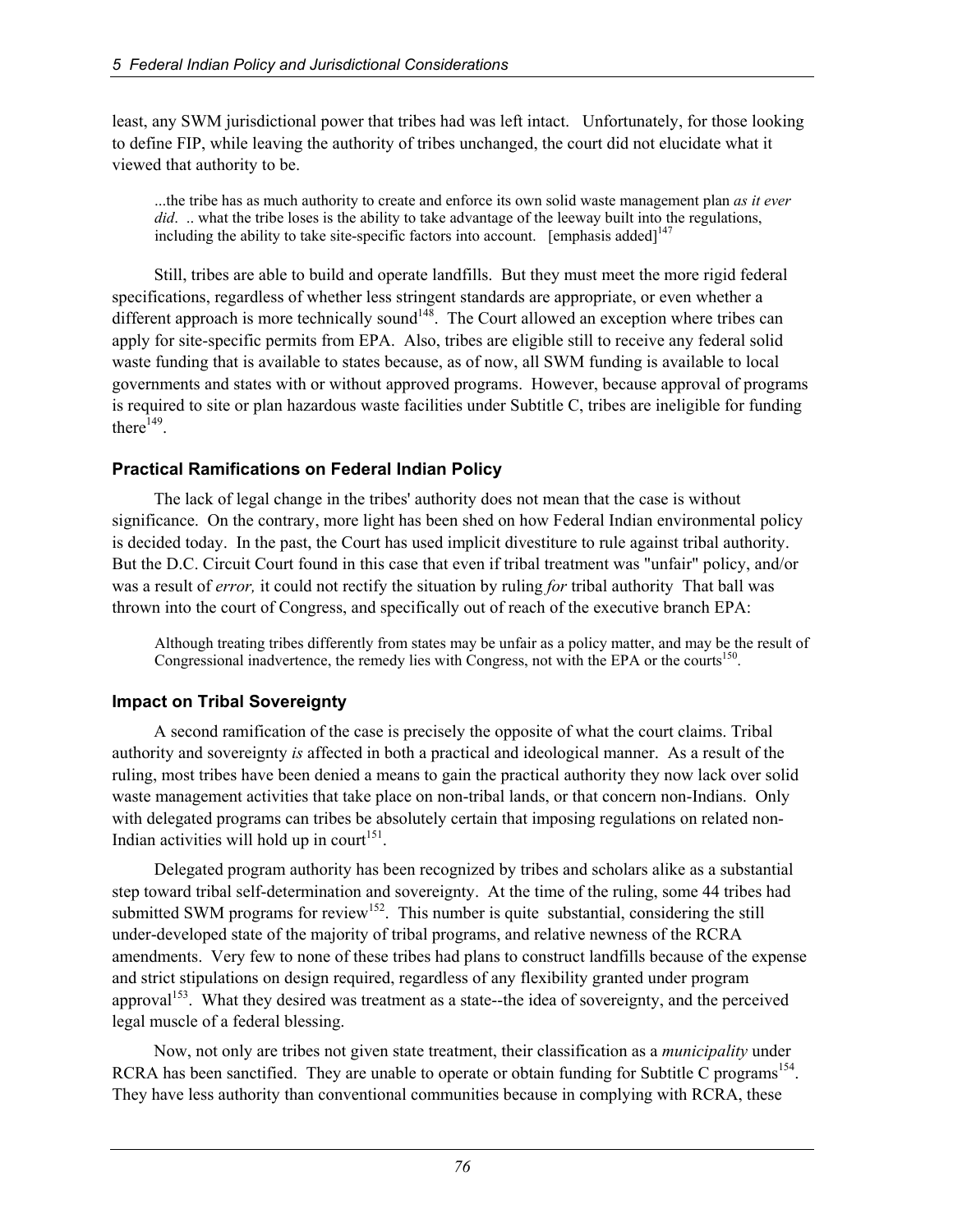communities have delegated flexibility from autonomous state programs. If tribes wish to build a site specific permitted landfill, states and surrounding non-tribal communities can have an impact on whether the permit is granted<sup>155</sup>. This circumstance alone runs against treating tribes as sovereign nations, independent of any actual legal harm done to tribal SWM authority-- whatever that may be.

And for many tribes, particularly those with either a substantial non-Indian population, or whose reservations are used for dumping grounds from off-site, SWM authority is already questioned<sup>156</sup>. Tribal ineligibility for approved SWM programs can be construed by non-Indians to mean that tribes are not capable of handling an SWM program, or that tribes have no SWM authority over them. This contradiction makes SWM authority over non-Indian lands even more problematic.

For the tribes, what it means to be a tribe is questioned-- a separate nation and place, or simply a minority-run community. And, as examined in the previous chapter, it is both concept and actual authority that hold together the holistic tribal-reservation community. The ruling has generated intense interest from tribes precisely because it is linked so directly with the idea of their tribal sovereignty<sup>157</sup>. And as is explored in Chapter 6, motivation for running a sound SWM program has been lessened as a result.

# **5.5 PRESENT DAY TRIBAL AUTHORITY**

The precise limits of tribal powers are not readily definable because tribal authority "is attributable in no way to any delegation to [the tribes] of federal authority"

 *--Felix Cohen 158*

There is no FIP particular to tribal SWM authority. What tribes can do is determined by general FIP on what their tribal authority is--as applied to SWM.

## **Fundamental Principles of Tribal Authority**

There are three fundamental federal judicial principles of tribal authority<sup>159</sup>. They are that Indian tribes (1) retain inherent sovereignty, (2) possess internal, but not external, self-government authority, and (3) their authority is subject to treaties and express Congressional legislation.

Depending on the historical period, these principles have been interpreted either loosely or strictly, with a varying amount of favor to tribal sovereignty. For example, as a result of their inherent sovereignty, sovereignty immunity (to legal suit) is generally granted tribes<sup>160</sup>. But there is substantial uncertainty as to its legal validity in "diverse situations at the margin of current case law"161. One such "marginal case" is the *Blue Legs* case discussed above. For the present period, the above principles are manifested in the federal policies of essentially treating tribes as state governances (i.e., a "government-to-government" relationship), continuing implementation of the trust responsibility, and granting "Indian preference" (in Indian federal programs)<sup>162</sup>.

## **The Wrench of Implicit Divestiture and the External in the Reservation Interior**

From the above principles, tribes on the surface would appear to have broad, clearly defined powers. However tribal authority is defined by what is left over - what is subtracted through FIP from full sovereignty. And what is subtracted depends on codified and established limitations on tribal power, as well as those that are implicitly divested.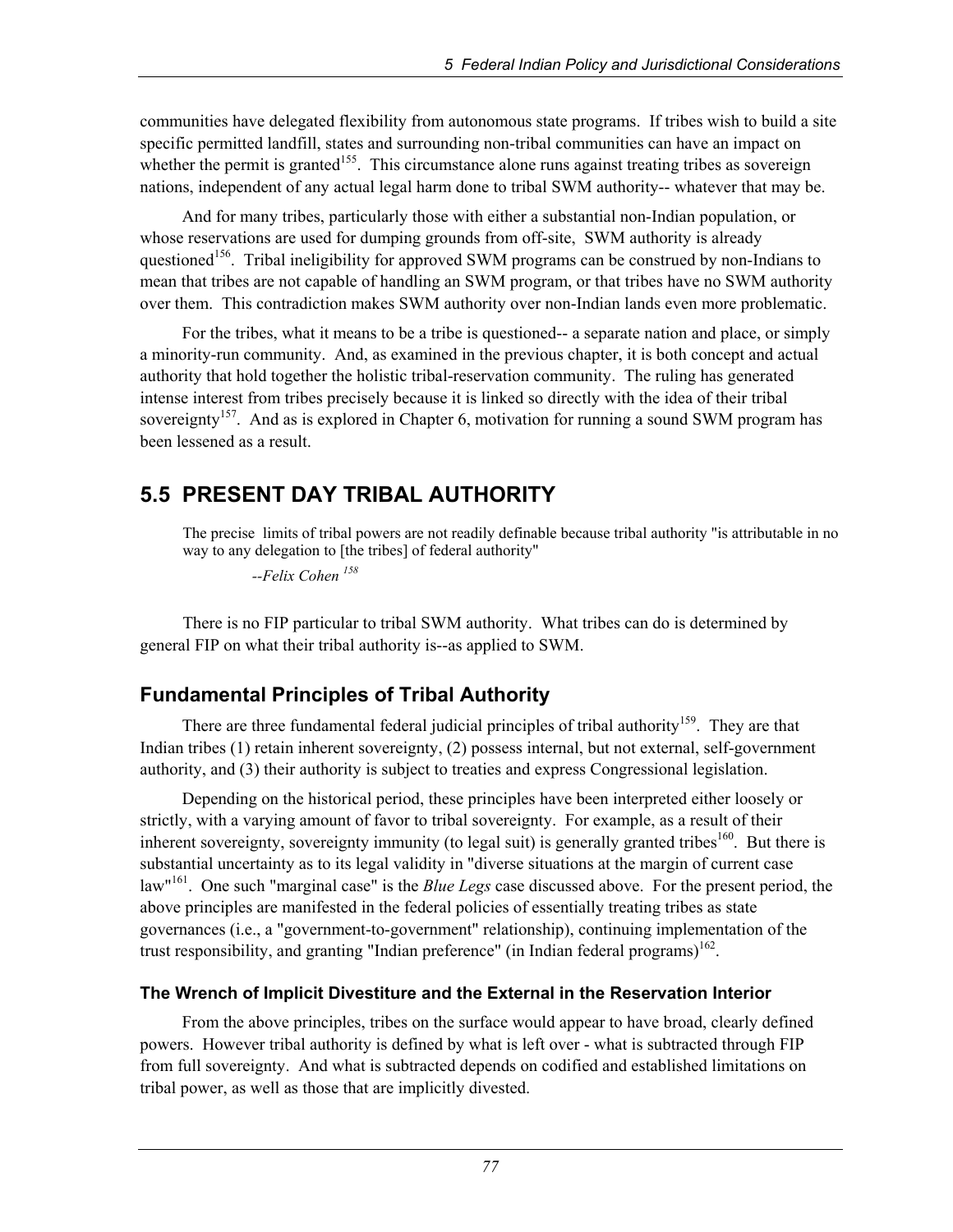Basically, tribal authority is limited if it is external to tribal affairs, and thus, "inconsistent with [tribal] status"<sup>163</sup>, or if it is subsumed to overriding state or federal interests<sup>164</sup>. So, the extent of tribal authority depends on how the difference between internal and external tribal matters is decided. And there are a variety of circumstances where authority is implicitly divested that may not be apparent unless evaluated in Court. FIP is uncertain. There is no list of what is external and in what cases non-tribal authority may supersede that of the tribe. The answer is not found at the border of the reservation. The presence of non-Indians, the reservation land they own, and the business ventures and societal functions and activities they partake in, on and near the reservations assures that. So tribal authority becomes ambiguous in subject areas not fully explored. And as society changes in and around reservations, new circumstances and new subject areas, such as casino gambling, appear.

#### **Separating Internal from External: Deciding Limits on Tribal Authority**

Everybody says they have jurisdiction, and therefore no one is going to move forward  *--Richard DuBey, Attorney, Puyallup Tribe165*

Federal, state, and even local governments will claim jurisdictional authority on reservations over persons and/or their activities they view as external, or "non-internal", to tribal authority. Likewise, individuals who do not wish to be under tribal jurisdiction will claim the activity they are engaged in is external, and attempt to bring the issue before a court. In SWM, governments may want jurisdiction for zoning, taxing revenues, regulation, "protection of their citizens"<sup>166</sup>, or to try a criminal negligence case. Individuals and businesses may want exclusion from tribal government authority to avoid the tribal court system and/or tribal zoning and regulations.

As explained previously, jurisdictional challenges typically end up in federal court because they ultimately involve questions of sovereignty and the federal trust. Whose legal jurisdiction over a person, property, or activity it is then is ultimately decided in federal court, or based on its precedents. But once brought within the realm of judicial decision, rather than one simple jurisdictional rule for all activities that take place on reservation land-- a whole matrix of characteristic decision variables for each situation is created.

# **Factors in Determining Jurisdiction**

When characterizing jurisdictional issues on Indian reservations, tribes face a remarkable situation, quite different from conventional governments. First, there are 4 classes of persons over which tribes can have a varying amount of authority: tribal members, Indian non-members, non-Indian residents, and non-reservation residents<sup>167</sup>. Then there are also the several types of reservation property including tribal trust, allotted, right-of-way, and fee land, over which the extent of tribal authority generally varies(refer to Table 5-1 for general description).

Tribal activities can affect non-tribal government interests and non-Indian/member activities can affect, or be in the purview of, tribal interests. So jurisdiction over an activity is decided by examining the class of person(s) and type of property that the matter concerns, as well as the "subject matter" of the case<sup>168</sup>. Then, given these case characteristics, whether it is the tribe or the non-tribal government that has an "overriding interest" is evaluated<sup>169</sup>. No one element decides necessarily<sup>170</sup>. Even the way to evaluate each set of characteristics for a particular jurisdictional situation is not set. Often, conflicting Federal-Indian laws, policies, and court precedents, not specific to the case at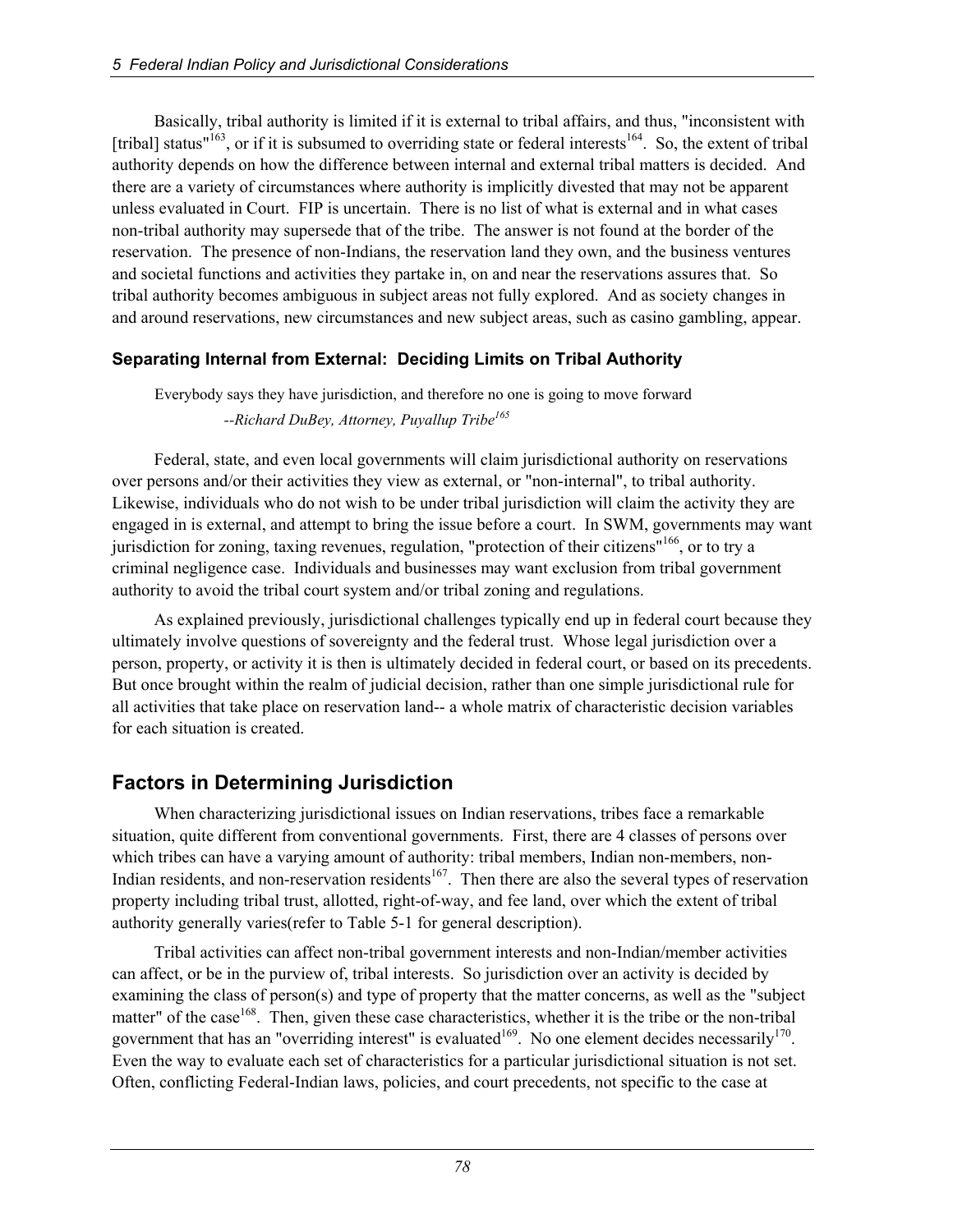#### Table 5-1

Primary land status types on Indian Reservations.

| <b>Land Type</b>    | <b>Description</b>                                                                                                                                                                                                                                                                                                                                                                                                                                                                                                                                                                                                                                                                                            |
|---------------------|---------------------------------------------------------------------------------------------------------------------------------------------------------------------------------------------------------------------------------------------------------------------------------------------------------------------------------------------------------------------------------------------------------------------------------------------------------------------------------------------------------------------------------------------------------------------------------------------------------------------------------------------------------------------------------------------------------------|
| Trust               | Refers to reservation land that is held "in trust" by the federal government for the use<br>and general jurisdiction over by the tribe. Generally not subject to state or county<br>jurisdiction in civil matters. Lease or sale of any trust land, or commencement of<br>activities that may be considered to significantly alter the land's economic or<br>environmental value, must typically be transacted through, and approved by DOI. In<br>essence, trust land can be viewed as common property to all tribal members with the<br>exception of assignments (see below) or that leased to members or non-members.                                                                                      |
| Fee                 | Or "land held in fee". Typically non-Indian held land that was parceled out during<br>Allotment. Privately owned property within the reservation, but subject to county (and<br>sometimes state) taxation and jurisdiction, and which the sale or lease is not subject to<br>DOI approval. Owned occasionally by state or local governments, as well as tribes and<br>tribal members. Tribal jurisdiction over fee land is limited and, in practice, may be<br>almost negligible on many reservations. But some tribes have gained the legal right to<br>regulate a broad range of activities on fee lands when tribal interests are determined to<br>be significant, or federal delegation has been granted. |
| Allotted            | Indian-owned properties that are remnants of the Allotment Act. Essentially private<br>property, except that, like trust land, DOI approval is necessary for the sale or lease of<br>the land. Generally subject to land holding and use taxation. Because allotted land is<br>owned by Indians, tribes generally have more practical authority over activities on these<br>lands than they do over reservation land owned by non-Indians.                                                                                                                                                                                                                                                                    |
| Right-of-ways       | Generally public roads crossing a reservation, such as federal highways, that have been<br>deemed important to the flow of commerce in the region and which the state, federal<br>government, or county is typically responsible for maintaining. While considered<br>reservation land, and part of "Indian Country", practical jurisdiction over right-of-ways is<br>not straightforward. Roads constructed with federal funds are required to be kept open<br>to the public. Activities concerning right-of-ways are likely to be held as being of strong<br>state, federal, or county interest.                                                                                                            |
| Assignment          | Trust land assigned to individual members by the tribe. Dependent on a tribe's policies,<br>tribal authority over assignments and activities taking place on them can be equivalent<br>to that of non-assigned trust land. Or may be treated essentially as private property by<br>tribe in all matters not conflicting with trust status.                                                                                                                                                                                                                                                                                                                                                                    |
| <b>Leased Trust</b> | Trust land leased to Indians or non-Indians. Extent of tribal jurisdiction varies with tribal<br>policies, who leases it (Indian or non-Indian), and particularly with lease stipulations<br>(generally approved by the BIA).                                                                                                                                                                                                                                                                                                                                                                                                                                                                                 |
| Tribal*             | General term used in this study to denote any type of trust, fee, or allotted land within<br>the reservation that tribes own or control.                                                                                                                                                                                                                                                                                                                                                                                                                                                                                                                                                                      |

hand, are invoked<sup>171</sup>. As a result, the outcome of whose jurisdiction it is can not always be predicted. However, there are some general rules of thumb, described below, and summarized in Table 5-2<sup>172</sup>.

#### **Tribal or State Authority?**

...the first indication and the first sensitivity we get of a problem on an Indian reservation when it comes to a commercial waste dump is either the Governor or a member of the legislature immediately coming to us and saying "What are you going to do to stop this" with absolutely no thought of the authority that rests in the tribes.

 *-- Official, Bureau of Indian Affairs 173*

Where the tribe or federal government (as trustor) does not have authority, the state (or county as state agent) does. Whether it is the tribe or state that has jurisdiction in a SWM situation is of vital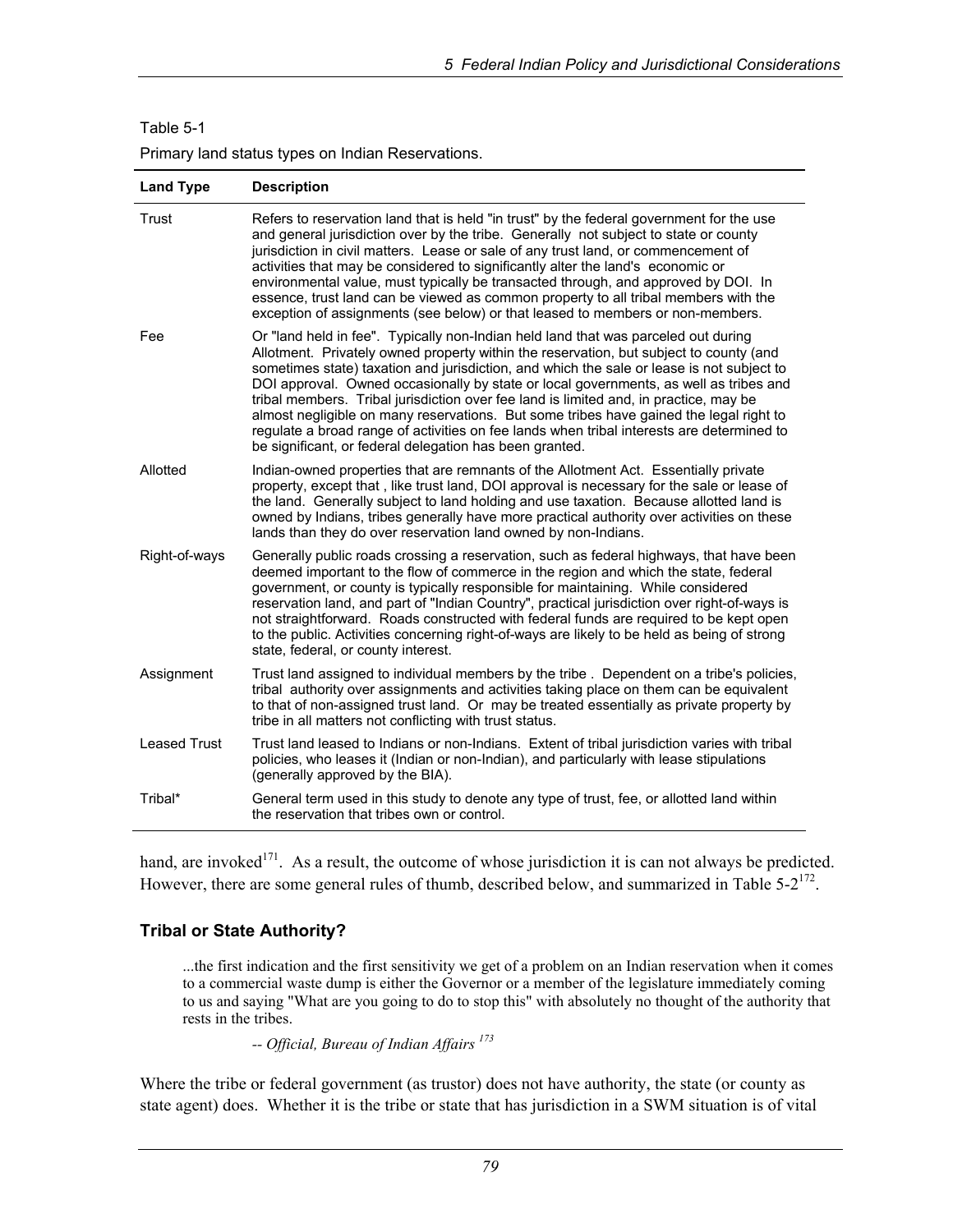| <b>Matter Involves</b>                            | <b>Typical Jurisdiction</b>     |
|---------------------------------------------------|---------------------------------|
| Only Indians on trust land                        | Tribe (or federal for criminal) |
| Non-Indian on trust land, tribal matter           | Tribe (or federal for criminal) |
| Non-Indian on trust land, federal or state matter | Federal                         |
| Non-Indian on fee land, federal matter            | Federal                         |
| Non-Indian on fee land, state matter              | State                           |
| Non-Indian on fee land, tribal matter             | Federal, possibly tribe         |
| Indian on fee land, federal matter                | Federal                         |
| Indian on fee land, state matter                  | State                           |
| Indian on fee land, tribal matter                 | Tribe, possibly federal         |
| Indian off-reservation, federal matter            | Federal                         |
| Indian off-reservation, non-federal matter        | State                           |

#### Table 5-2

General Rules of Thumb in Determining Jurisdiction for Over Disputed Reservation Matters.

importance in such daily activities as zoning, regulation and taxing for waste collection and disposal practices, and enforcement authority for unauthorized disposal. The Supreme Court has ruled that a state can "protect its interest up to the point where tribal self-government would be affected"<sup>174</sup>. So cases where Indians are involved generally will not be under state jurisdiction. And, in general, states retain their usual powers of jurisdiction over civil and criminal activities involving only non-Indians on fee lands, and also typically in civil cases involving a non-Indian defendant and Indian plaintiff<sup>175</sup>.

But when an Indian defendant and a non-Indian plaintiff are involved, the tribal court (or Court of Indian Offenses) normally has exclusive jurisdiction<sup>176</sup>. And the federal government has jurisdiction over all other non-Indian activities on a reservation, including criminal offenses against Indians or their property. When federal subject matter is involved, state authority is preempted, and the case is tried in the federal court. Such cases include transgressions of federal statutes, as well as those where tribal self-government is jeopardized, or trust land is involved significantly. State courts normally have concurrent jurisdiction in federal civil cases involving non-Indians and in some federal criminal cases.

There are several specific circumstances where state interest is typically sufficient for state jurisdiction over reservation Indians<sup>177</sup>. These activities include Indians exercising their rights as state citizens or residents<sup>178</sup> (for example in determining eligibility for state programs), Indians exercising state authority in the role of state (or county) officers, and state administration of federalstate programs (for example, welfare or unemployment programs). Of particular relevance to tribal SWM, a 1929 statute permits state officers to enter Indian lands to inspect health and education conditions and to enforce sanitation and quarantine regulations<sup>179</sup>. But, in practice, only activities that are allowed by the DOI are authorized. And the DOI's opinion is that any time the "state health and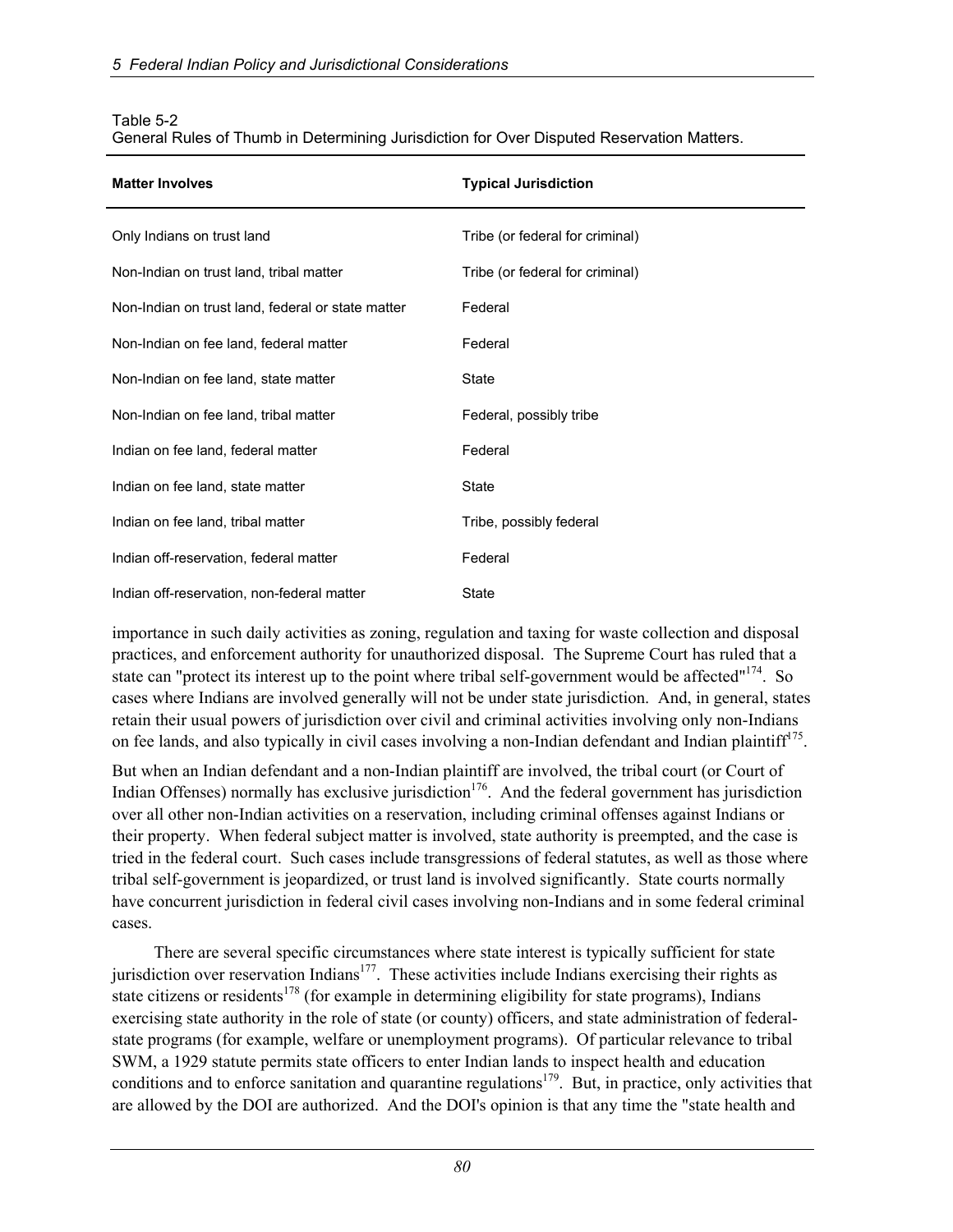sanitation laws impact or involve the regulation of *trust* property in any significant way", they are not authorizable $180$ . Non-trust land however, is not covered.

States also may be delegated certain responsibilities by the federal government $181$ , or preempted from doing so<sup>182</sup>. For example, several congressional statutes have been passed allowing states to tax mineral production on certain tribal lands<sup>183</sup>, and possibly other

activities as well<sup>184</sup>. County services, including SWM, on fee lands have been taxed or fees levied<sup>185</sup>. Exactly what states (and counties) are allowed to tax is still unclear<sup>186</sup>, and may depend on whether natural resources are involved<sup>187</sup>. The extent of state services on the reservation does not even need to be considered in some cases<sup>188</sup>. States can tax non-Indians who bought cigarettes in reservation shops, and can even require the tribe to collect the taxes for them<sup>189</sup>. However, in all of these cases, the general rule of non-interference with tribal self-government normally applies<sup>190</sup>. Whether tribal sovereignty is threatened by state jurisdiction anywhere on the reservation is questioned automatically.

The Court has repeatedly emphasized that there is a significant geographical component to tribal sovereignty, a component which remains highly relevant to the preemption inquiry; though the reservation boundary is not absolute, it remains an important factor to weigh in determining whether state authority has exceeded the permissible limits

 *--White Mountain Apache Tribe v. Bracker, 100 S Ct. 2578 (1980)* 

An important power of states is in situations where tribal regulation does not exist, including health and environmental management, such as SWM. To protect its citizens, the state may assume authority up to the point, again, where tribal self-government is affected<sup>191</sup>. Such cases can involve the many smaller reservations where formal tribal government is limited. It is unclear whether state jurisdiction is valid in instances where non-Indians are not involved $192$ .

## **Public Law 280: A Codified Wrench**

Complicating matters, in states where Public Law  $83-280^{193}$  is in force, the above "rules of thumb" are overridden. Known as Public Law 280, or simply "280", the statute was passed by Congress in 1953. Initially it conferred criminal and substantial civil jurisdiction to what are known as the six "mandatory states"<sup>194</sup>. Subsequently, ten "optional states" took advantage of 280's provisions and chose to assume jurisdiction over different subsets of the full criminal and/or civil jurisdiction of mandatory states<sup>195</sup>. The partial jurisdiction areas chosen range from air and water pollution only in Arizona, to full 280 jurisdiction in the case of Florida<sup>196</sup>. Several of the states chose to assume jurisdiction only at tribal request. Several cover only certain reservations while leaving tribal jurisdiction intact at others. A 1968 amendment made further state assumptions of jurisdiction subject to Indian consent in a special election. The amendment also allows states to retrocede all or part of their assumed jurisdiction to the federal government.

Under 280, state civil and criminal laws of "general application" are to have the same application in Indian country as elsewhere in the state<sup>197</sup>. But in regulatory and tax fields, there are several limits to state authority. The Supreme Court ruled in 1975 that no new state taxing jurisdiction is conferred<sup>198</sup>. New state regulatory jurisdiction also was found to be invalid in the *general* case<sup>199</sup>. A 280 proviso disallows state regulatory laws that are "inconsistent with any Federal treaty, agreement, or statute or with any regulation made pursuant there to". But where state regulation is prohibitory in nature, it is likely valid under  $280^{200}$ . Whether county, as opposed to state, civil laws apply under 280 has not been reviewed by the Supreme Court, but a Circuit Court has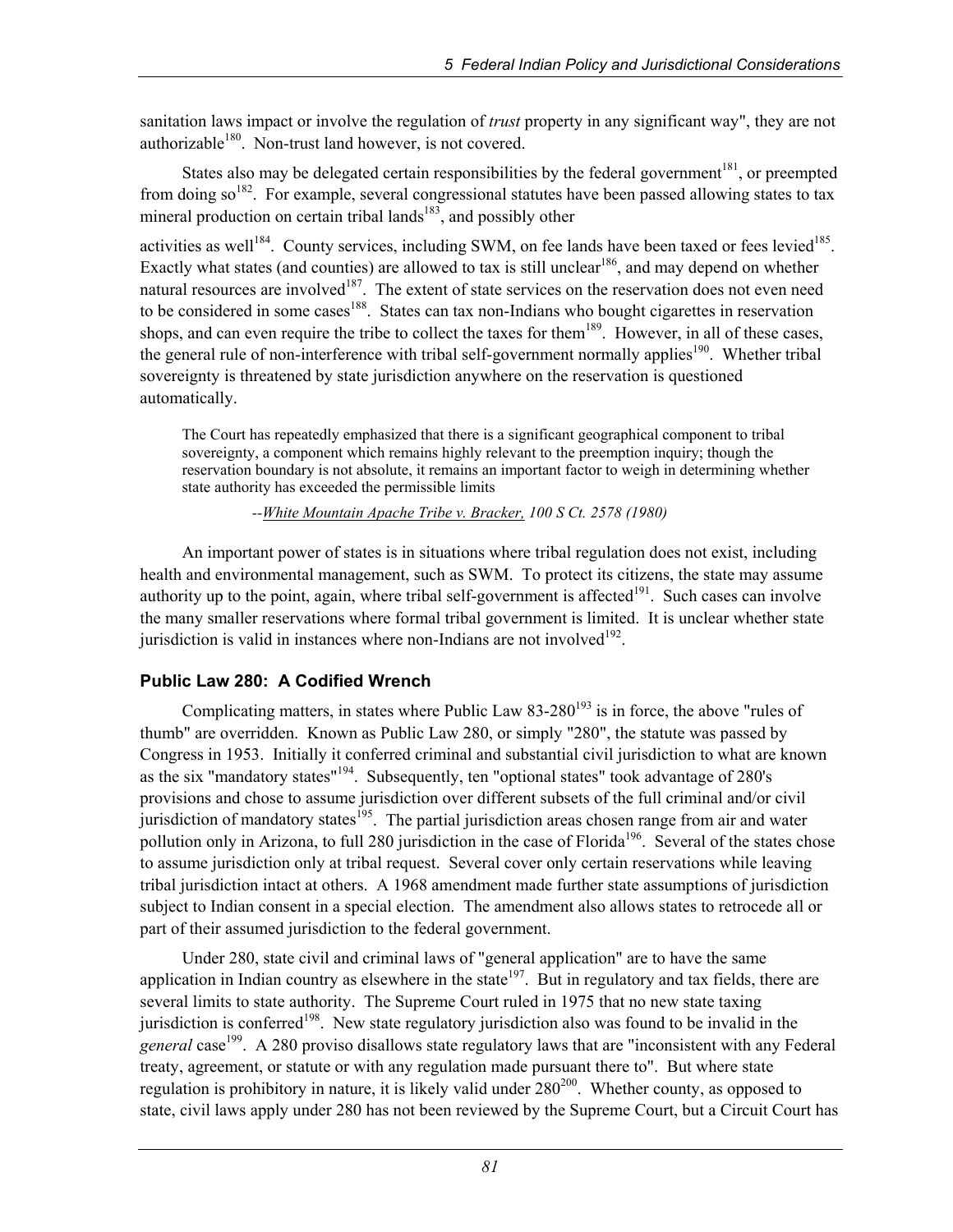found them invalid<sup>201</sup>. Whether county criminal laws may apply is somewhat unclear<sup>202</sup>. Because it was not specifically taken away, tribal courts may have concurrent jurisdiction with states over areas where they previously held concurrent jurisdiction with the federal government<sup> $203$ </sup>.

The main impact of 280 on SWM is that generalizing about what tribes can and can't do is made more difficult. Even reservations in the same state may be subject to different state jurisdiction<sup>204</sup>. Just as with FIP and tribal authority, Public Law 280 is not interpreted fully and its application in different circumstances is unclear. Generally, tribes under 280 need to be more concerned with state involvement in reservation SWM issues.

## **Tribal Authority over Tribal Members**

In line with their inherent sovereignty, tribes have exclusive authority over their members, unless taken away by explicit legislation or expressly or inherently relinquished as a trustee of the United States<sup>205</sup>. On the reservation and lands within their jurisdiction, tribes have civil powers over members similar to states<sup>206</sup>. Their undisputed authority in this realm includes the power "to adopt and operate under a form of government of the Indian's choosing, determine tribal membership, to regulate domestic relations or members, to prescribe rules of inheritance, to levy taxes, to regulate property within the jurisdiction of the tribe, to control the conduct of members by municipal legislation, and to administer justice"<sup>207</sup>. Tribal civil jurisdiction over members is so broad that it can extend to fee lands<sup>208</sup> and off-reservation<sup>209</sup>.

In dealing with their members on tribal land, tribes have the needed authority for carrying out the majority of conventional SWM activities. But prosecuting and punishing members for serious illegal dumping violations is restricted. Tribal criminal jurisdiction over members is limited by the Indian Civil Rights Act to fines of  $$5,000$  and imprisonment of one year<sup>210</sup>. Additionally, 13 "major crimes" fall automatically under Federal jurisdiction and are tried in federal court $2^{11}$ .

# **Authority over Nonmember Indians**

Nonmember Indians are Indians not enrolled in the tribe on whose reservation they reside. The number of nonmember Indians on a reservation can be significant due to intermarriage, and other social phenomenon associated with Pan-Indianism<sup>212</sup>. These reservation residents are eligible for the same federal benefits as tribal members. However, depending on the reservation, nonmember Indians can be, and often are, excluded from voting in tribal elections and receiving tribal services or other benefits.

In 1988, the Supreme Court ruled that tribes had no criminal authority over nonmember Indians<sup>213</sup>. Later that year, Congress essentially reversed the decision by passing a law that does allow tribal authority<sup>214</sup>. But practically, a problem still exists in determining whether a person is "Indian" or not. Two tests have been used in federal court that depend on whether a person is "recognized" as an Indian, or has a number of contacts with the Indian community<sup>215</sup>. Obviously, these tests are somewhat subjective. Additionally, there is debate over whether the Congressional law actually was intended to include nonmember Indians not enrolled in any federally recognized tribe, a category of persons that many nonmember Indians on reservations  $fit^{216}$ .

So legally, for the present, tribal authority over nonmember Indians can be similar to that over members. But practically, depending on the circumstances, person, and the tribe's wishes, tribal authority over a nonmember Indian may be limited to that over a non-Indian, discussed below.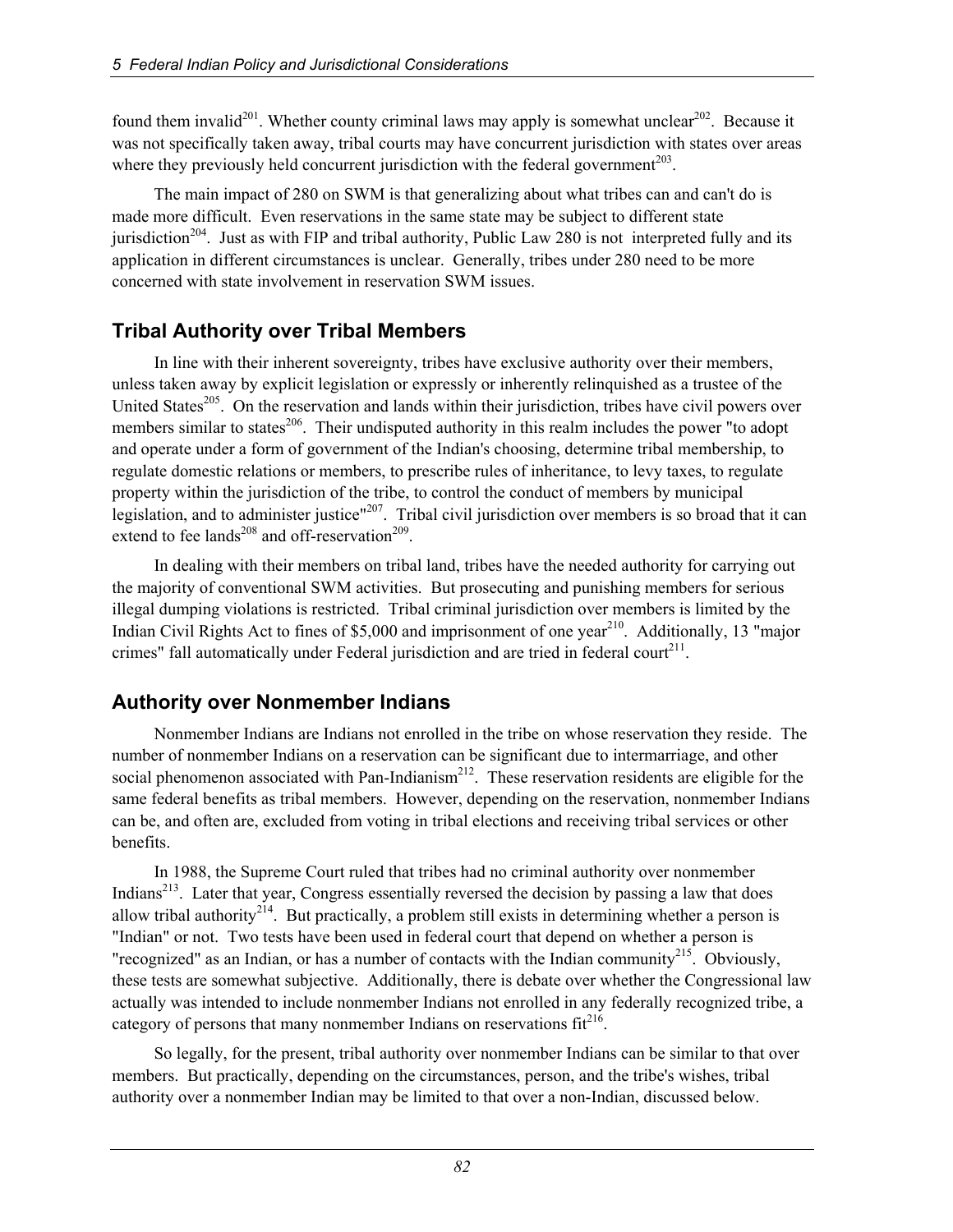## **Authority over Non-Indians**

How you figure it out is if its going to cost [the federal government] anything, then they say, oh...tribal sovereignty...its your responsibility. But if they can get anything out of it...then its...oh, there's no tribal sovereignty here, sorry.

 *California Pomo Indian217* 

Tribal authority over non-Indians is derived either from their inherent sovereignty or, infrequently, delegated power<sup>218</sup>. Like other tribal powers, it can be superseded by U.S. interests. So, as ruled in Oliphant v. Suquamish 1978 Indian tribes presently possess no criminal authority over non-Indians because overriding U.S. interests in protecting the personal liberty of U.S. citizens exist<sup>219</sup>. However, a tribal criminal ordinance or code may be written to include non-Indians, and approved by the Department of Interior<sup>220</sup>. Although it has not occurred yet<sup>221</sup>, specific criminal authority can be delegated to tribes by Congress. And tribal officers likely can *arrest* non-Indians for state or federal offenses and turn them over to state or federal officers<sup>222</sup>. But prosecution must be under state or federal law (in a state or federal court).

The question of civil jurisdiction over non-Indians is the greatest challenge for tribes in SWM, and in other areas<sup>223</sup>. Civil jurisdiction is situation-dependent, and the type of situations that give rise to tribal jurisdiction is relatively hazy. The telling account that follows is indicative of the confusion.

The plaintiff sued the tribes in tribal court. The tribal court refused to accept the case without approval of the tribal council, which was not given. The plaintiff then brought the case in federal court. The trial court originally dismissed for want of jurisdiction. The Tenth Circuit reversed and remanded for a trial on the damages. Before the case was finally resolved at the trial court level, the Supreme Court decided *Martinez*. The district court then again dismissed for want of jurisdiction. ...But the Tenth Circuit again reversed, using *Oliphant* for authority rather than *Martinez*.. Although this was a circuit court case, the Supreme Court denied a writ of certiorari. .... The appeals court distinguished the Court's decision by pointing out that: "Martinez was entirely an internal matter concerning tribal members.... The problem was thus strictly an internal one between tribal members and the tribal government relating to the policy of the Tribe as to its membership. *Of course, there were no non-Indians concerned."*<sup>224</sup>

The muddiest jurisdiction is found in regulatory matters, normally the biggest SWM legal concern for communities without end-disposal facilities, the case with the vast majority of tribes. A number of legal experts hold that non-Indian involvement is the key to whether sovereignty is used by the Court to rule for the tribe, or whether sovereignty is limited by the Court to decide against the tribe<sup>225</sup>. At a minimum, non-Indian involvement throws some uncertainty into what might otherwise be a straightforward jurisdictional ruling in a tribes favor<sup>226</sup>. The rule is not strict, however, as several cases have been decided in a tribe's favor even in the face of non-Indian involvement.<sup>227</sup> As typical, subject matter counts. There is a very good chance that tribal legislative jurisdiction will extend to non-Indians when important tribal matters are affected $^{228}$ .

And location counts--regulation and protection of tribal resources is considered to be necessary in retaining sovereignty, so that tribal jurisdiction claims over non-Indians are very strong on tribal lands, particularly trust lands<sup>229</sup>. The real litmus test for tribal jurisdiction over an activity involving non-Indians is whether the jurisdiction extends to non-tribal lands<sup>230</sup>. Are tribal interests sufficient? Having jurisdiction over non-tribal lands is crucial for SWM. It is not just tourists or passers-through on trust lands that tribes must incorporate into their SWM plans. The typically more sizable population of non-Indian residents (and their residences) needs to be included as well<sup>231</sup>.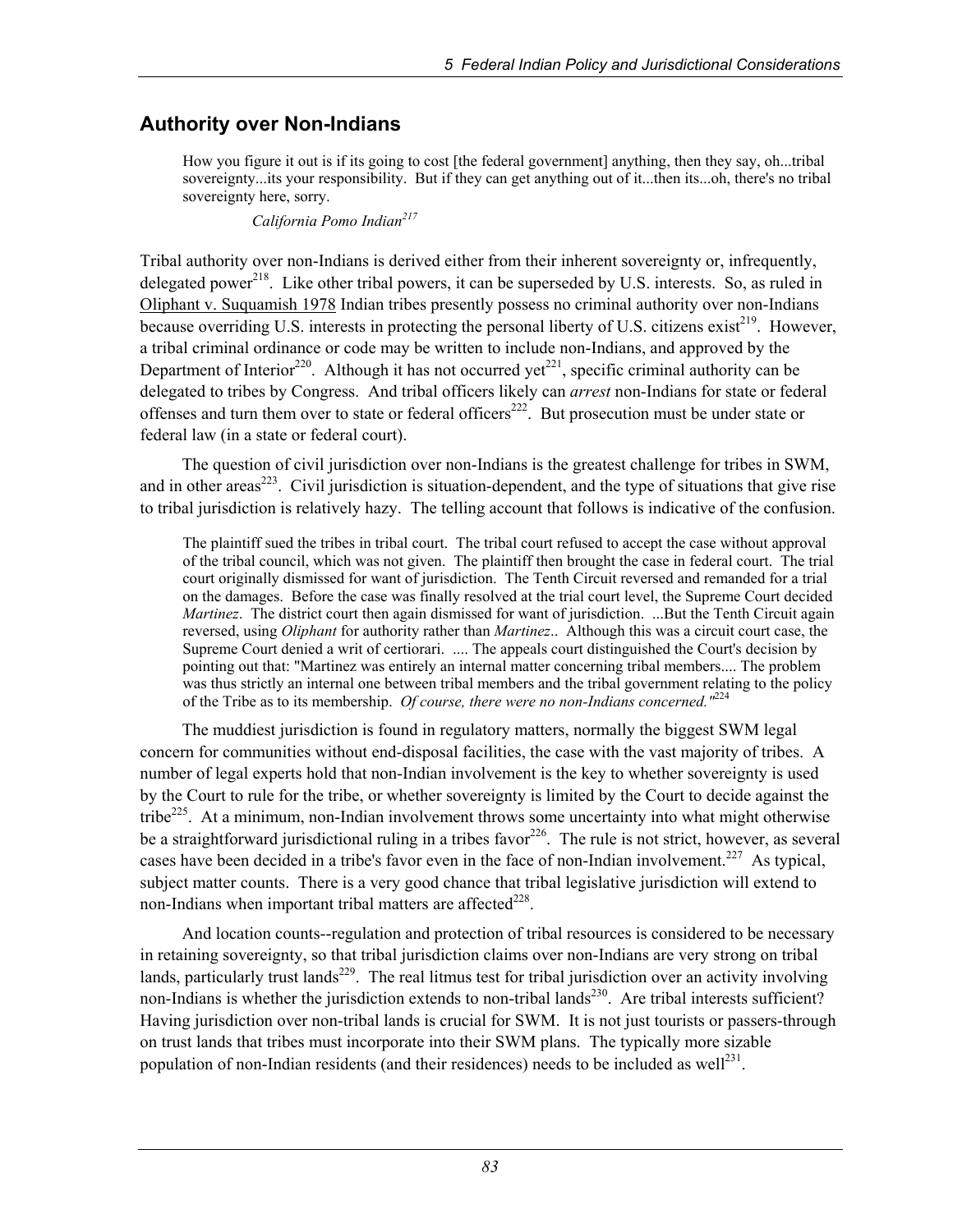The real issue becomes when it its a matter of exercising jurisdiction over non-members on fee land, and coming into contests with States and local jurisdictions over who is going to decide when and in what manner these [SWD facilities] are going to be operated

 *Don Wharton, Native American Rights Fund<sup>232</sup>*

#### **Support of Tribal Jurisdiction**

A few civil regulation cases involving non-Indians have been decided by the federal court system. One of the most frequently cited cases supporting tribal regulation of non-Indians on fee lands is United States v. Mazurie  $(1975)^{233}$ . The Supreme Court upheld the right of the Shoshone and Arapahoe Tribes on the Wind River Reservation to require non-Indians to obtain a tribal permit for selling liquor on fee land<sup> $234$ </sup>.

Only a few cases have been decided in the area of environmental or health regulation<sup>235</sup>. In Cardin v. De la Cruz  $(1982)^{236}$ , the ninth Circuit ruled that the Quinalt Nation's health and safety ordinance did apply to a non-Indian owned store on privately held reservation lands. The same Court ruled in favor of the Confederated Salish and Kootenai Tribes in governing water rights<sup>237</sup>. And a non-Indian was forced to comply with the Lummi Tribe's sewer hookup laws<sup>238</sup>. In Nance v. Environmental Protection Agency (1981), the 9th Circuit agreed with the EPA that the Northern Cheyenne Tribe could redesignate reservation air quality standards<sup>239</sup>. In another case, the Wyoming District Court ruled tribes may apply land use, business, and environmental zoning to non-Indian lands if nearby Indian lands or individuals are "directly affected"<sup>240</sup>. Crucially, these rulings are not the "law of the land" because none of the cases were decided by the Supreme Court.

While its policy is not codified law<sup>241</sup>, the executive branch of the federal government is regarded generally as very supportive of tribal civil jurisdiction over non-Indians, including fee lands  $242$ . As mentioned above, EPA carries out a formal policy of treating tribes as the primary government bodies for reservation environmental affairs. For example, although it proceeds on a case by case basis, its formal opinion for delegating TAS in SWDA programs is that tribes likely will be able to demonstrate "*per se*" their water quality management authority on fee lands, and

as a *general* matter there are substantial legal and factual reasons to assume the Tribes *ordinarily* have the legal authority to regulate surface water quality within a reservation [italics added] $^{243}$ .

As reviewed, Congress with its plenary power to enact laws has remained formally silent on the issue of civil jurisdiction over non-Indians. Considering that its views on criminal jurisdiction have been voiced, such an omission is seen by some experts as tacit support for civil authority<sup>244</sup>.

## **Supreme Court Decisions Against Tribal Authority**

But unless Congress specifically delegates authority, which it has yet to do, it is not the body that is setting law -- the Court is. And the Supreme Court has not been favorable to tribes in several important cases involving regulative authority over non-Indians<sup>245</sup>.

**Montana v. United States** Perhaps the most seminal case in terms of tribal regulation of non-Indians is that of Montana v. United States  $(1981)^{246}$ . In this instance, the Supreme Court found that the Crow Tribe has no power to regulate non-Indian hunting and fishing on non-Indian-owned land within their Reservation. The decision is based on the fact that the Crow Tribe did not depend on hunting and fishing historically or as a present lifestyle, so the principle of inherent sovereignty does not apply.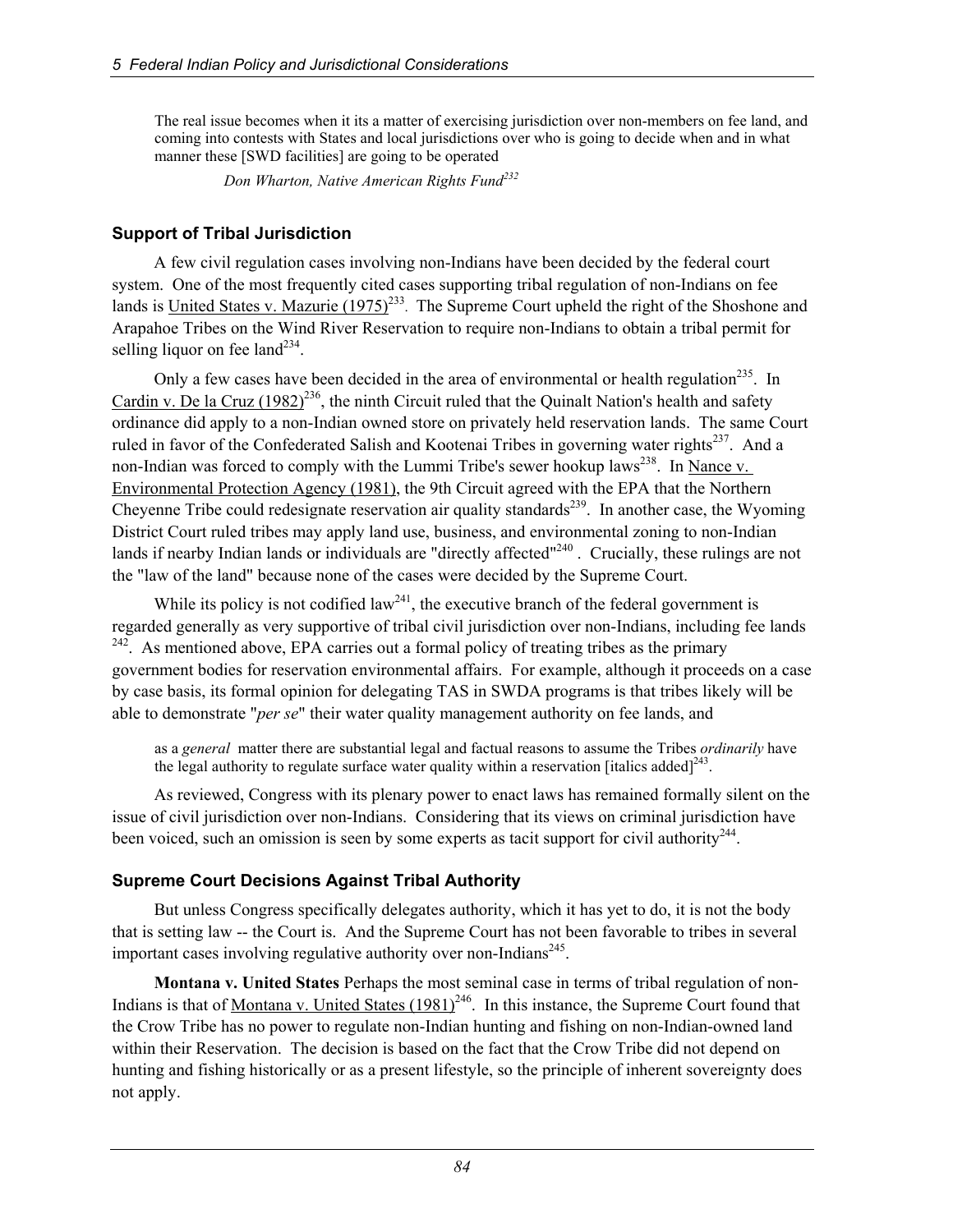Exercise of Tribal power beyond what is necessary to protect Tribal self-government or to control internal relations is inconsistent with the dependent status of the Tribes, and so cannot survive without express congressional delegation. ...Although Oliphant only determined inherent Tribal authority in criminal matters, the principles on which it relied support the general proposition that *the inherent sovereign powers of an Indian Tribe do not extend to the activities of non-members of the Tribe. [emphasis added]*

**The Montana Exceptions** Ironically, while the language denying tribes authority over non-Indians is broad, the case also provides a rather sweeping "test" to determine when tribal jurisdiction may be legitimate.<sup>247</sup> The Court ruled that a tribe may "regulate, through taxation, licensing, or other means, the activities of nonmembers who enter consensual relationships with the tribe or its members through commercial dealings, contracts, leases, or other arrangements" and "may also retain inherent power to exercise civil authority over the conduct of non-Indians on fee lands within its reservation when that conduct threatens or has some direct effect on the political integrity, the economic security, or *the health or welfare of the tribe* [italics added]*"* EPA relies largely on this *Montana* ruleto justify its belief that tribes should typically be able to demonstrate sufficient authority in environmental matters $248$ .

**Brendale v. Confederated Bands and Tribes of Yakima Indian Reservation** That a tribe acts as sovereign only with respect to its own members has been put forth in several cases <sup>249</sup>. One key Supreme Court regulatory decision with ramifications discussed below is Brendale v. Confederated Bands and Tribes of Yakima Indian Reservation  $(1989)^{250}$ . While there was no majority decision, it was ruled the county government had jurisdiction to zone non-Indian fee lands in an area of the reservation where non-Indians were the predominant residents, even though about half of the land was tribal<sup>251</sup>. The reasoning was not based on *Montana*. Instead, the Court found the Tribe had "voluntarily" relinquished its authority by opening the area to non-Indians<sup>252</sup>. Tribal jurisdiction was removed as a matter of implication, because the area was considered essentially non-Indian in influence<sup>253</sup>. If allotment is very extensive, the Court may perceive a congressional intent to diminish the scope of the reservation<sup>254</sup>.

**South Dakota v. Bourland** In South Dakota v. Bourland (1993)<sup>255</sup>, how a tribe "relinquishes" land was interpreted to tribal disadvantage. The Cheyenne Sioux Tribe was challenged by the state for regulating non-Indian hunting and fishing rights on land purchased by the federal government for flood control. The land had been transferred to fee lands by a Congressional Act, and not by tribal request. But citing *Montana* and *Brendale*, the Supreme Court again ruled against tribal regulation on fee lands. The new land status was judged to confer public use, thus implying, as in *Brendale*, a "loss of regulatory jurisdiction".

#### **A Question of Specifics**

It is crucial to understand that the court cases finding in favor of tribal regulation are quite specific. And the rulings are based on case facts not present in every regulatory matter. For example, while tribal jurisdiction was found in *Mazurie*, the authority is based on the federal reservation liquor laws, and is a regulatory power explicitly *delegated* by Congress<sup>256</sup>. And in *Cardin*, the ruling was based partially on the circumstance that the non-Indian store owner was involved in *voluntary*  commercial dealings (a circumstance implicitly covered by *Montana*). As noted previously, in the case of SWM matters, authority is not delegated. Most reservation non-Indians do not own businesses; they reside or drive through there, a more difficult grounds for claiming a voluntary transaction. So interpreting these cases for tribal jurisdiction in SWM is unclear.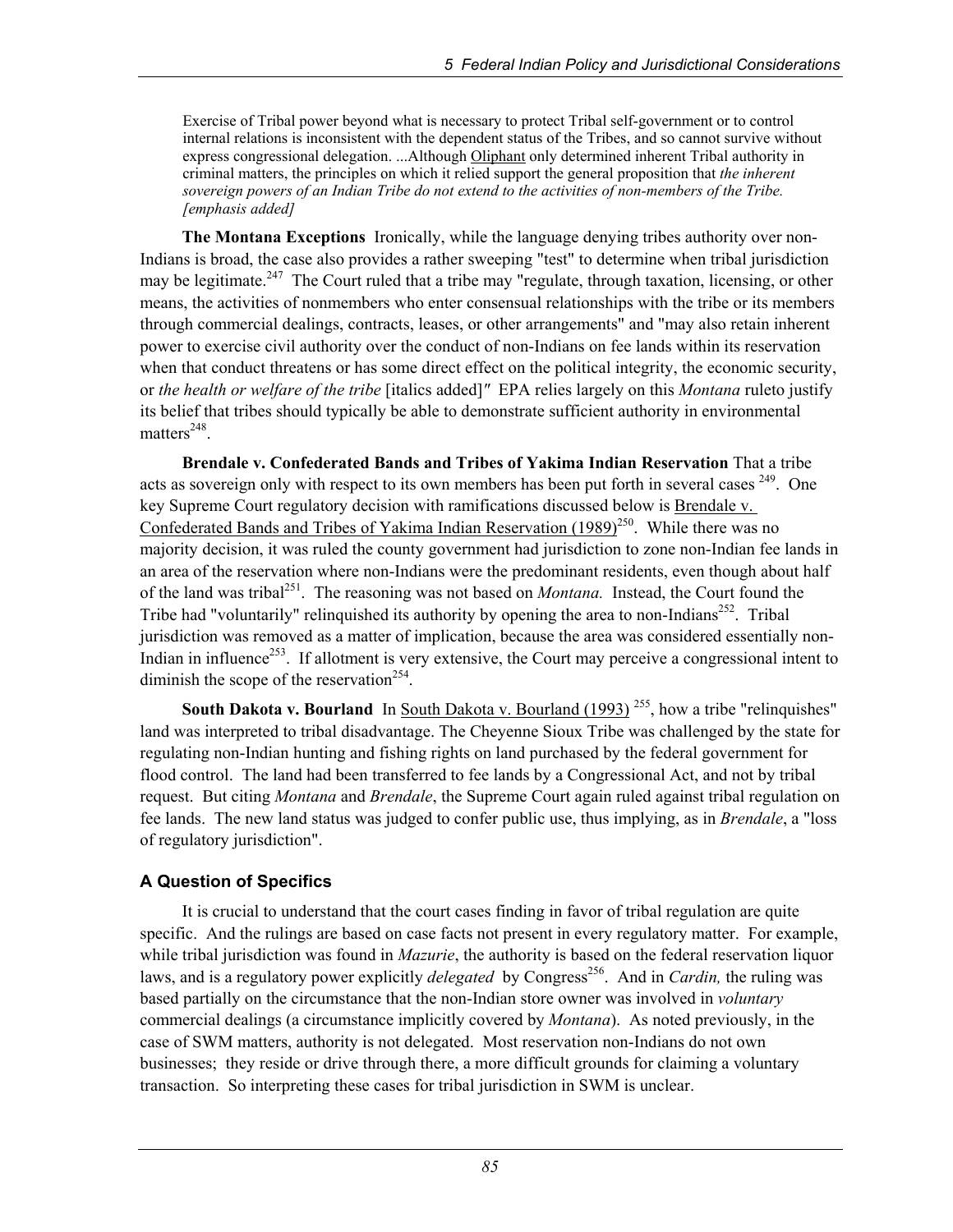#### **Civil Suit**

Having judicial jurisdiction over cases arising from SWM activities is also part of conventional SWM authority. Generally, tribes have judicial jurisdiction over civil suit cases involving non-Indian plaintiffs, but not defendants<sup>257</sup>. For example, in the landmark case of Santa Clara Pueblo v. Martinez 1978<sup>258</sup>, the Court looked at whether a tribe, with a patrilineal inheritance membership policy, had jurisdiction over a case involving a tribal member suing them to gain membership status for her children. While the case involved only Indians, the Court opinion on jurisdiction over non-Indian civil suit was seemingly stated as well.

Tribal courts have repeatedly been recognized as appropriate forums for the exclusive adjudication of disputes affecting important personal and property interests of both Indians and non-Indians.

The opinion concurs with an earlier seminal case, Williams v. Lee  $(1959)^{259}$ . About a non-Indian who was suing for a debt incurred by Indians, the Supreme Court ruled:

It is immaterial [the plaintiff] is not an Indian. He was on the Reservation and the transaction with an Indian took place there... The cases in this Court have consistently guarded the authority of Indian governments over their reservations.

Yet, a seemingly conflicting ruling against tribal jurisdiction was issued in a more recent case. In Dry Creek Lodge v. Arapahoe and Shoshone Tribes  $(1981)^{260}$ , a non-Indian sued the tribe for cutting off access across a tribal member's property so they were unable to get to their own privately owned land. The Court ruled the logic for the tribal civil jurisdiction found in Santa Clara Pueblo v. Martinez "disappears when the issue relates to a matter outside of internal tribal affairs and when it concerns an issue with a non-Indian".

#### **Taxation**

The ability to tax non-Indians to fund SWM presents another jurisdiction-related problem for tribes. Tribes appear to be able to tax non-Indians on tribal lands<sup>261</sup>. However, the taxing of non-Indians on non-tribal lands, where *they reside* and conduct the bulk of their reservation activities, including SWD, is probably not legal<sup>262</sup>.

## **Non-Indian Non-Residents**

Fnally, the difference in tribal authority over non-Indians who are residents of the reservation and those who are not must be considered. Non-residents will either be passers-through and tourists from a distance away, or they will be "over-the-border" locals. There are three main distinctions. One is that in non-280 states, civil cases on reservation with a non-Indian resident plaintiff typically will be under the jurisdiction of the tribe. But where the plaintiff is a non-resident of the state in which the reservation is located, they seem to have redress in federal court<sup>263</sup>.

Second, residents and non-residents can be treated differently under tribal codes. Non-Indian residents are included in some tribal codes, but non-residents generally are not<sup>264</sup>. EPA policy only recognizes the tribe as the sovereign government for the reservation populace (see above). Not including non-residents conforms to the idea that the tribe has jurisdiction throughout, but up to its borders. Beyond that, except for limited circumstances in the case of tribal members, the state has authority. So the third distinction is that tribal police cannot go the homes of non-residents, nor can bordering non-resident property be regulated.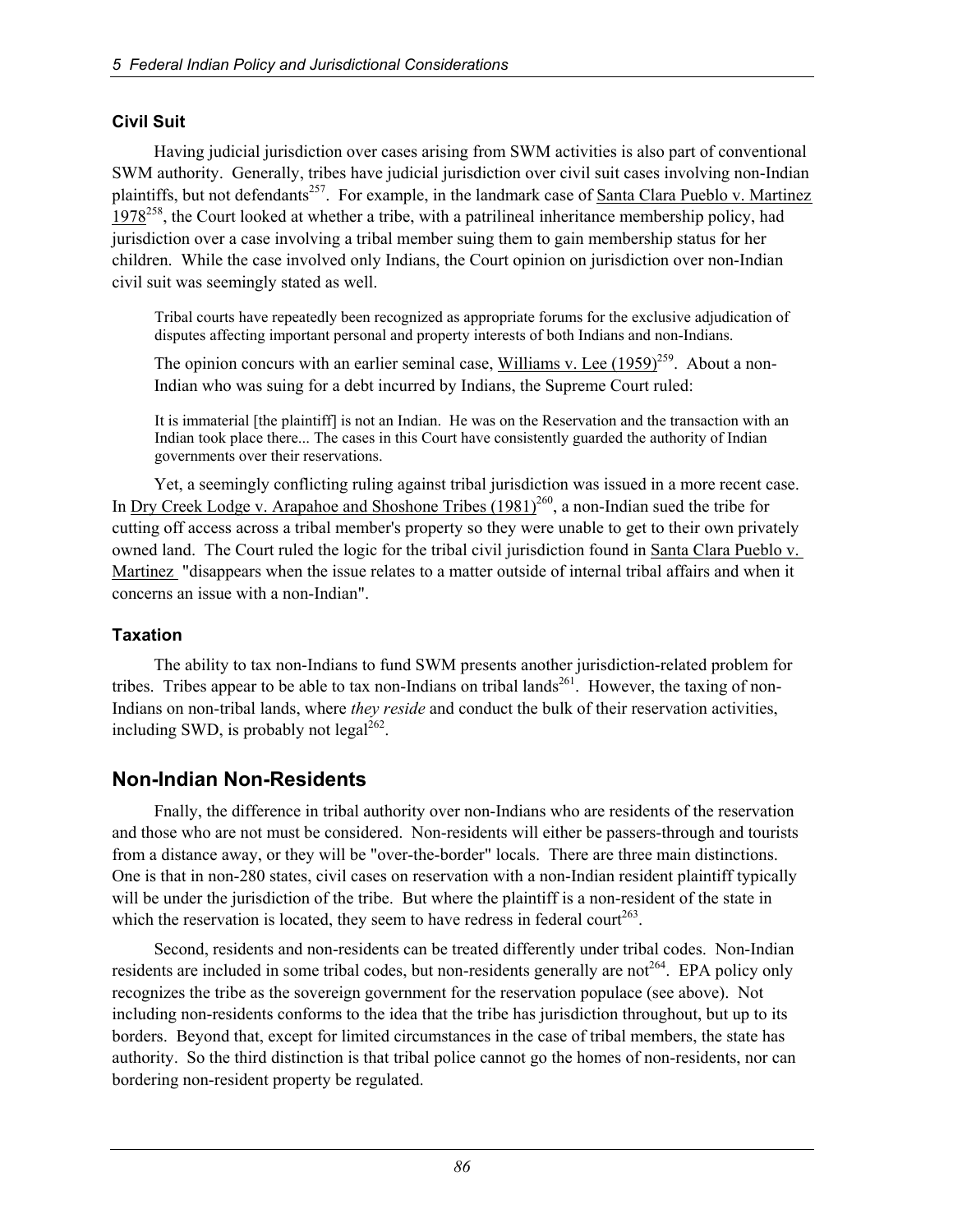So whether tribal interests can override state or federal interests in matters where the persons involved do not live on the reservation is highly questionable. As discussed in the following chapter, it is even more doubtful when the difficult logistics in exercising that authority are considered. Tribes do have more authority over non-residents than residents in one important area, the ability to escort them off the reservation.

## **Section Summary**

Tribal authority is broad in civil and minor criminal matters regarding tribal members and Indian non-members residing on the reservation and taking part in the tribal-reservation community. Tribal authority over matters involving non-Indians is generally absent in criminal matters, and dependent on a variety of circumstances in civil matters. Jurisdiction over reservation lands is generally broad, but depends on several factors for lands owned privately within the reservation, or used for public right-of-ways. Once brought to court, the nature of the matter - i.e. how it relates each to tribal and non-tribal legitimate government interests is a key factor in determining jurisdiction. If jurisdiction is judged to be necessary to the functioning of the tribe, and not to the state or county, a decision for tribal jurisdiction generally can be expected. But how this judgment process works is often unclear.

The EPA and Congress appear to support at least some tribal civil authority. But it is the Court (in Congress' absence) that decides law. And as with B.A.D decision, EPA opinion may not mesh well with the Court. While lower courts have ruled in favor of tribes in regulating environmental matters based on the *Montana* health and welfare exception, the Supreme Court has used the general *Montana* decision to rule against tribes.

What this means for SWM is that there is no definitive answer on whether tribes will have authority over non-Indians, particularly non-residents, and particularly on fee lands<sup>265</sup>. The operating rule may be the *Montana* exceptions, or it may be based on *Oliphant*, where the existence of overriding federal or state interests preempts inherent tribal sovereignty<sup>266</sup>. Until the Supreme Court decides a case on full tribal SWM authority (including regulation, enforcement, zoning, and feelevying) of non-Indians on fee lands, there is no jurisdictional uncertainty.

For the purposes of this study, it is sufficient to realize that in some cases civil regulation is legitimate, in others it is not, and the distinction is sometimes unclear. It should be pointed out that the legitimacy may be quite clear to some tribes, and they may act accordingly. It is whether the action would be regarded in court as legitimate that is unclear. And there is a difference between regulating someone passively and enforcing those regulations when they are transgressed. Jurisdiction matters most when it is challenged. Without legitimate jurisdiction, there is no point in regulation. On its own, this situation substantially differentiates tribes from conventional governments in developing and implementing their SWM codes and zoning ordinances.

# **5.6 SOME COMMON SWM PROBLEMS DUE TO LEGAL LIMITS ON TRIBAL JURISDICTION: A RETURN TO THE UNENFORCED ENFORCEMENT PROGRAM**

Characteristics of tribes and their reservation environments vary drastically. With the multitude of different reservation situations is the lack of precedents related to SWM and the tenuous process for deciding jurisdiction in other matters. So there is no way to state what all tribes are able to do in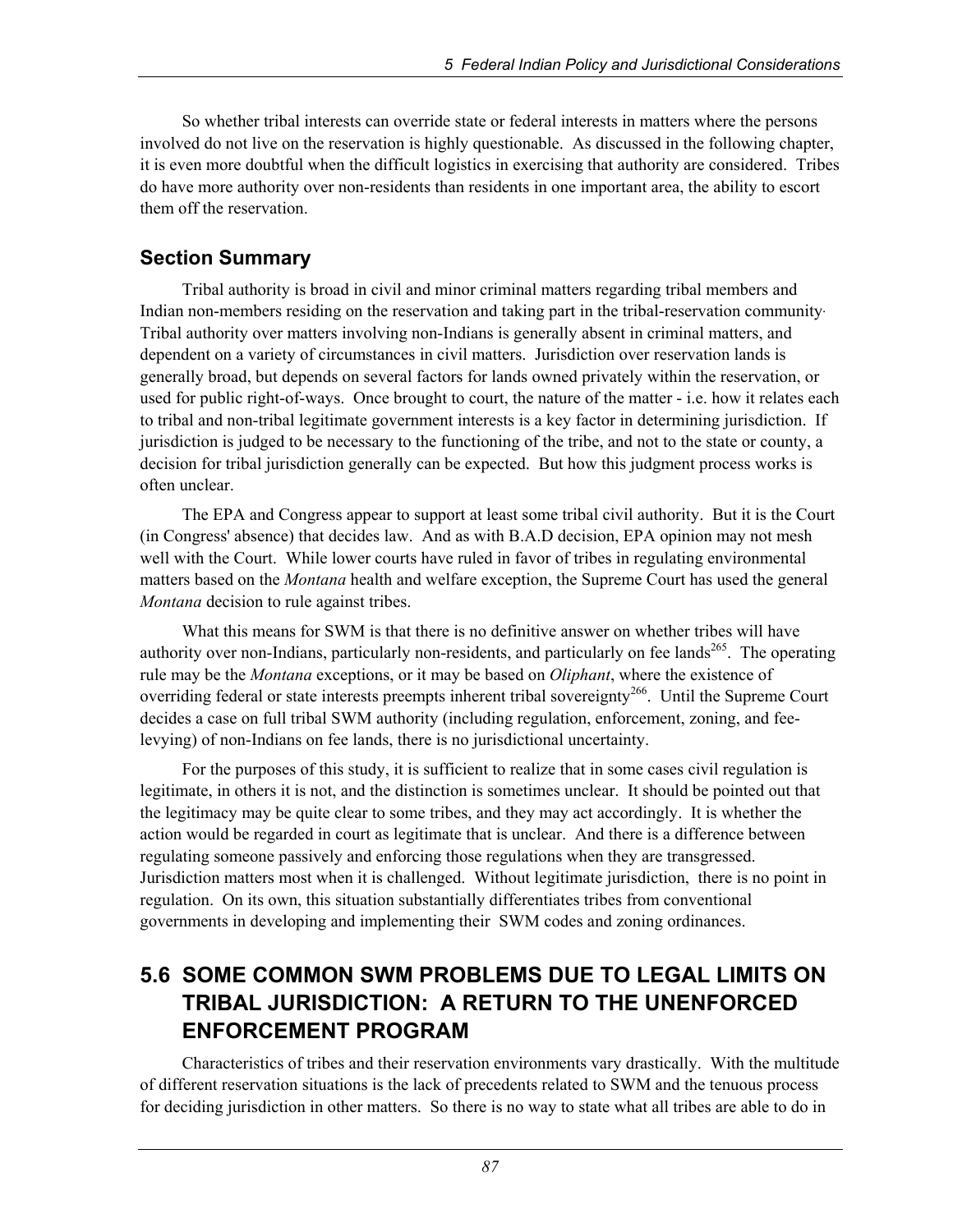any given circumstances, let alone describe those circumstances. Still, it should be clear that the history, ambiguities, and limits of tribal jurisdiction can explain much of many tribal SWM problems. Some of the more common problems are examined below, employing examples from the case of the Unenforced Enforcement Program described in Chapter 3. This case involves several variations of the most fundamental of jurisdiction problems, enforcement difficulties directly due to a lack of full tribal authority over reservation lands and people.

# **Open Dumping On Fee Lands**

One reason that unclear tribal authority on non-trust lands is a problem for tribes is because a significant amount of reservation open dumping can be on fee lands. For example, out of three case study reservations with fee lands, the number of fee land dumps ranged from 10 to 25 percent of the total. While no official record has been kept to differentiate fee land dumps from those on trust lands, other tribes have suggested similar numbers $^{267}$ .

The tribe with the Unenforced Enforcement Program from Chapter 3 must deal with eight fee land open dumps. The sites are "operated" by non-Indian land owners, the majority of whom are farmers. Wastes are discarded on the ground surface, although some farmers use their tractors to dig and cover trenches as needed. Much of the wastes are agricultural. Household waste is less frequent because it is normally burned or hauled by a household collection service. Most disturbing is the high number of 5 gal pesticide containers and motor oil drums, the bulk empty, but non-rinsed and some partially full.

Even with its no-dumping ordinance, the tribe has been unable to carry out enforcement against the farmers because the dumps are on private land. The tribe has no access to the land, and because the non-Indians live there, the tribe can't prevent them from entering the reservation<sup>268</sup>. Nor does the tribe have a clear legal mechanism to cite the dumpers. True, there are the *Montana* exceptions to invoke. But to use these precepts invites lawsuit, not a very efficient, practical, or cheap method to deal with a total of about  $100 \text{ yd}^3$  of wastes.

Matters can be worse. Another tribe has plans underway to clean up all of their open dumps<sup>269</sup>.; about a half dozen or so are on fee land. But the landowners can't be found. They live offreservation in another part of the state. The tribe has sent them notices to clean up their dumps, but there has been no response. Yet if the tribe enters the land, they risk litigation for trespassing, not to mention an almost certain chance of being stuck for a very long time with a cleanup bill they can't afford.

# **Criminal Waste Disposal on Fee Land**

Two of the Unenforced Program tribe's fee land dumps are relatively large and rather sophisticated operations with private trenching. Hazardous waste drums are discarded regularly, perhaps a couple of dozen each year. This hazardous disposal could be considered criminal under RCRA and FIFRA. But the tribe has no criminal authority over non-Indians. It can only appeal to the federal government for help in prosecution, or appeal to the county for violation of county law. But on their own, the tribe is essentially powerless over the situation.

# **Tribal Member Dumping on Non-Trust Land**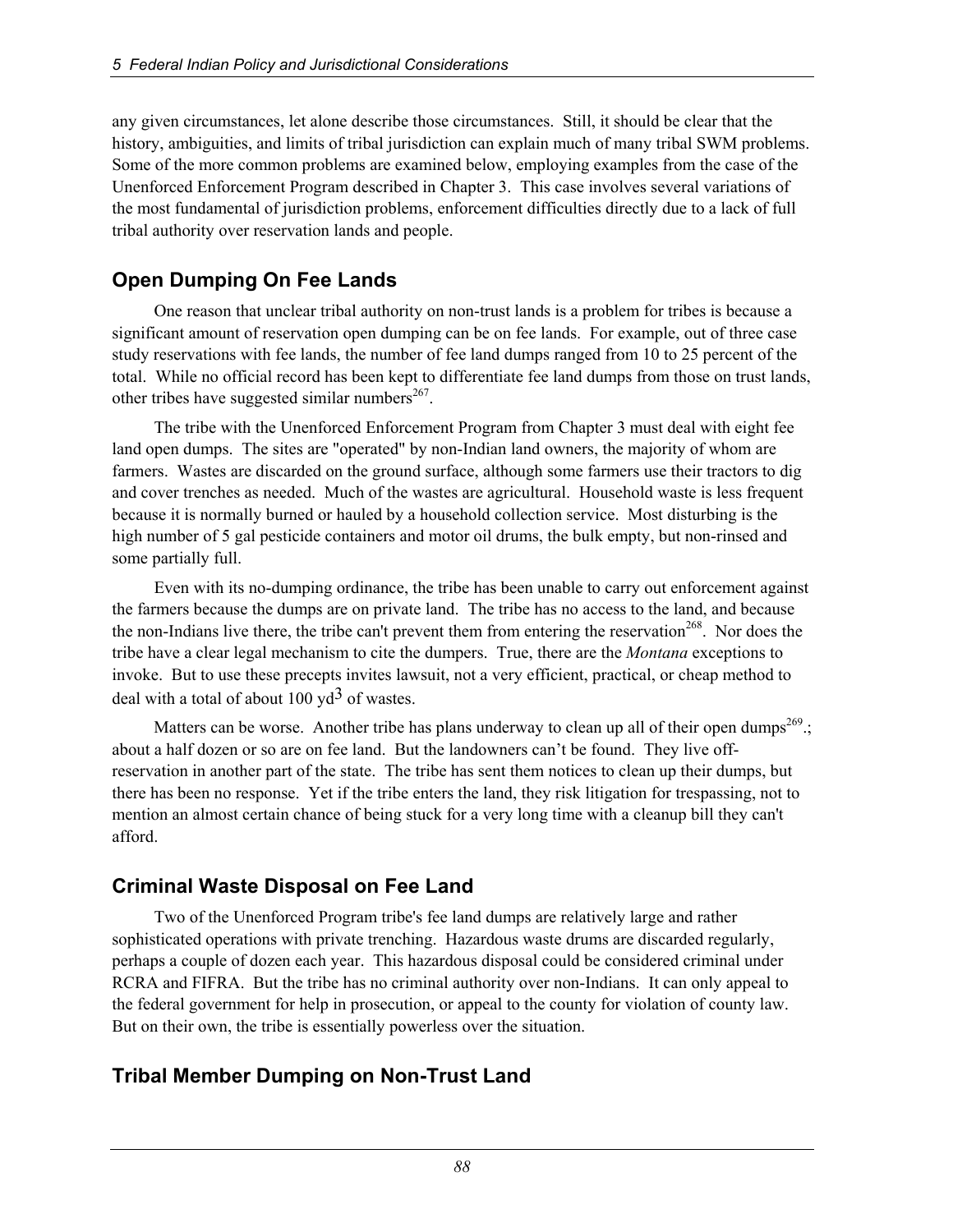Tribes may have problems enforcing their SWM policies with their own members. For example, one tribal member used a shotgun and verbal threats to stop a tribal survey of open dumps from entering their allotted land property<sup>270</sup>. Even though it is not under county jurisdiction, allotted land is considered by many owners, and some tribes as well, to be equivalent to fee land in terms of the extent of allowable tribal jurisdiction<sup>271</sup>. A well publicized case in point occurred with the Torres-Martinez Band of Desert Cahuilla Indians<sup>272</sup>. A tribal member invited a waste company to dump biosolids on his allotted land. Tens of thousands of  $yd^3$  were deposited and left untreated. The health threat was immediate and serious. Tribal members became ill, possibly from fumes, and cattle sickened from drinking contaminated water. The tribe on its own was unable to prevent the tribal member from continuing his profitable venture. After months of delay, the federal government responded to tribal requests to step in and shut down the operation in violation of several environmental statutes.

There is also a problem indirectly related to jurisdiction issues in enforcing against tribal members on trust land. How can the tribe justify to members enforcement of its SWM codes, when non-Indians and some tribal members may escape penalties for flagrant violations like open dumping? Background for this sentiment, voiced by both tribal staff and community<sup>273</sup>, was discussed in the previous chapter. Combined with resistance to regulation based on cultural grounds, tribes can face substantial difficulties in enforcement even before logistical and resource problems are taken into account.

# **Trust Land**

On trust land, tribes certainly possess much more authority in dealing with their SWM problems. In terms of their members, as long as a tribal SWM code exists, they have absolute authority. Even in the case of non-Indians, they are at least able to get people off the land. But to cite non-Indians they may need to involve the county or federal government. Some tribes have codes approved by the DOI that stipulate any person that violates a code can be cited. However, without county or federal intervention, enforcing the citation ends up being logistically formidable because a non-Indian can avoid a citation by staying off the reservation. And if a non-Indian is a resident, they don't even need to do that. Once they are on fee land, the tribal police have no mechanism to formally arrest them.

## **Waste Disposal from Off-Reservation**

Some of the most difficult enforcement cases tribes deal with are dumping by non-residents. For some reservations, main public thoroughfares, such as highways transect tribal lands and bring thousands of non-Indians through on a daily basis. In the cas eof the tribe with the unenforced program, the reservation provides a convenient stop off an interstate highway. And along paralleling river banks is a huge littering problem due almost exclusively to recreational day travelers<sup>274</sup>. If the tribe could patrol the miles long stretch of river, it could force the guests back onto the highway. But it has no means to cite non-Indians, and because most of the people are out-of-state vacationers, following up on cases would be fruitless. It would also be inefficient since more travelers would simply take their place.

A greater problem for this tribe, and for other tribes, is the regular and purposeful open dumping by nearby non-residents. Ten open dumps are comprised almost exclusively of offreservation commercial business wastes, mainly tires and construction wastes. Additionally,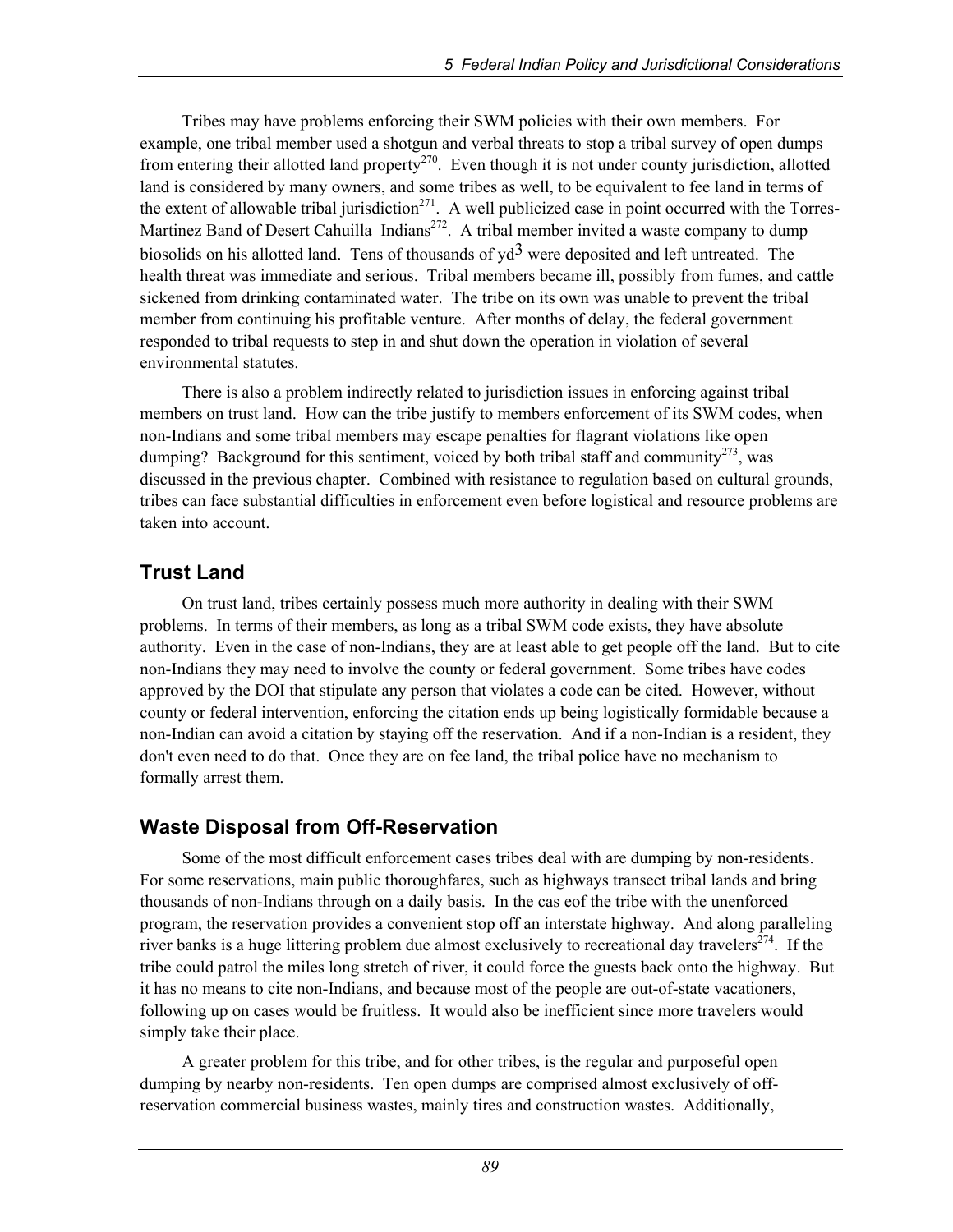approximately 300 white goods, mainly refrigerators, have been dumped on the reservation, partly from businesses<sup>275</sup>, and partly from private citizens. Landfill disposal of tires, construction wastes, and white goods commands a high tipping fee. So these wastes are very expensive to clean up. But again the tribe is stuck. They are limited to escorting dumpers off the reservation *if* they are lucky enough to catch them.

The phenomenon of off-reservation dumping of expensive-to-dispose wastes is relatively common<sup>276</sup>. For example, over the past few years, a truck van driven by a non-Indian has been spotted several times by a Western tribe on its roads. Each time a load of used white goods has been found the next day. Once, a tribal staff person saw the truck (which had no license plate), and honked to pull it over. The truck sped up and drove off the reservation. Even if the staff member had been an officer and the truck had stopped, he could issue the driver a civil citation only. And that citation would likely be ignored. The disturbing point here is that the driver had to have driven from the non-Indian community, about 60 to 70 miles away, just to dump his refrigerators on a reservation. There are plenty of rural, isolated roads in-between. But to dump on county land, the driver risked being caught and *prosecuted*.

For some tribes, disposal of off-reservation wastes is not limited to open dumps. Many tribes have free disposal facilities for their members, typically a 10 to 30  $\text{yd}^3$  waste bin<sup>277</sup>. Such tribes with nearby non-Indian communities may have to deal with non-authorized off-reservation dumping. And while aesthetically and environmentally preferable to non-Indian open dumping, the cost burden is at the least inequitable, and at worst, unfeasible. For example, a tribe in California recently closed its open dump and replaced it with a central dumping  $\sin^{278}$ . Unlike the case with the Unused Transfer Station, the free disposal did stop open dumping. But there is no mandatory collection service in the surrounding non-Indian community and, seizing the opportunity, non-residents are using the facility as well. Two of the four case study tribes had serious problems with non-residents making use of free tribal transfer stations. Both were paying hauling and tipping fees for about twice the amount of wastes than what their tribal members could be generating.

## **Other SWM Jurisdiction Issues**

Other SWM issues are affected by the jurisdiction question as well. General access to all waste source and sink information for the reservation can be limited so that waste stream analyses can be highly inaccurate. On reservations with large areas of fee land and leased property, only partial information on non-Indian demographics and fee land infrastructure may be available to the tribe. Control of all reservation SWM services, such as collection and disposal, may be lacking. And jurisdiction issues contribute to problems of inadequate staffing and resources. There are less staff for the reservation entirety that must be patrolled and less funding for the populace that must be served. So enforcement is a logistical nightmare and diseconomies-of-scale make some SWM ventures unfeasible. All of these types of issues are associated primarily with tribal infrastructure problems and will be addressed in the next chapter.

# **5.7 PRACTICAL OBSTACLES TO TRIBAL JURISDICTION: BRINGING SOVEREIGNTY TO COURT**

As may have been guessed, the statement that the tribe can't enforce its ordinances against non-Indians is not strictly true; there are other considerations at work. Almost all jurisdictional problems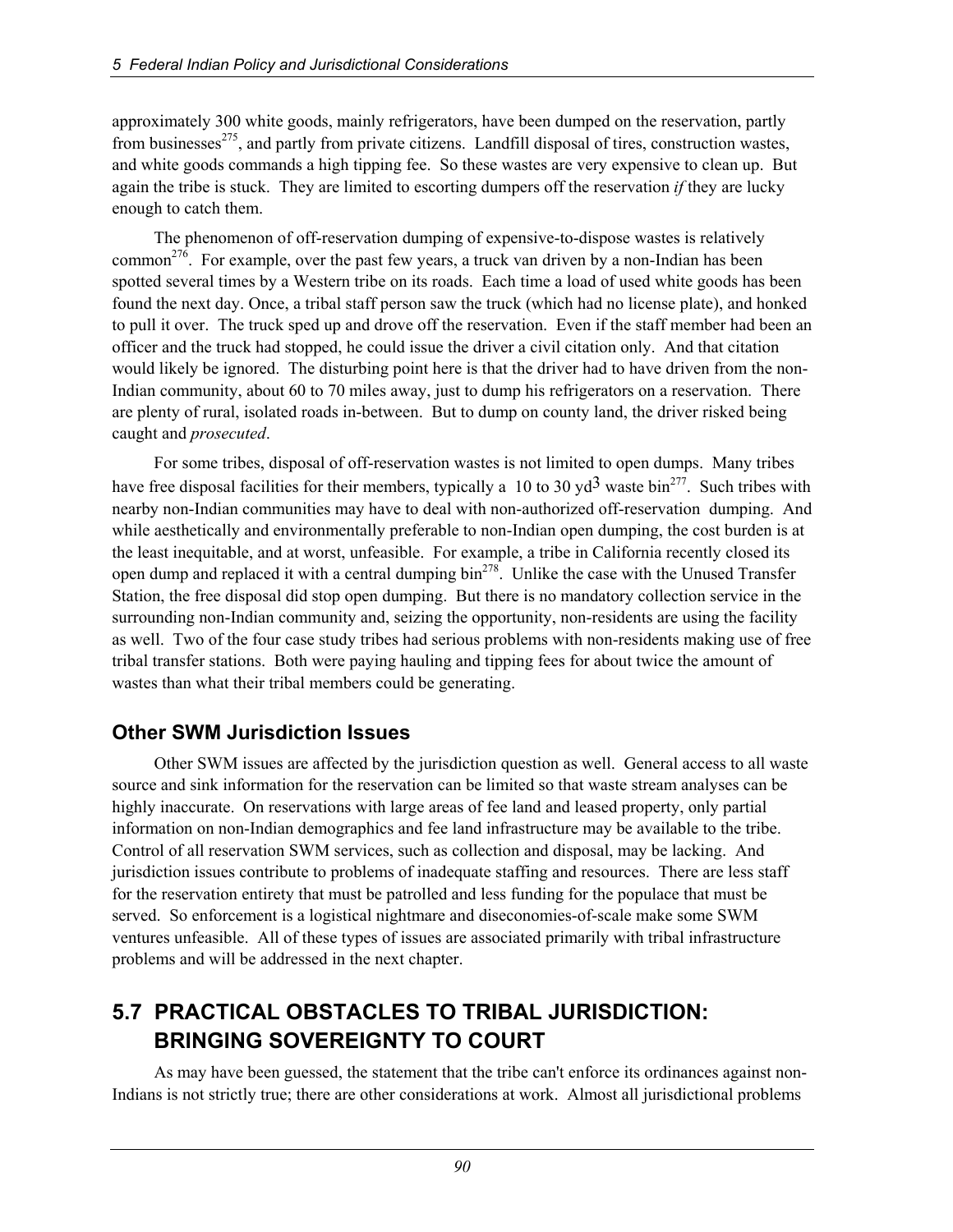tribes encounter are one part clear legal restrictions, and one part unclear divination. First, a tribe may be restricted from enforcing against, or regulating over, non-Indians (and sometimes Indians on non-trust land) by legal strictures and/or the impracticality of law suits. But often the dominating factor is how the uncertainty of FIP and societal dynamics-at-large determine the SWM decisions that tribes can make.

Jurisdictional uncertainty causes tribal sovereignty considerations to surface. And, from the last chapter, tribal sovereignty is indispensable to the integrity of the tribe as a functioning community. So tribes can be bound to foregoing SWM options that are otherwise suitable. In this section, the jurisdiction question in courts is examined, and how the impact on tribal sovereignty makes tribes choose SWM strategies that don't make conventional sense.

## **A Return to** *Montana* **and the Specter of** *Brendale*

A prime example of problematic jurisdictional uncertainy are the *Montana* exceptions, which could be used to provide tribal authority over non-Indians when they dump on reservations. Invoking the exceptions is all well and good, but if the persons involved are not compliant and cry foul, then what happens is uncertain. It is not clear that open dumping will be judged by the courts to severely threaten tribal lands or people. Many open dumps are quite small and don't contain hazardous wastes<sup>279</sup>. The environmental risk they present is often very modest. The sites can be relatively far from residences and, in some cases, from lands under trust<sup>280</sup>. Typically, the primary risk that these smaller dumps present is that sooner or later, someone will dump a significant quantity of hazardous wastes or set a fire<sup>281</sup>. And it is not known how great of a chance exists for that to happen; scientific data does not exist. So a court might find the *Montana* exceptions do not apply. In fact, the *Montana* exceptions have remained untried. And the *Montana* ruling was *against* tribal authority in fee land hunting and fishing, activities that certainly impact the environment.

Back to the unenforced regulations-- why *doesn't* the tribe enforce them? Not only do most of the open dumps present a small threat, there is the *Brendale* decision. The fee lands on the reservation are mostly clustered together, in areas where non-Indians predominate. County influence is high. It is conceivable under the *Brendale* precedent the court would find the county has zoning privileges.

Another tribe is dealing with a parcel of land used as an informal auto dump by reservation residents (including tribal members)<sup>282</sup>. The land was bought by a nearby city years ago. But the city refuses to take responsibility for maintenance of the property, or its fencing off. It is difficult for the tribe to predict a court outcome. Again there is no serious environmental threat here. But the dumping does despoil the landscape, present a fire danger, and the potential for hazardous waste dumping, among other problems. And it impacts the tribe's sense of reservation sovereignty.

*Would a court find for tribal SWM regulatory authority given these circumstances?* Who knows. At some point going to court is a chance game, particularly of course with non-Indians and non-tribal land. And that's the crux of the problem. Tribes may not want to take that chance. Why is examined further below.

# **The Sovereignty Gamble**

Jurisdiction is a very important issue. Because it gets down to who gets to decide. ...So [jurisdiction] becomes the issue instead of solving solid waste or whatever else the issue may be.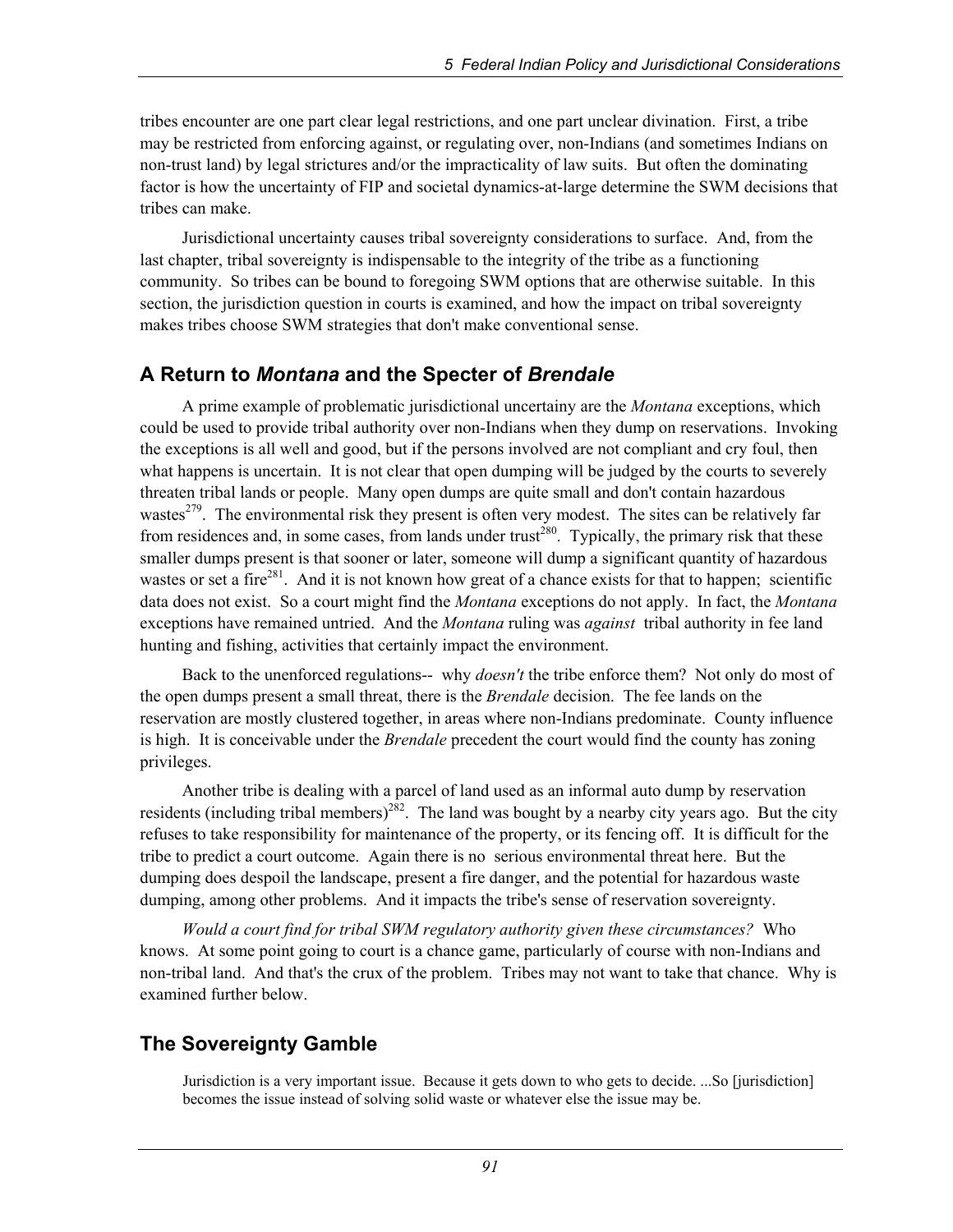*Don Wharton, Native American Rights Fund, U.S. Senate Committee on Indian Affairs Workshop of Solid Waste Disposal, July 29, 1991*<sup>283</sup>

Jurisdiction questions ultimately have to do with tribal authority, and thus tribal sovereignty. So when tribes enter the legal arena, they are placing what their sovereignty is on the line. And due to the principle of inherent sovereignty, tribes enjoy all sovereign powers that are not explicitly taken away or implicitly divested. And what is taken away is being decided now in the courts. So when jurisdiction is left unquestioned and out of the courts, tribes have, or at least "wear the mantle" of, a broader sovereignty than what could be decided in a court situation.

Conversely, they risk some loss of sovereignty if they do enter the courts. For example, in the *Montana* case, the Crow Tribe was regulating non-Indian hunting and fishing on fee land. They enjoyed this broader sovereignty until it was challenged and it went to court. If it had never gone to court in the first place, ostensibly, the tribe still would have the regulatory power they lost. And losing sovereignty is a monumental incident for tribes. Without sovereignty they are not a tribe; they're just a minority.

So the question becomes whether a court battle for SWM authority is worth fighting for compared to other contentious issues tribes face. Is regulating how non-Indian household wastes are collected, or issuing a civil citation to the few people per year caught illegally dumping a high priority? For the tribe in question, no. To most tribes, probably not, given that only one case having to do with SWM jurisdiction struggles has been brought to federal courts, and that was lost<sup>284</sup>.

#### **The Local Specific Transformed To The Global Indefinite**

This was the best chance for our tribe to get a compact with the state

 *--Robert Smith, Chairman of the Pala Band of Mission Indians in reference to a gambling compact agreement with the State of California285*

No tribe is an island...As [the Pala Band of Mission Indians] sovereignty goes, so does ours.  *--Mark Macarro, Chairman of the Pechanga Band of Luiseño Indians286* 

There are several considerations in deciding whether to use tribal authority in situations with a questionable jurisdiction. One of the odd quirks of how FIP is formed is that local and specific issues of one tribe are made to delineate global and broadly defined corollaries for all tribes<sup>287</sup>. Tribes are treated *en masse* when it comes to the law. No real acknowledgment is given to the fact that they are separate and distinct nations.

If a jurisdiction case is brought before a federal court, all tribes will be affected by the outcome. If the outcome supports authority of the tribe in question, all tribes win. But if the outcome is unfavorable, and some aspect of sovereignty is lost, all tribes suffer a similar loss of sovereignty<sup>288</sup>. Again taking Montana for example, the case is about the Crow Nation's right to regulate fishing and hunting on its fee lands. But the decision is used as a general rule of thumb for regulatory authority over non-Indians for all tribes.

And the issues that come before the federal courts are almost always local and specific<sup>289</sup>. The several reasons for this situation boil down to the fact that tribes are governing bodies responsible for their own people's most pressing problems<sup>290</sup>. And the leaders making up the governing body live in the same community as everyone else. They're also politicians that need to get elected<sup>291</sup>. So they're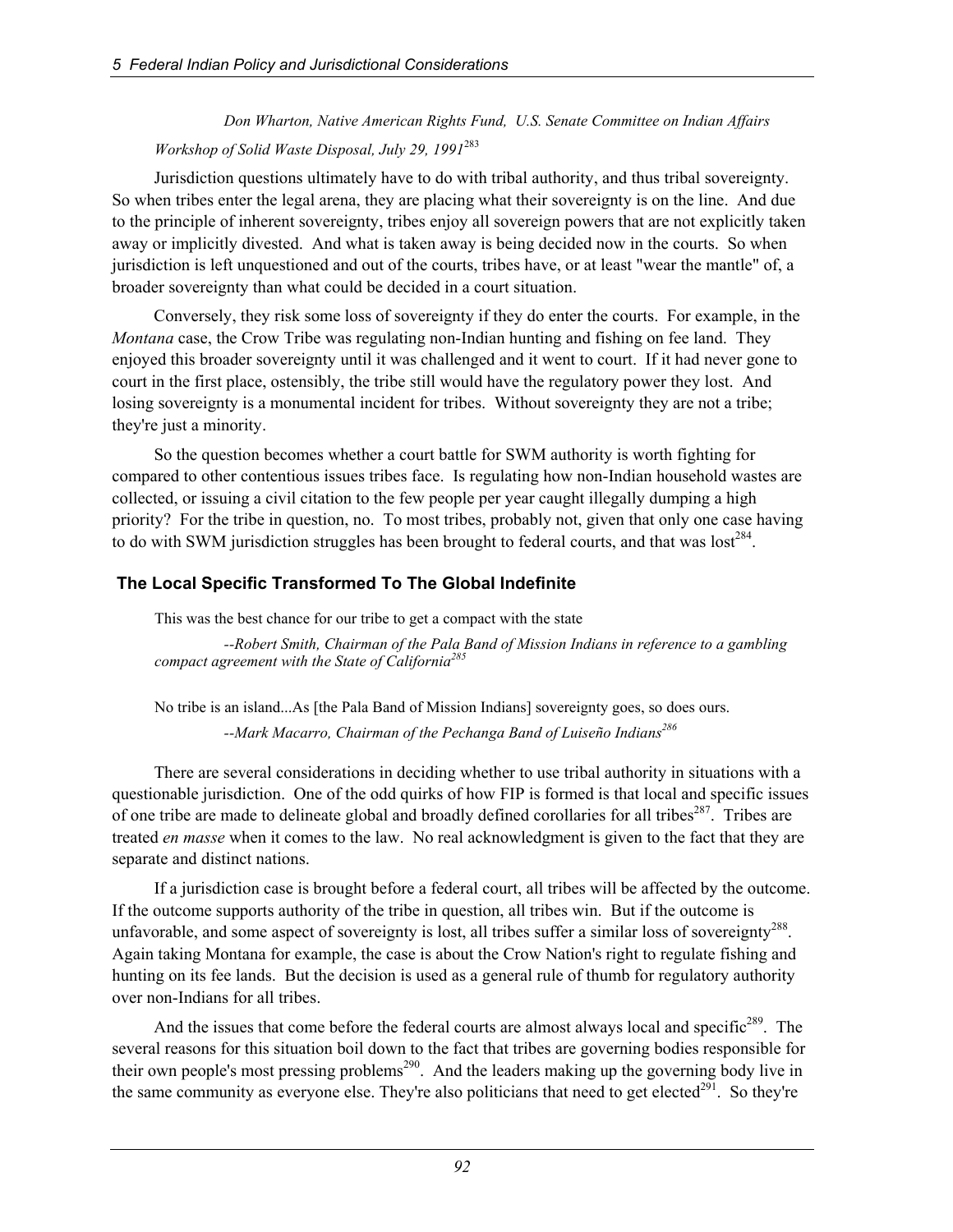concerned with what most immediately impacts their lives. And what impacts their reservation. The issues that make it to the courts are mostly concerned with agriculture, water rights, funding, and getting more reservation land back to the tribe-- not sovereignty and trust general issues<sup>292</sup>. And because there is no real consensus on general FIP to otherwise protect tribes from court decisions based on another tribe's circumstances, the ruling is applied to everyone.

#### **The Burden of Local-Global Responsibility in Indian County**

What did they go and do that for?

 *-- Tribal elder from a Nevada tribe in reference to the Campo Band of Kumeyaay Indians upon hearing of the BAD court case* 

Again, inherent sovereignty provides tribes a legitimate claim to tribal authority already. Tribes can stand to lose a lot more than they can gain if an issue is brought to court. If they don't go to court, they know they can preserve their authority to exercise in future situations that may be more important.

The question of whether it is worth it is asked not just by the tribe considering a court challenge, but by all tribes. Because of the global way in which rulings are applied, a sense of common and intense interest in which tribes and what cases are brought before the federal court pervades Indian Country<sup>293</sup>. And tribes likewise are aware of the impact their actions can have on others. Whether all tribes feel a sense of responsibility for it is unclear. But attesting to the sense of common destiny and duty of the majority are numerous intertribal organizations<sup>294</sup>.

#### **Other Considerations in Going to Court**

There are other reasons tribes may not want to go to court. For some tribes, having to go to a court to decide jurisdictional questions at all conflicts with the idea of what their sovereignty should be<sup>295</sup>. Deferring to the federal court system is seen as deference to FIP in general, and fighting against individuals, counties, or states can be seen as acknowledging an equality of status that really isn't there. Tribes *are* nations, after all-- dependent, but still accorded under law that distinction from states $296$ .

## **Cases Falling Under Tribal Court Jurisdiction**

Where the case is such that the tribal court has jurisdiction<sup>297</sup>, the above objections disappear. Because the tribal court is not federal, there is no danger that opinion against the tribe will be parlayed into a global and broad legal policy<sup>298</sup>. And tribal courts are more sensitive to and knowledgeable about the cultural considerations that often are intertwined in reservation disputes<sup>299</sup>. But there are even problems with pursuing a tribal court alternative when it is possible. There is something called judicial review<sup>300</sup>. A federal court reviews the decision by the tribal court and rules whether the process was fair. The Supreme Court has ruled that such review where non-Indians are involved is within federal court jurisdiction, once all tribal remedies are exhausted $301$ .

When the issue is a non-Indian committing a crime, for example willfully dumping hazardous wastes, tribes are able to prosecute only under civil code, if they are lucky enough to get the offender to court. And of course even Indians can be jailed only for one year and fined only \$5,000. Either tribes let someone go with only a fine they may never collect, or they must give the matter over to the federal government for prosecution.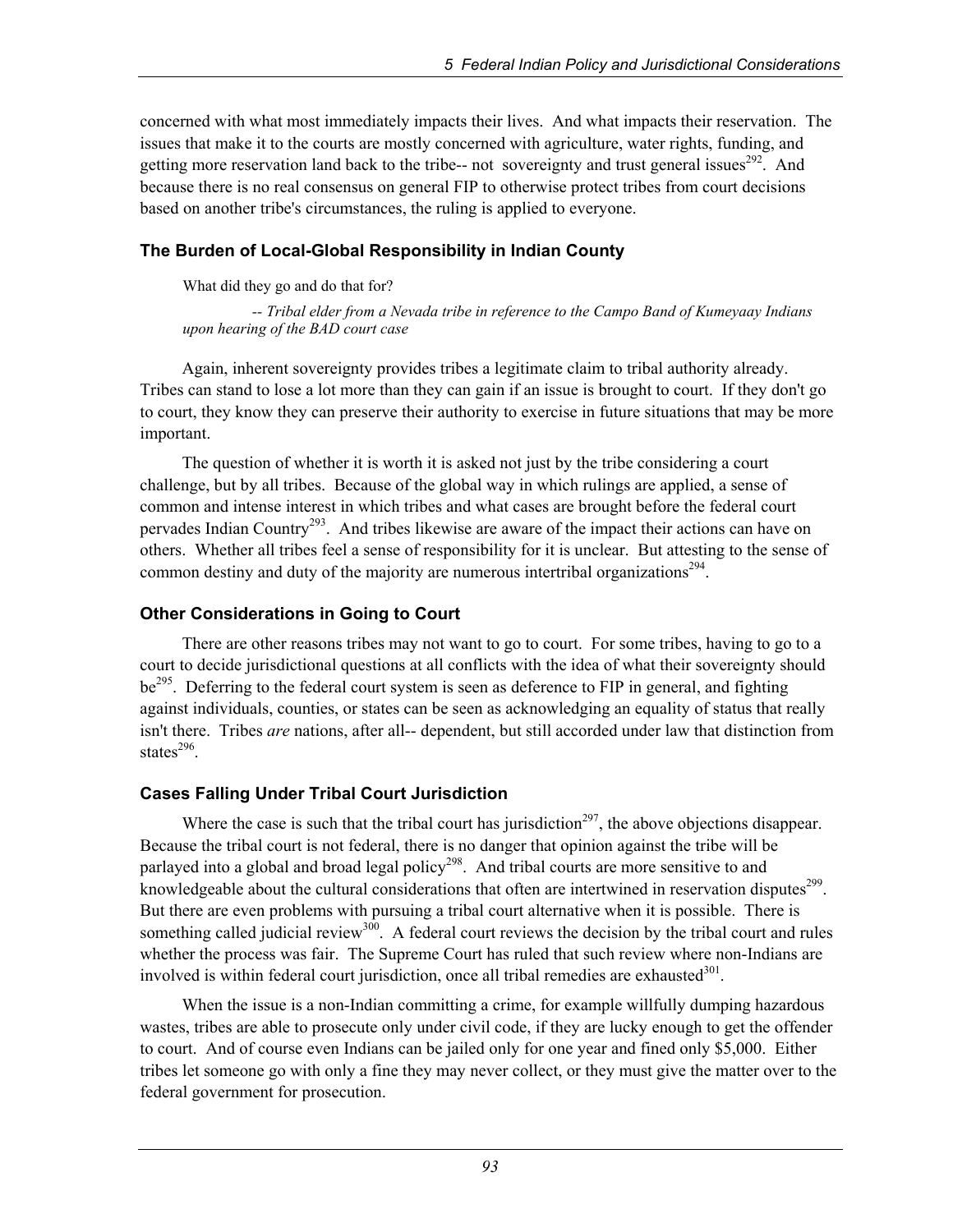## **What Determines the Outcome of a Court Battle**

If there is no law, if it comes down to pure political power, the tribes cannot hold onto their land bases, and their sovereignty...Without those things, Indian culture as a distinct culture will wither. It will die.  *-Charles Wilkinson, American Indian law scholar302*

Things are not all bleak for tribes in court. Increasingly, one factor that determines the outcome of Court, and Congressional and Executive, decisions on FIP is that tribes are actively advocating what they want -- through their rising political influence and activism $303$ , an increasing strength and capability of tribal litigation, and development of sophisticated tribal courts<sup>304</sup>.

And while there is a hesitancy in taking issues to federal court, there are still more cases ending up there<sup>305</sup>. A combination of factors explains the increase. Again, any cases dealing with tribal sovereignty issues are automatically constitutional matters because of their foundation in the Constitution. And some tribes, mainly the larger or resource-rich ones, have begun to take advantage of this circumstance by entering the legal arena to argue for their tribal sovereignty<sup>306</sup>. At the same time, development of reservation land, resources, and business ventures is increasing<sup>307</sup>. So there are more situations where tribal and non-tribal interests clash.

The capability of these tribes to win litigation has increased dramatically for a number of reasons, including improved financial resources<sup>308</sup>. They can hire talented legal expertise, including experienced Native American legal advocacy groups that weren't available before<sup>309</sup>. Another reason that tribes have become more capable, again mainly the larger ones, are the defunct anti-poverty programs of the  $60'$ s and  $70's<sup>310</sup>$ . While largely a failure in rural non-Indian America, the daily exposure to accomplished bureaucrats provided tribes with an increased sophistication in running a government and in dealing with politicians and agency heads in Washington.

The capability to win in court has been enhanced enough that tribes increasingly are able to negotiate settlements, rather than go to court and risk losing. Given the great disadvantages to all tribes of losing a case, this new avenue of compromise, when available, is seen by some as the best action, and may be more common in the future $311$ .

# **A Look at Non-Indian Resident Dumping on Trust Land: Back Again to the Unused Free Transfer Station**

At the risk of beating a dead horse, it is worthwhile to take a look at how both a practical inability to enforce, and sovereignty legal considerations can come into play on a single reservation. In the last chapter, some of the open dumping behind the Unused Transfer Station was explained by various cultural considerations. Another main cause is that much of the dumping (estimated at 50 to 90 percent) at this particular site is carried out by non-Indian residents from an isolated non-Indian community on the reservation<sup>312</sup>. They dump there for a variety of reasons, including the assurance of no enforcement from the tribe.

Recall that, situated in a storm gully and one-half mi long, this particular dump is an environmental nightmare. But even though the dump is on trust land, it is difficult to enforce against the non-Indians who dump there. First, like many tribes, the tribe's SWM ordinance does not cover open dumping by non-Indians. The federal government (or state or county if the tribe desired) is needed to prosecute anyone. And then tribal sovereignty, of course, gets impacted.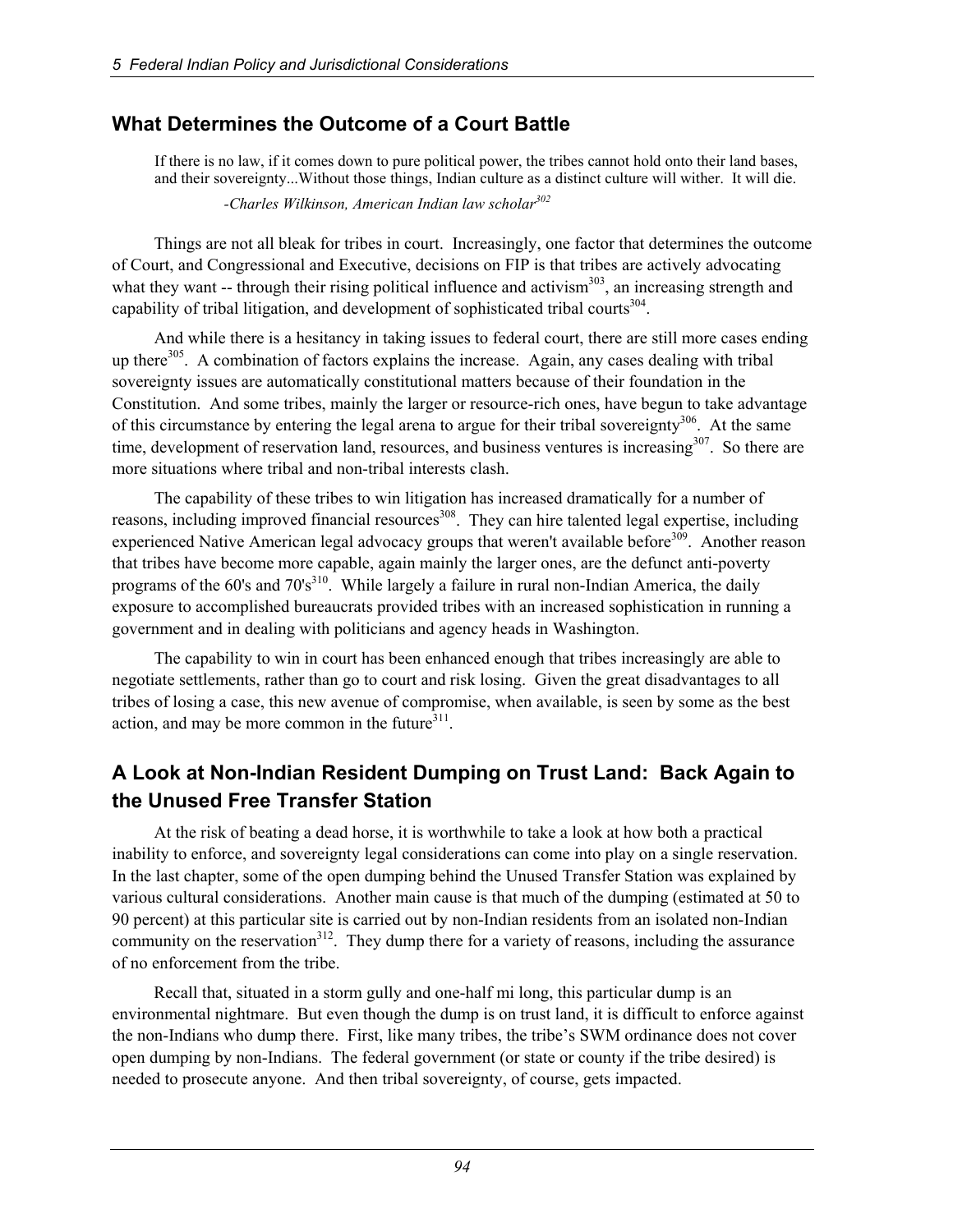Why would a tribe opt not to have a comprehensive ordinance if it was able to? Because of the jurisdiction problems that would result, and the accompanying risk of some sovereignty loss again. In the case of this tribe, the problem is the county takes an active interest in the services it provides to its reservation non-Indian residents, including how SWM is carried out. The county is unable to carry out enforcement at the dump because it is on trust land. But the county wants to be the SWM authority on fee lands. It has a presence there and even has built a modern, gated transfer station for its reservation residents that is far superior to the tribe's. In addition, it operates the county landfill that is the tribe's main disposal facility.

If the tribe pushes for tribal civil authority over non-Indians it would almost certainly be challenged by the county or one of many individuals hostile to tribal control. And because of the well-established and responsible county presence, a court loss is quite possible. But the tribe is in a poor negotiating position because the county can bar the tribe from using the county landfill. That move would cost the tribe dearly in extra disposal and hauling costs. So the tribe's options on handling the non-Indian dumping problem are limited. The primary alternative is to clean up a mess that isn't theirs.

# **5.8 PRACTICAL OBSTACLES TO TRIBAL JURISDICTION: BRINGING IN THE OUTSIDE**

We're not about to do that.

 *-- Environmental representative for a California area tribe, in reference to allowing EPA personnel access to their reservation 313*

Tribes can get federal or county help in enforcement<sup>314</sup>. For example, the tribe with the unenforced program could have asked for federal marshals to enforce RCRA or other federal environmental statutes against non-Indians at the larger dumps on fee or trust lands, or county police to cite non-Indians at any of the fee land dumps under county law. Other possibilities include crossdeputization and reciprocal agreements<sup>315</sup>. With cross deputization, tribal and county police are deputized as county and tribal agents, respectively. So a tribal officer could arrest a non-Indian committing a county (or state) crime and turn them over for county prosecution.

Under less formal reciprocal agreements, county (or state) and tribe agree to recognize the laws (statutes or judgments) of the other government. For example, one Washington tribe has an agreement with the county prosecutor to prosecute non-Indians cited by the tribe for dumping on tribal land<sup>316</sup>. The Omaha Tribe arranged with a county prosecutor to prosecute both Indians and non-Indians on fee lands for open dump waste disposal<sup>317</sup>. Why doesn't the tribe with the unenforced program use federal or county assistance? Why aren't such arrangements in Indian County commonplace?

Getting assistance may not be possible. Relatively few federal officers are available  $318$ . Given they must deal with major crimes such as murder, ordinary offenses do not rate much federal enforcement priority<sup>319</sup>, so that open dumping is not likely to rate high on their list either. And state/county governments can be hostile or indifferent to tribes, or difficult to work with<sup>320</sup>. They may not want tribal officers to cite their citizens for reasons discussed in the previous and subsequent chapters. For their part, tribes may not want to give outside officers authority on their lands.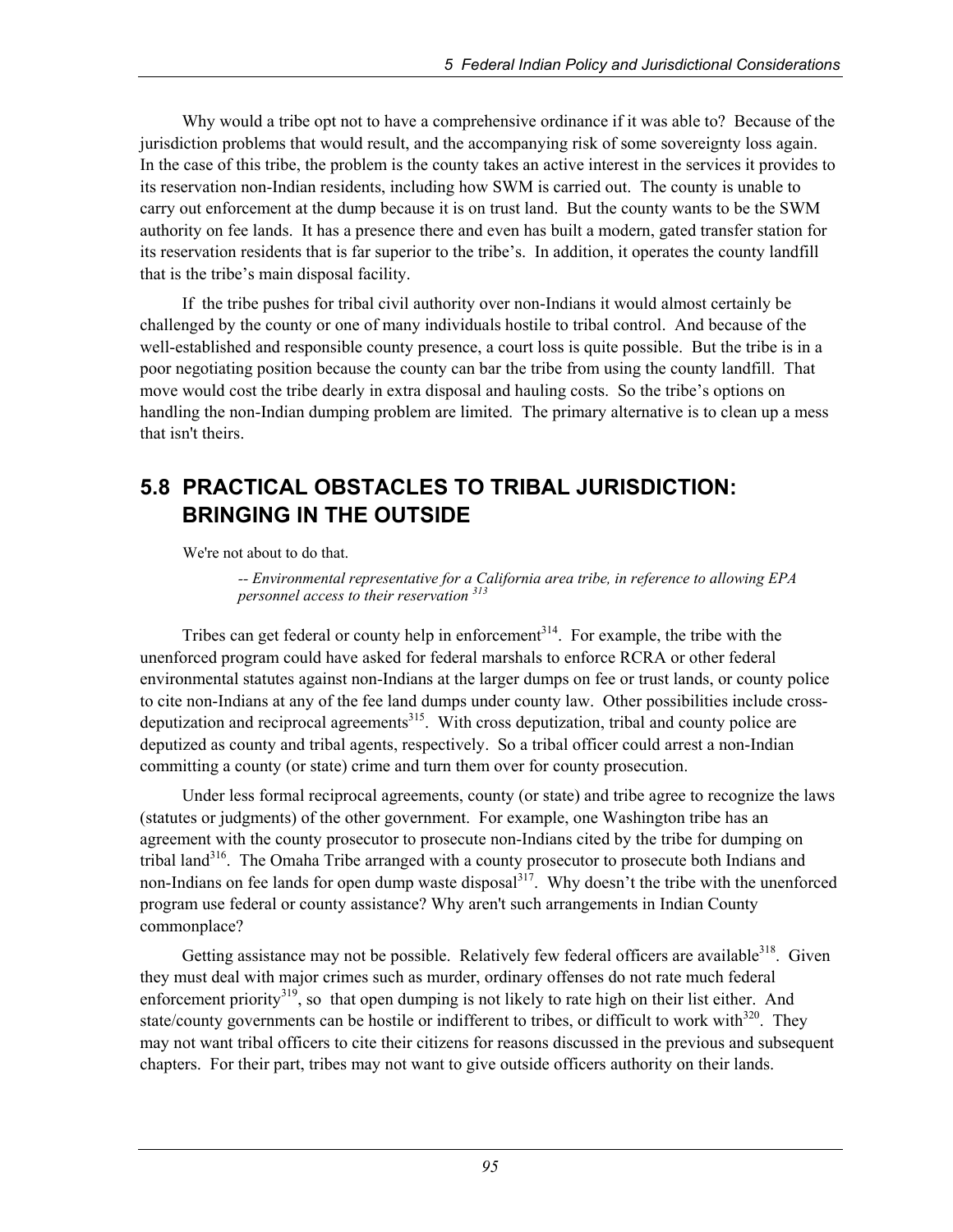The primary problem [with tribal/state environmental cooperative agreements]seems to be that states simply will not relinquish their jurisdictional claims over Indian reservations, and Tribes are equally unwilling to compromise their jurisdictional authority

-- Gover, Stetson and Williams<sup>321</sup>

#### **Bringing Outside Influence**

If the decision *is* within a tribe's control, the reason not to involve outside help has to do with ramifications from bringing the outside into the reservation. Fundamentally, bringing in any aspect of the non-tribal world can establish a presence of that world within the tribal community, and that is a threat to the tribe's sovereignty<sup>322</sup>. The presence can be imperceptible or not. But the tribe needs to weigh whether inviting (or accepting) each potential incursion is going to degrade their community in a significant way-- and if so, whether the benefits are worth it.

And what should be weighed in this decision is rarely going to be clear. One insignificant incursion can lead to another, so that the outside presence can expand to become a big problem. For example, the problem with cross-deputization is that it can't be confined to just SWM matters. Once tribal deputy powers are bestowed, deputy powers are granted for SWM and for everything else. Giving deputy powers to an outside government agent for day-to-day tribal goings-on will bring tribal sovereignty issues into play. And giving tribal officers state deputy powers gives the state clear authority over them in exercising their duties<sup>323</sup>, a rather threatening proposition, given U.S. government's history of overstepping their authority on reservations.

Reciprocal agreements still bestow to the county reservation influence it didn't have before. This influence will not be confined tidily to a single issue $324$ . So if the county recognizes tribal SWM laws on fee lands, and the tribe recognizes county SWM laws on trust land, the county can be incorporated more prominently into people's consciousness as an authority on the reservation in general. The tribe is recognizing the county as a legitimate governmental force. The same type of predicament exists with federal help. Additional jurisdiction is not being forfeited, but influence is being brought in, just the same.

#### **Legal Curtailment of Tribal Jurisdiction**

There are larger issues than outside enforcement help. *Brendale* gave a county the right to zone reservation fee lands in an area that was about half tribal land simply because non-Indian and county influence was considered predominate, and thus tribal sovereignty "diminished". So increased outside influence *can* lead to legal curtailment of tribal jurisdiction.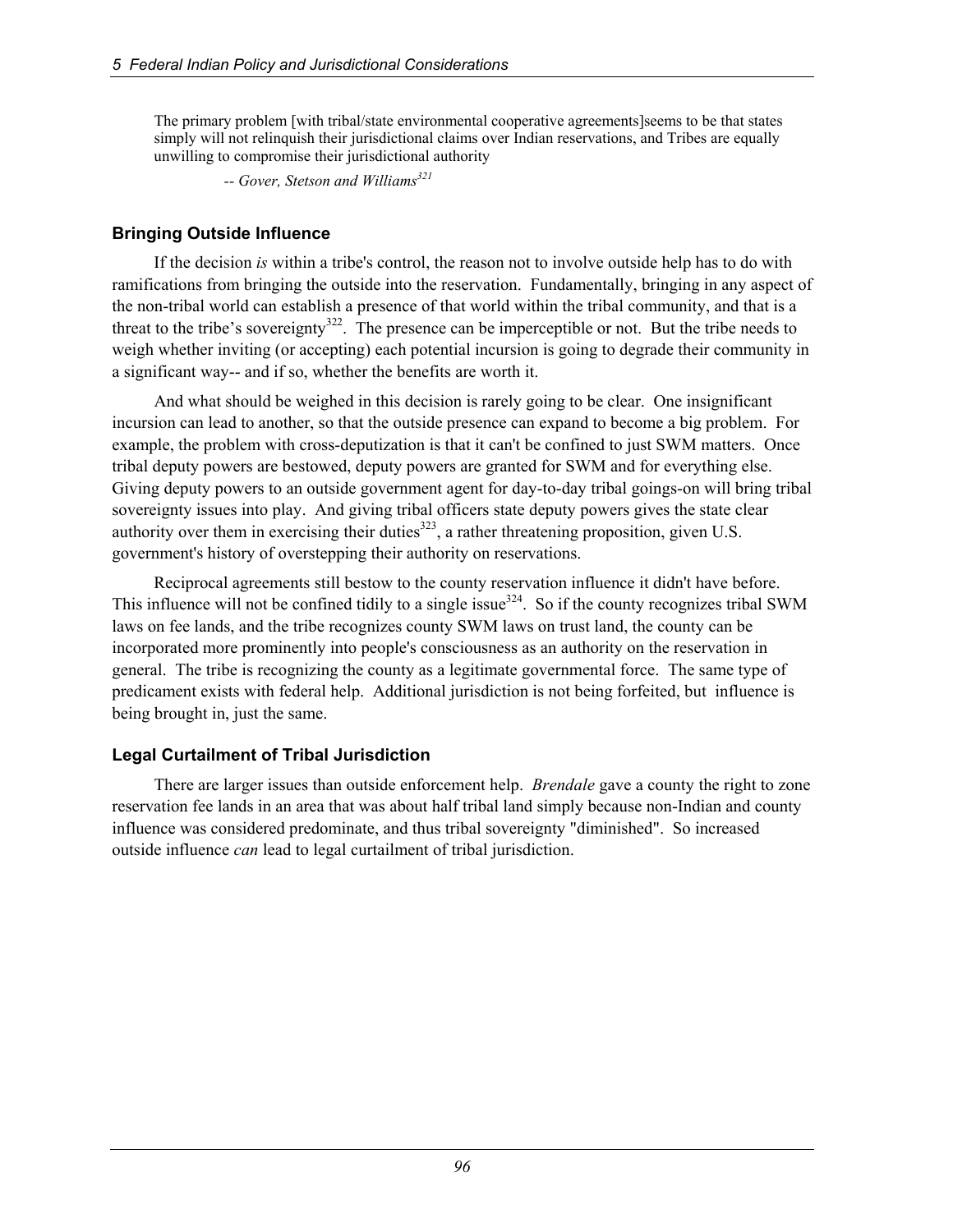#### **Impact on the Holistic Community**

Increased outside influence also can lead to a slow corruption and/or assimilation of tribal culture325. Not only can this process lead potentially again to a *Brendale* scenario but*,* as described from the last chapter, ultimately to tribal dissolution itself. Disintegration of the tribal community from an "outside solution" may be far-fetched for a given SWM problem. But , again, consider the tribal community perspective. Tribes know Federal Indian Law and Policy; knowledge of the subject is surprisingly deep throughout the tribal membership<sup>326</sup>, possibly because the existence of the tribe and its powers depends on the legal climate<sup>327</sup>. So tribes know the practical potential for losing sovereignty. And they know the history of policy fluctuations from which they have largely been on the losing end. So there is a general mistrust, or wariness, on whether outside interactions will indeed turn out to tribal advantage<sup>328</sup>.

# **Back To The Lakota-Sioux: The Decision To Not Site A Corporate Landfill**

In light of the above discussion, the Lakota-Sioux's decision to reject a corporate landfill is well explained. Not only are there direct cultural factors, there is an awareness of law, its consequences, and its omnipotence in how reservation society changes in the future. The tribe realizes the corporate landfill will bring increased non-Indian influence along with the money. The expected economic benefits of the landfill will increase jobs in the area and non-Indian traffic. So there is an actual loss of tribal authority over the landfill site together with a potential loss of authority, or increased county influence, from more non-Indian residents and visitors. Cultural assimilation can occur with increased non-Indian presence and influence, further endangering tribal sovereignty. From this perspective, given the considerations described in the last chapter, the decision in the tribe's best interest appears to be the "unconventional" one, to not site a corporate landfill.

# **5.9 CONCLUSIONS**

For the last two centuries, Indian Tribes have been forced to give up their original full sovereignty and climb on board the wild roller coaster ride that is FIP. Basic affirmative concepts like inherent sovereignty are championed, and then discarded for ideas like implicit divestiture. At the top, full sovereignty is almost reached again. At the bottom, tribal rights are ended. In the last few decades, while the ride has sped up, tribes have gained some measure of control. It is difficult still to tell where and when the ride will end, much less exactly how far up or down the coaster car is now. A great uncertainty exists as to how FIP translates to existing tribal authority.

So in terms of SWM, tribes start with a different legal situation and have a different route by which they must make their decisions. Conventional SWM practice requires full practical authority over the lands a government is responsible for. Because tribes are a "tribe", they lack the necessary and accustomed authority to support conventional SWM. Their authority defined by FIP is different and more limited. What is more, their continued survival "as tribe" depends on solving SWM problems without adversely impacting tribal sovereignty. But tribal sovereignty *can* be impacted because direct and indirect jurisdictional considerations result from both the broadness and uncertainty of FIP. So tribes operate on a different mechanism. And when SWM concerns are weighed against those of tribal sovereignty, the latter generally predominates.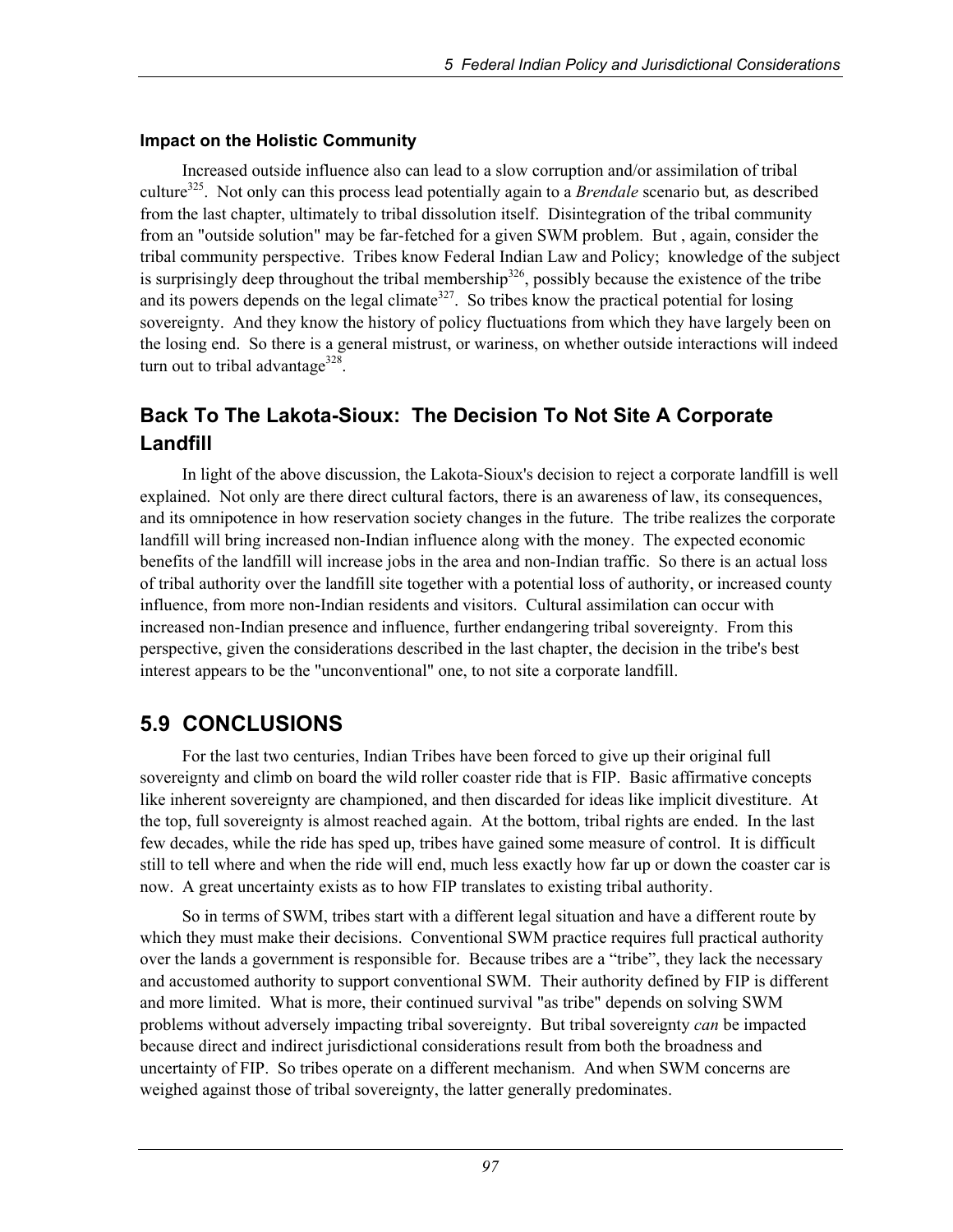1

As a result, like cultural concerns, jurisdictional and legal concerns mean that SWM strategies in a tribe's best interests may be quite different from those of a conventional government. Yet another issue separating tribal and conventional government SWM program is infrastructure, examined in the following chapter.

- 1 U.S. Senate,*Workshop on solid waste disposal on Indian Lands*, Hearings before the 102nd Congress July 29, 1991, Select Committee on Indian Affairs, S.R. 102-72, 1992.
- 2 From Deloria, V., Jr., " The application of the Constitution to American Indians", in Mohawk, J., S. Lyons, V. Deloria, L. Hauptman, H. Berman, D. Grinde, C. Berkey, R. Venables, *Exiled in the land of the free*, Clear Light Pub. Santa Fe, NM, 1992.
- 3 Tribal authority in general in this text is meant to suggest legal tribal powers under prescribed or interpreted federal law, unless otherwise noted. The convention is not meant to suggest that tribal power that is not strictly legal under federal law is not founded in legitimacy.
- 4 Cohen, F., "The erosion of Indian rights, 1950-1953: A case study in bureaucracy", *Yale Law Journal.,* Vol. 60, 348-390, 1953.
- 5 See generally for example, Deloria, V. *Behind the trail of broken treaties: An Indian declaration of independence*, University of Austin Press, Austin, 1985, or V. Deloria, and C. Lytle, *The nations within: The past and future of American Indian sovereignty*, Pantheon, New York, 1984.
- 6 See generally for reference Washburn, W. (ed.) *Handbook of North American Indians 4*: *History of Indian-white relations*, Smithsonian Institution Press, Wash. D.C., 1988, Kehoe, A., *North American Indians: A comprehensive account*, Prentice-Hall, Englewood Cliffs, NJ, 1981, Gibson, A., *The American Indian: prehistory to the present*, D.C. Heath and Co., Lexington , MA, 1980, Olson, J. and R. Wilson, *Native Americans in the Twentieth Century,* Univ. of Illinois Press, Urbana, 1984.
- 7 Cohen, F., *Felix Cohen's Handbook of Federal Indian law*, Strickland, R. (ed.), Charlottesville, VA, 1982.
- 8 Art. II,  $\S 2$ , cl. 2, (the President is authorized to make treaties with the advice and consent of the Senate).
- 9 Art. I  $\S$  8, cl. 3 (Congress has the power to "regulate commerce... with the Indian Tribes").
- <sup>10</sup> Ragsdale, J., Jr., "Indian reservations and the preservation of tribal culture: Beyond wardship to stewardship", *UMKC Law Review*, Vol. 59-8, 503 - 554, 1991.
- <sup>11</sup> Johnson v. McIntosh, 21 U.S. (8 Wheat) 543(1823).
- <sup>12</sup> Cherokee Nation v. Georgia,  $30 \text{ U.S.}$  (5 Pet.) 1 (1831).
- 13 See generally American Indian Lawyer Training Program, *Indian tribes as sovereign governments*, American Indian Resource Institute (AIRI) Press, Oakland, CA, 1991. The concept of trust responsibility has been upheld numerous times in Court rulings and is quite broad, including fiduciary duty and required representation by the U.S. attorney in litigation.
- 14 Chambers, Judicial enforcement of the federal trust responsibility to Indians, 27 *Stan. L. Rev.* 1213, 1975.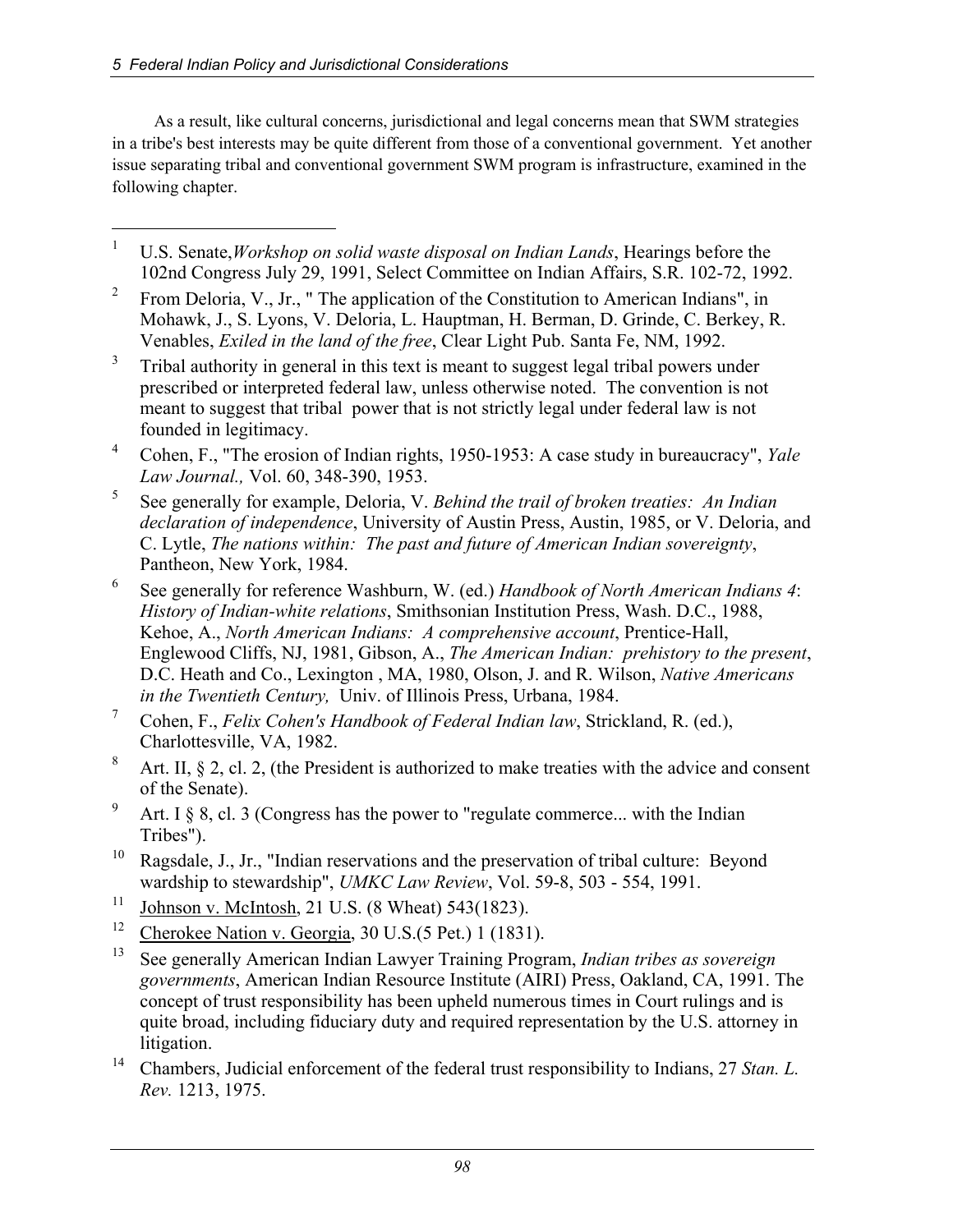- <sup>15</sup> For example, the 23 tribes of the Nevada Indian Environmental Coalition have challenged the application of RCRA to tribal lands and believe that federal agencies are responsible even if RCRA were applicable, Madison, M., C. Burbee, and D. Crohn, *Solid and hazardous waste on California Indian land: A Review of Technologies, Law, Enforcement, and Resources,* Univ. of Calif., Div of Ag and Nat. Res., Waste Management Workgroup. Pub. No. 1, 1994.
- <sup>16</sup> The term inherent originates from an opinion by the Solicitor of the Department of Interior in 1934, Op. Sol. M27781, 55 I.D. 14, 19 (25 Oct. 1934).
- 17 Cohen, F., *Handbook of Federal Indian law*, U.S. Government Printing Office, Washington D.C., 1942.
- 18 Collins, R. "Indian consent to American government", 31 *Ariz L. Rev.* 365, 383 (1989).
- <sup>19</sup> Andrew Jackson was responsible for a number of egregious acts against Indians during his administration and has been referred to as the "Indian Killer" president. See for example, Zinn, H., *A People's History of the United States,* Harper and Row, New York, 1980.
- <sup>20</sup> Removal Act of May 28, 1830, 4 Stat. 411, R.S. § 2114, 25 U.S.C. 174s, The Act authorized the President to negotiate with selected tribes to induce them to exchange their homelands for substitute reservations lying to the west of the Mississippi.
- 21 See generally Foreman, G., *Indian Removal*, Univ. of Oklahoma Press, Norman, OK, 1972, Prucha, F., "United States Indian policies: 1815-1860", in Washburn, W. (ed.), *Handbook of North American Indians 4, supra* note 6.
- 22 Ragsdale, J., Jr., *Indian reservations and the preservation of tribal culture, supra* note 10.
- <sup>23</sup> The Appropriations Act of March 3, 1871, ch. cxx, 16 Stat. 544 (1871) (codified as amended at 25 U.S.C.A. § 71). Most of the reservations established subsequent to this time until 1927 were created by unilateral executive order. Tribal recognition subsequent to 1927 has been conducted through federal statutes. Cessation of treaty making not only affected how tribes were treated, but also resulted in different "classes" of tribes. Those with treaties have a binding legal agreement with the U.S., several of which contain broader authority, jurisdiction, or "favors" that other tribes do not possess (e.g., in perpetuity fishing rights). See generally, Prucha, F.*, American Indian treaties: the history of a political anomaly*, University of Calif. Press, Berkeley, 1994.
- 24 From p. 233, Nabokov, P. (ed.), *Native American testimony: A chronicle of Indian-White relations from Prophecy to the Present, 1492 - 1992, Penguin Books, New York,* 1991.
- <sup>25</sup> Known as the Dawes Act, The Allotment Act of 1887, 25 U.S.C. §§ 331-334, 339, 341, 342, 348, 349, 354, 381. See generally Washburn, W. (ed.), *Handbook of North American Indians 4, supra* note 6. At the close of the last century, there were a growing number of "assimilationists" who believed that total incorporation into white society was in the best interests of the tribes. The "Doolittle Commission" compiled a report that documented widespread mismanagement and crime on reservations, where rations and supplies were often kept by the administrator or sold to settlers. The Indian charges were left with inferior goods or none at all. In one case blankets were knowingly distributed contaminated with the small pox. In another, rotten meat was knowingly distributed.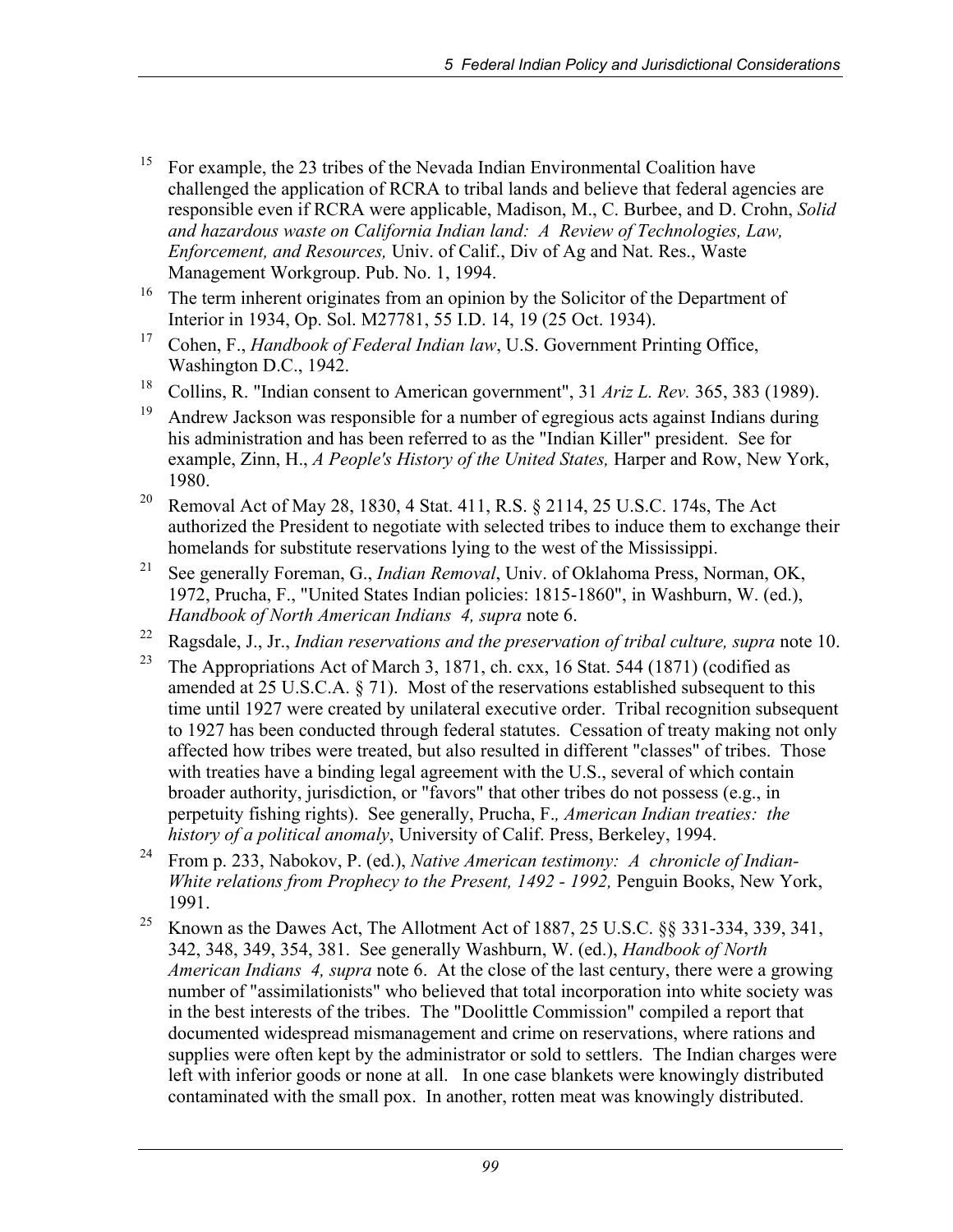*Condition of the Indian Tribes*, S.R. 156, 39th Congress, 2d. session, Govt. Printing Office, Wash. D.C., 1867. Assimilationist believed Indians could (1) rise out of poverty and what were considered inferior, non-Christian tribal lifestyles, (2) escape the graft and corruption of the reservation administrations, and (3) ultimately assimilate into white society as 'happier citizens. In opposition to this group were those who wished simply to gain access to the Indian lands for settlement and resource exploitation. The Dawes Act satisfied the aims of both groups.

- 26 See Philip, K., *John Collier's crusade for Indian reform*, *1920-1954*, Univ. of Ariz. Press, Tucson, 1977.
- $27$  Ibid.
- 28 See for example, Olson, J. and R. Wilson, *Native Americans in the Twentieth Century, supra* note 6.
- <sup>29</sup> See for example, Strickland, R., "Genocide and law: a historic and contemporary view of the Native American experience", 34 *U. Kansas Law Rev.* 713, 1986.
- 30 Ragsdale, J., Jr., *Indian reservations and the preservation of tribal culture, supra* note 10.
- 31 Act of June 2, 1924, ch. 233, 43 Stat. 253 (codified at 8 U.S.C. § 1401). In Ch. 572, 48 Stat. 984. (1934) (codified as amended at 25 U.S.C.A. § § 461-79), the "ward" status of Indians was found to be congruous with U.S. citizenry. Note tribes in NM and AZ were not given the right to vote until 1956. Like the IRA, granting of citizenship was viewed by many tribes as having strings attached that continued their severing from their sovereignty and heritage. For brief discussion see Hauptman, L., "Congress, Plenary Power, and the American Indian, 1870 - 1992", in Mohawk, J. et al., *Exiled in the land of the free, supra* note 2.
- $32$  25 U.S.C.  $\S$ § 461-479.
- 33 See Philip, K., *John Collier's crusade for Indian Reform*, *1920-1954*, *supra* note 26.
- <sup>34</sup> See for example, Pommersheim, F., and T. Pechota, "Tribal immunity, tribal courts, and the federal system: emerging contours and frontiers", *South Dakota Law Review*, vol. 31, 553- 582, 1986. Tribes had the choice of establishing themselves as a charter "corporation" or as a government. During the two-year period within which tribes could vote on the IRA, 258 elections were held. 181 tribes accepted it and 77 tribes, rejected the IRA. The IRA also applies to fourteen tribes who did not hold elections. Within 12 years, 161 constitutional charters and 131 corporate charters had been adopted.
- 35 Hauptman, L., *Congress, Plenary Power, and the American Indian, 1870 1992,* in Mohawk, J. et al., *Exiled in the land of the free, supra* note 2.
- <sup>36</sup> The "paradoxes and inconsistencies" of IRA and the bureaucratically derived tribal councils it spawned led eventually to the takeover of Wounded Knee in 1973 and became the focus of the Red Power militant movement. Ibid.
- 37 HR Con. Res. 108, 83rd. Cong, 1st Sess. 67 Stat. B132. See generally, Fixico, D., *Termination and relocation: Federal Indian policy,* Univ. of New Mexico Press, Albuquerque, 1986. As with Allotment, assimilation into larger society provided a point of agreement for those holding conflicting sentiments towards Indians. For some in Congress, Termination was meant to give Indians the opportunity to take part fully in the "American Dream", and hence become fully "Americanized", by owning property,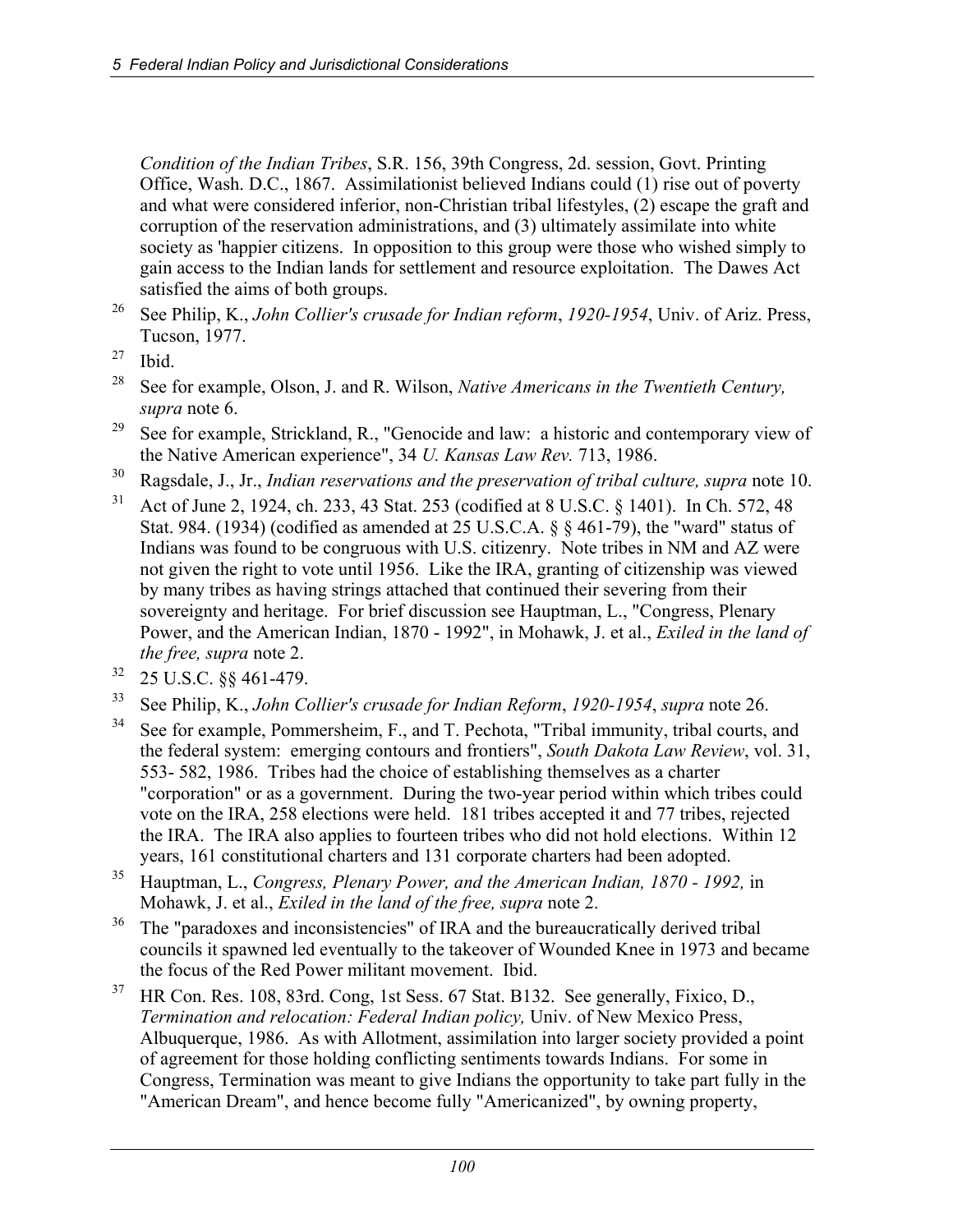accumulating wealth, and carrying out other rights and responsibilities of taxes and citizenship. On the other hand, some proponents believed the time had come to end what they perceived as unfair advantages associated with tribal sovereignty and the trust responsibility. Particularly for those tribes that achieved a measure of economic wealth, the federal trust responsibility was seen not as a legal or moral obligation, but as a handout to people who no longer needed it, nor deserved it.

- 38 Ragsdale, J., Jr., *Indian reservations and the preservation of tribal culture, supra* note 10, for case history of Klamath and Menominee trial termination and subsequent tribal and social collapse, see, for example, V. Deloria, Jr. , *Custer died for your sins*: *An Indian manifesto*, Macmillan, New York, 1969.
- 39 Fixico, D., *Termination and relocation: Federal Indian policy, supra* note 37.
- 40 Nabokov, P. (ed), *Native American testimony, supra* note 24.
- $41$  Ibid.
- 42 See generally Cornell, S., *The return of the native*, Oxford Univ. Press, New York, 1988.
- 43 Kroeber, K., "American Indian resistance and renewal", in Kroeber, K.(ed.), American Inidan persistence and resurgence, Duke Univ. Press, Durham, 1994.
- 44 See Josephy, A., Jr., *Red Power: the American Indians' fight for freedom*, American Heritage Press, New York, 1971.
- 45 See Cornell, S., *The return of the native, supra* note 42.
- 46 For example, Ragsdale, J., Jr., *Indian reservations and the preservation of tribal culture, supra* note 10.
- 47 In Price, M., *Law and the American Indian: Readings, notes and cases*, Bobbs-Merrill Co., Indianapolis, 1973.
- 48 PL 93-638, 25 U.S.C. §§ 450-451n, 455-458e, see American Indian Lawyer Training Program, *Indian tribes as sovereign governments*, *supra* note 13.
- 49. The Indian Financing Act of 1974, PL 93-262, 88 Stat. 77, amended by PL 98-449, 98 Stat. 1725, Indian Gaming Regulatory Act of 1988, 102 Stat. 2467, The Indian Child Welfare Act of 1978, PL 95-608, 25 U.S.C. §§ 1901-1963, The Indian Religious Freedom Act of 1978, PL 95-341, 92 Stat. 469.
- 50 Ragsdale, J., Jr., *Indian reservations and the preservation of tribal culture, supra* note 10.
- $51$  For example, Ibid., Harvey, E., "The aftermath of Duro v. Reina: a congressional attempt to reaffirm tribal sovereignty through criminal jurisdiction over nonmember Indians", *Thomas M. Cooley Law Review*, Vol. 8, 573-6-7, 1991, Ulmer, M., *"*Tribal Property: defining the parameters of the federal trust relationship under the non-intercourse act: Catawba Indian Tribe v. South Carolina", *American Indian Law Review*, Vol. 12, 101 - 140, 1984, Core, A., "Tribal sovereignty: Federal court review of tribal court decisions - judicial intrusion into tribal sovereignty", *American Indian Law Review*, Vol. 13-2, 175- 192, 1984, Pommersheim, F., and T. Pechota, *Tribal immunity, tribal courts, and the federal system, supra* note 34.
- $52$  Ibid.
- 53 See Deloria, V., Jr., *American Indian policy in the Twentieth Century*, University of Oklahoma Press, Norman, OK, 1985.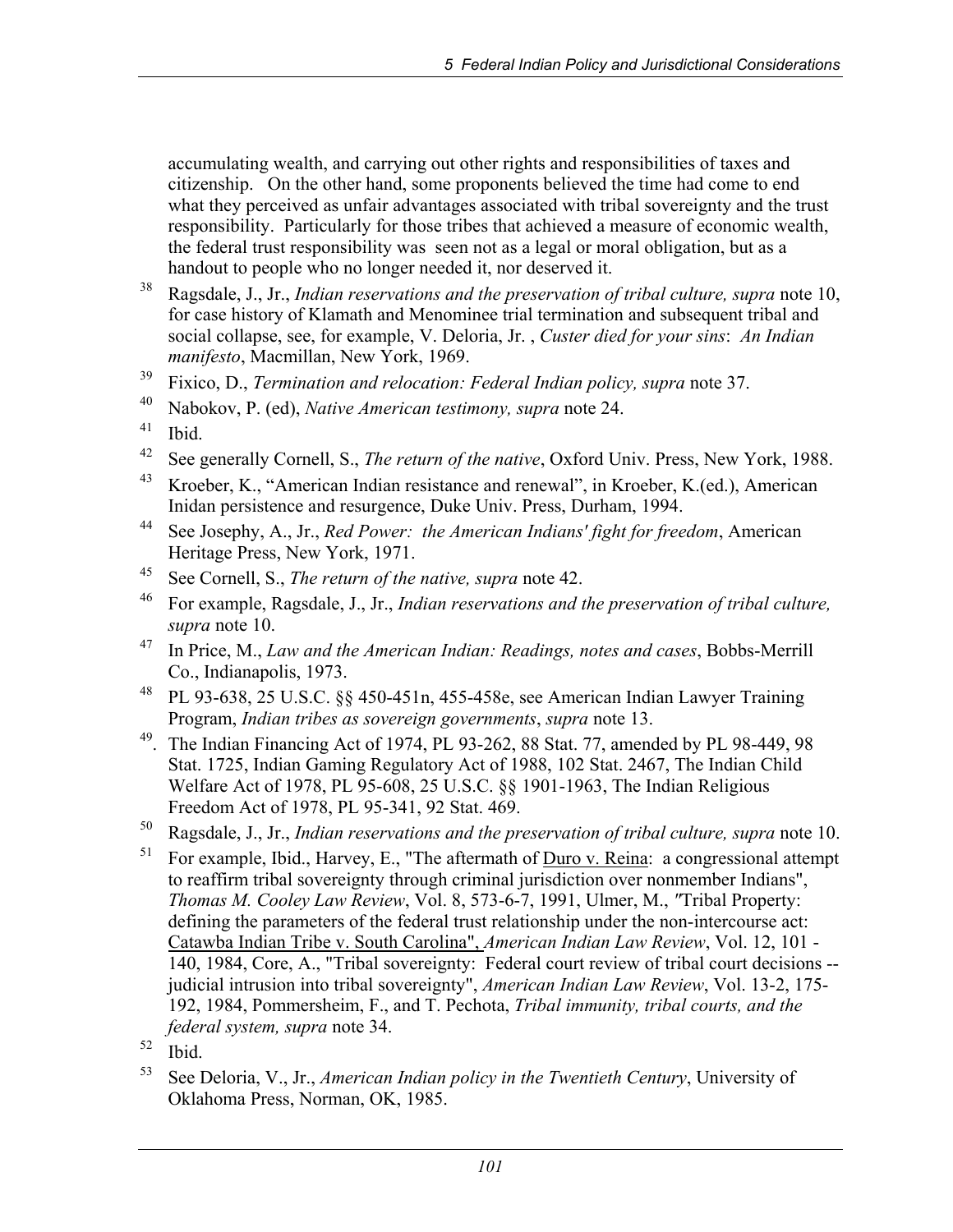- 54 See for example, Bee, R., "Riding the paper tiger", in *State and reservation: new perspectives on federal Indian policy*, Castile, G. and R. Bee (eds.), Univ. of Arizona Press, AZ, 1992.
- 55 See ibid. for example, or more generally, Wilkinson, C., *American Indians, time and the law,* Yale Univ. Press, New Haven, CT, 1987, Cohen, F., *Felix Cohen's handbook of federal Indian law*, *supra* note 7.

- 57 For example, *President's Statement of January 24, 1983 on Federal Indian Policy*  directed federal agencies to promulgate government-to-government relationships with tribes, resulting in EPA Policy for the Administration of Environmental Programs on Indian Reservations, Nov. 8, 1984.
- 58 Cohen F., *Felix Cohen's handbook of federal Indian law*, *supra* note 7.
- 59 See generally Deloria, V., Jr., *American Indian policy in the Twentieth Century*, *supra* note 53; Wilkinson C., *American Indians, time and the law, supra* note 55.
- 60 Cohen F., *Felix Cohen's handbook of federal Indian law*., *supra* note 7.
- 61 For example, Ragsdale, J., Jr., *Indian reservations and the preservation of tribal culture, supra* note 10.
- $62$  U.S. Const. art. I  $\S 8$ , cl. 3.
- 63 Cohen F., *Felix Cohen's handbook of federal Indian law*., *supra* note 7.
- 64 Menominee Tribe v. United States, 391 U.S. 404 (1968).
- 65 Senate Select Committee on Indian Affairs, House of Representatives Subcommittee on Native American Affairs of the Committee on Natural Resources.
- 66 For example, U.S. House of Representatives*, Hearing before the Subcommittee on Native American Affairs of the Committee on Natural Resources 103rd Congress, 2nd Session, on S. 720, To clean up open dumps on Indian Lands, and for other purposes*, July 26, 1994, #103-102, 1994; U.S. Senate, *Workshop on Solid Waste Disposal on Indian Lands, supra* note 1.
- 67 See Wilkinson C., *American Indians, time and the law, supra* note 55.
- $68$  362 U.S. 99 (1960)(Application to tribes of federal law was found to be consistent regardless of whether tribes were explicitly included in the wording, based on tribes' status as dependent nations). Several exceptions to this rule exist, notably actions guaranteed by treaty (unless explicitly abrogated by Congress) and those that affect solely the internal governance over member affairs.
- 69 112 U.S. 94 at 100 (1884).
- $70$  Ibid.
- 71 See Canby, W., *American Indian law in a nutshell,* West, St Paul, MN, 1988.
- 72 Oliphant v. Suquamish Indian Tribe, 435 U.S. 191, 209 (1978).
- $73$  Ibid.
- 74 For example, United States v. Wheeler 55L. Ed. 2d 303, at 312 (1978).
- <sup>75</sup> Berkey, C., "Indian nations under legal assault: New restrictions on Native American sovereignty: Are they constitutional? Are they moral?" in Wells, R. (ed.), *Native*

 $56$  Ibid.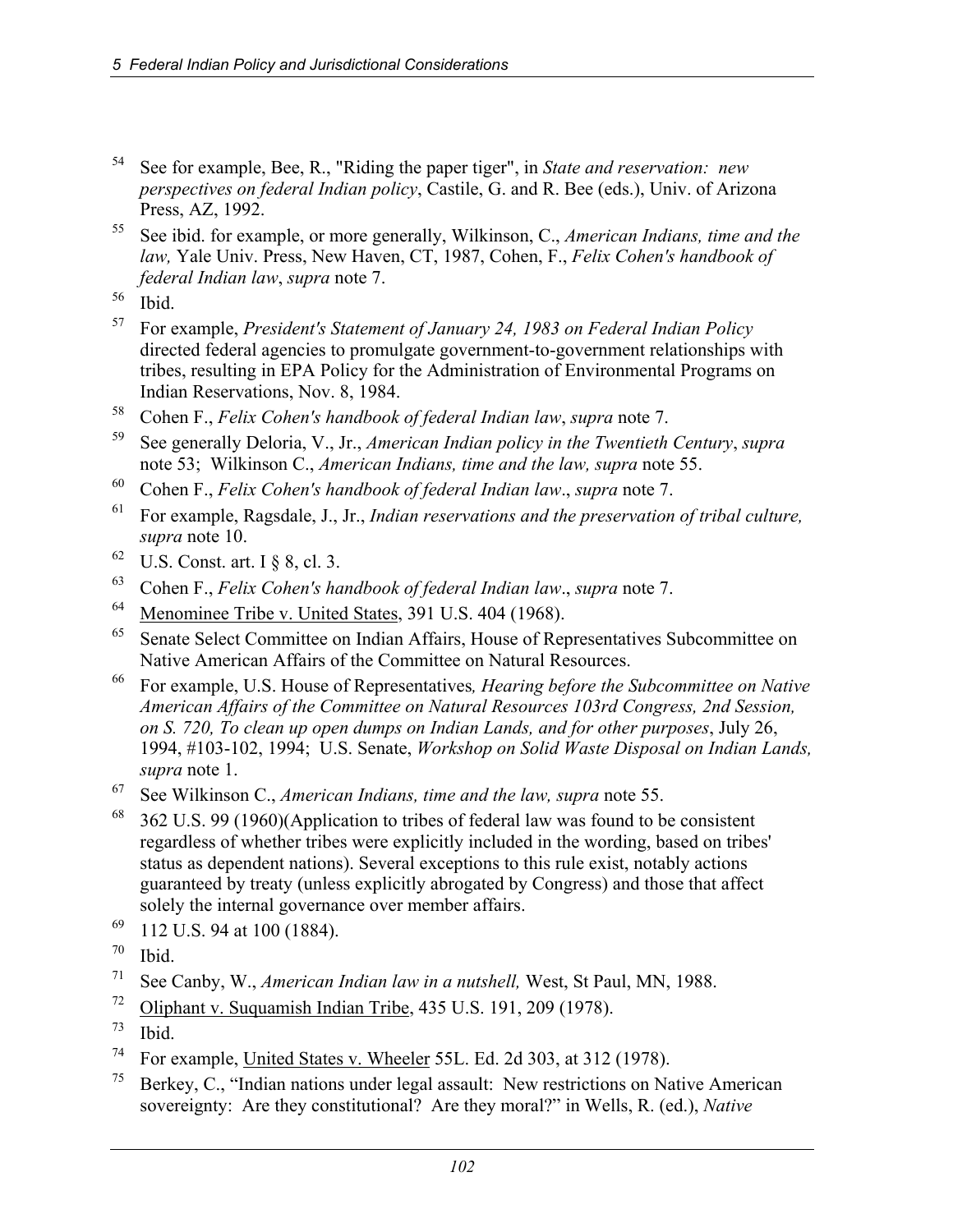*American resurgence and renewal: a reader and bibliography*, The Scarecrow Press, Inc. Metuchen, N.J. 1994, as in United States v. Wheeler 55L. Ed. 2d 303, at 312 (1978).

- 76 Bee, R., *Riding the paper tiger, supra* note 54,, see generally Wilkinson C., *American Indians, time and the law, supra* note 55*.*
- 77 Ibid., Deloria, V., Jr., "The evolution of federal Indian policy making", in Deloria, V., Jr., *American Indian policy in the Twentieth Century*, *supra* note 53.
- $78$  Ibid.
- <sup>79</sup> For example, in <u>Duro v Reina</u>, 110 S. Ct. 2053 (1990), tribes were found to not have criminal jurisdiction over nonmember Indians. In reaction, Congress passed a law that allows criminal jurisdiction over nonmember Indians, PL 102-124, 105 Stat. 616 (1991). See Harvey, E., *The aftermath of Duro v. Reina, supra* note 51.
- <sup>80</sup> Menominee Tribe v. United States, 391 U.S. 404 (1968). The tribe's termination was reversed.
- 81 Ragsdale, J., Jr., *Indian reservations and the preservation of tribal culture, supra* note 10.
- $82$  Lone Wolf v. Hitchcock, 187 U.S. 553 (1903), emphasis added.
- 83 Bee, R., *Riding the paper tiger, supra* note 54*,* Wilkinson C., *American Indians, time and the law, supra* note 55*.*
- 84 For example, ibid., Ragsdale, J., Jr., *Indian reservations and the preservation of tribal culture, supra* note 10.
- 85 Bee, R., *Riding the paper tiger, supra* note 54*.*
- 86 Castile, G., "Hegemony and symbolism in Indian policy", in *State and reservation: new perspectives on federal Indian policy*, Castile, G. and R. Bee (eds.), Univ. of Arizona Press, AZ, 1992.
- 87 Core, A., *Tribal sovereignty: Federal court review of tribal court decisions, supra* note 51.
- 88 For example, Harvey, E., *The aftermath of Duro v. Reina*, *supra* note 51.
- 89 Ragsdale, J., Jr., *Indian reservations and the preservation of tribal culture, supra* note 10. For example, there is disagreement about whether the Indian Reorganization Act of 1934 (25 U.S.C. §§ 461-479), the Indians' "New Deal", was beneficial and a step toward selfdetermination, or a another Congressional attempt at assimilation, primarily through forcing tribes to drop their traditional decision-making structures.
- 90 For example, Pommersheim, F., and T. Pechota, *Tribal immunity, tribal courts, and the federal system*, *supra* note 34.
- 91 See generally Wilkinson C., *American Indians, time and the law, supra* note 55, Canby, W., *American Indian law in a nutshell, supra* note 71*,* Berkey, C., *Indian nations under legal assault, supra* note 75*.*
- $92$  Ibid. There are a number of reasons why tribal authority is unresolved, see McGuire, T., "Federal Indian policy: A framework for evaluation", *Human Organization* , Vol. 49-3, 1990; Bee, R., *Riding the paper tiger, supra* note 54*;* Deloria, V., Jr., *American Indian Policy in the Twentieth Century*, *supra* note 53.For one, the past has essentially caught up to th epresent period. Relying on all the cumulative conflicting or hedging past precedents associated with the various political and judicial mood swings has resulted in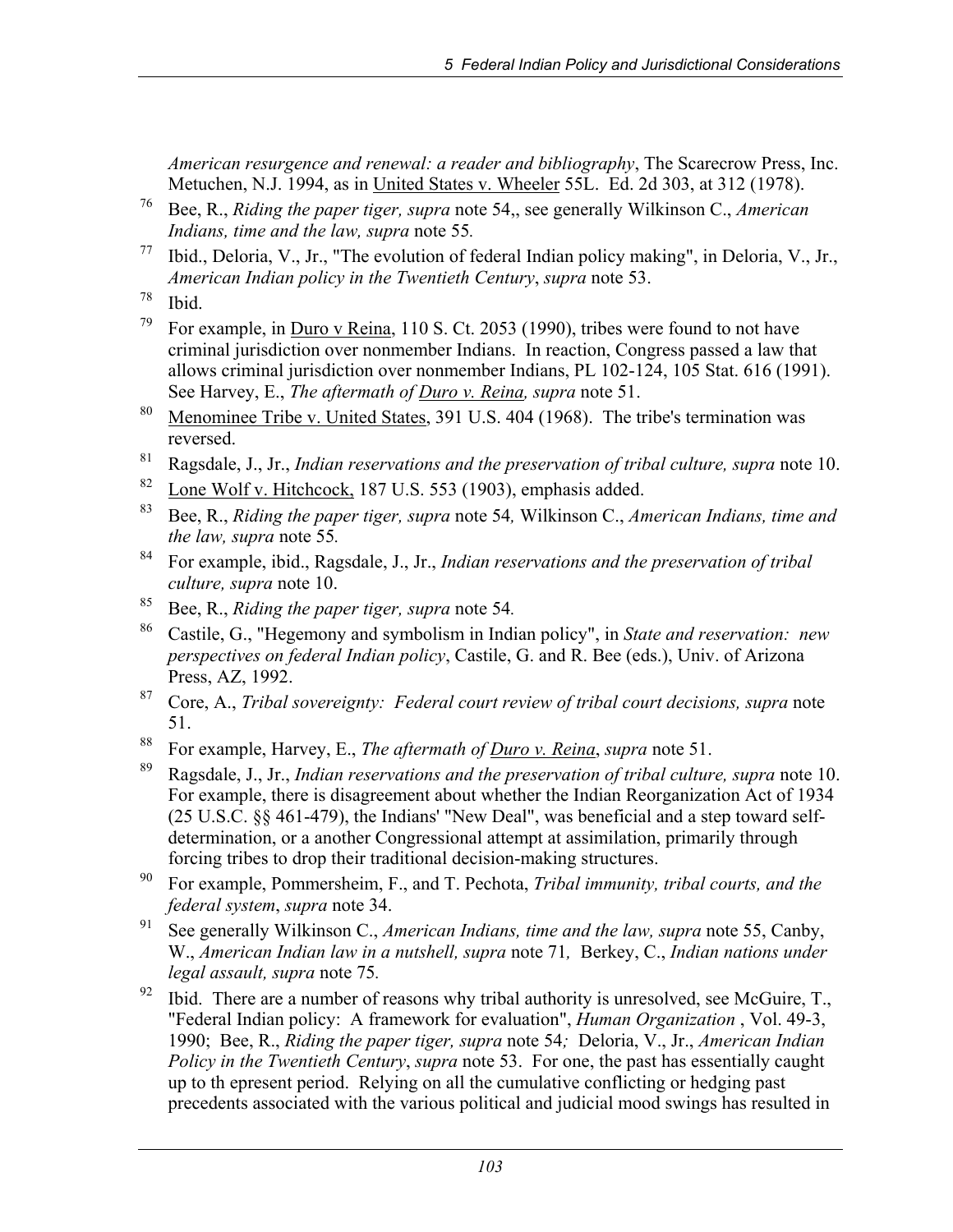a Policy quagmire. Another explanation is that there is no policy focus as in past periods. Other historical periods were dominated by either an assimilationist or government-togovernment tendency. But the Self-Determination period is the first where both policies have been exercised. Also the Court has begun to respond to increasingly diverse social circumstances that were not of concern in the past., and thus were not part of the scope or original intent of the established laws and precedents. Such situations involve disputes between non-Indians and tribes and so are inexorably linked to tribal authority issues. They have increased as a result of growing reservation non-Indian populations, resource extraction, and an increasing number of tribal business ventures. When non-tribal interests are present, concerns with tribal authority mount in the Court to protect those interests. As a result, the absoluteness of inherent sovereignty has repeatedly given way to the weighted subjectivity of implicit divestiture. Whether tribal authority is valid in a given specific situation is not certain until the answer is wrung from Court opinion.

- $93$  A host, if not the bulk of articles concerned with Indian law state in the introduction that Federal Indian Policy is uncertain, evolving, or fluctuating. For example, note the titles in the following example of scholarly argument: Compare Williams, R., "The Algebra of Federal Indian Law: The Hard Trail of Decolonizing and Americanizing the White Man's Indian Jurisprudence , 1986 *Wis. L. Rev.* 219 with Laurence, "Learning to Live With The Plenary Power of Congress Over the Indian Nations: An Essay in Relation to Professor William's' Algebra, 30 *Ariz. L. Rev.* 413, 421-30 (1988), and then, Williams' reply, "Learning to Live with Eurocentric Myopia: A Reply to Professor Laurence's Learning to Live With The Plenary Power of Congress Over the Indian Nations, 30 *Ariz. L. Rev.* 439, 451-52, 457 (1988), and next, Laurence's rejoinder, " On Eurocentric Myopia, The Designated Hitter Rule and "The Actual State of Things", 30 *Ariz. L. Rev.* 459 (1988).
- 94 See for example, Berkey, C., *Indian nations under legal assault supra* note 75*.*
- 95 For example, in Harvey, E., *The aftermath of Duro v. Reina*, *supra* note 51, "the Court's continued use of the implicit divestiture theory has impinged upon Congressional legislative authority... perhaps the Court may construe this as a warning to keep their statutory analysis within the scope of congressional intent and reserve any definition of inherent limitation to the express dictates of Congress".
- 96 Core, A., *Tribal sovereignty: Federal court review of tribal court decisions, supra* note 51.
- $97$  Ibid.
- 98 Ragsdale, J., Jr., *Indian reservations and the preservation of tribal culture, supra* note 10; Bee, R., *Riding the paper tiger, supra* note 54*.* For example, "I just want everybody in the Federal government to know this. The answer is yes. We have Federal trust responsibility for these lands and this Congress and this subcommittee will make sure that responsibility is carried out", Congressman Richardson, Chairman, House Subcommittee on Native American Affairs, in U.S. House of Representatives, *H.R. 103- 102, supra* note 66.
- 99 Pommersheim, F., and T. Pechota, *Tribal immunity, tribal courts, and the federal system, supra* note 34.
- 100 For example, Wilkinson C., *American Indians, time and the law, supra* note 55.
- $101$  Ibid.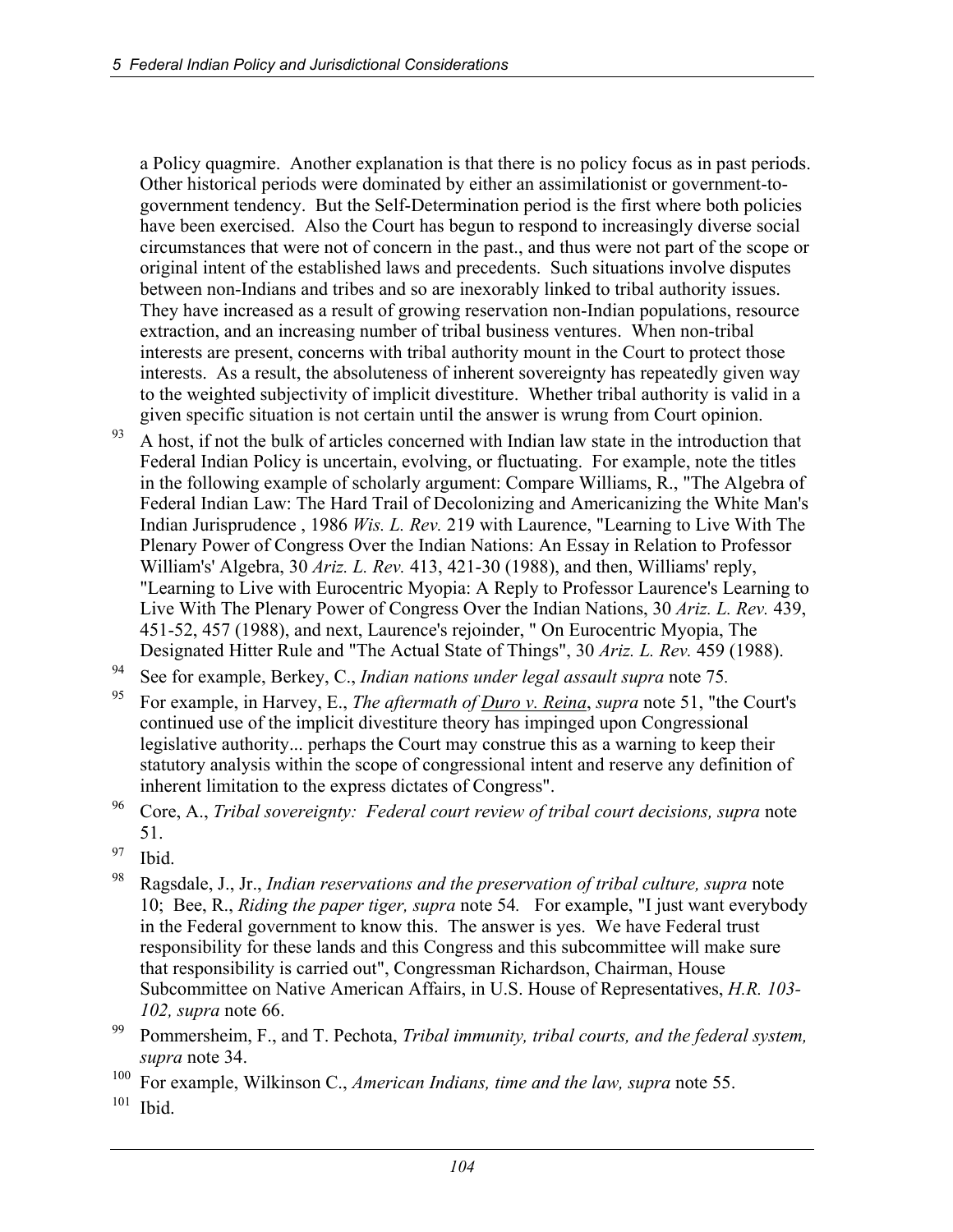- 102 Collins, R. *Indian consent to American government, supra* note 18*.*
- 103 See generally Canby, W., *American Indian law in a nutshell, supra* note 71*.*
- 
- <sup>104</sup> Bee, R., *Riding the paper tiger, supra* note 54.<br><sup>105</sup> Deloria, V., Jr., *American Indian Policy in the Twentieth Century*, *supra* note 53.
- 106 Pommersheim, F., and T. Pechota, *Tribal immunity, tribal courts, and the federal system, supra* note 34.
- <sup>107</sup> Ragsdale, J., Jr., *Indian reservations and the preservation of tribal culture, supra* note 10.
- 108 Deloria, V., Jr., and C. Lytle, *The nations within, supra* note 5.
- <sup>109</sup> U.S. Senate, *Workshop on Solid Waste Disposal on Indian Lands, supra* note 1, p. 68.
- $110$  Tribes are subject to all federal environmental laws, with minor exceptions, such as the Bald Eagle Protection Act, Madison, M., C. Burbee, and D. Crohn, *Solid and hazardous waste on California Indian land, supra* note 15.
- <sup>111</sup> *EPA Policy for the Administration of Environmental Programs on Indian Reservations*, Nov 8, 1984.
- <sup>112</sup> Ibid. "EPA recognizes Tribal Governments as sovereign entities with primary authority and responsibility for the reservation populace....Just as EPA's deliberations and activities have traditionally involved the interests and/or participation of State Government , EPA will look directly to Tribal Governments to play this lead role for matters affecting reservation environments. " [italics added]. Note, under the Clean Air Act, Federal Indian reservations are defined as "all lands within the limits of any Indian reservation under the jurisdiction of the United States Government, notwithstanding the issuance of any patent, and including rights-of-way running through the reservation".
- <sup>113</sup> The problem is recognized in the *Introduction to the EPA Policy* in ibid. "In many cases, [effective implementation of regulatory programs] will require changes in applicable statutory authorities and regulations."
- <sup>114</sup> See for example, Allen, M., "Native American control of tribal natural resource development in the context of federal trust and tribal self-determination", in Wells, R. (ed.), *Native American resurgence and renewal: a reader and bibliography*, The Scarecrow Press, Inc. Metuchen, N.J. 1994. Note, states have already met identical requirements for program responsibility.
- <sup>115</sup> Note current EPA policy recognizes the term TAS as being offensive to some tribes and TAS is no longer in official use. However, TAS is currently still in widespread informal use among tribes and agencies.
- 116 In Gover, Stetson, and Williams, P.C., *Survey of tribal actions to protect water quality and the implementation of the tribal amendments to the Clean Water Act ,* National Indian Policy Center (NIPC), The George Washington Univ., Wash,. D.C., 1995. The most common program that tribes have delegated authority (i.e. TAS) for is the general program funding provision of the Clean Water Act (§ 106 ). However, the Isleta Pueblo broke new ground in 1993 when the tribe's water quality standards were approved pursuant § 518 to of the Act.
- <sup>117</sup> For example, under the Tribal Amendments to the Clean Water Act, 33 U.S.C. §§ 1251-1387 (1988)(December 12, 1991, Final Rule), EPA is authorized to treat Indian Tribes as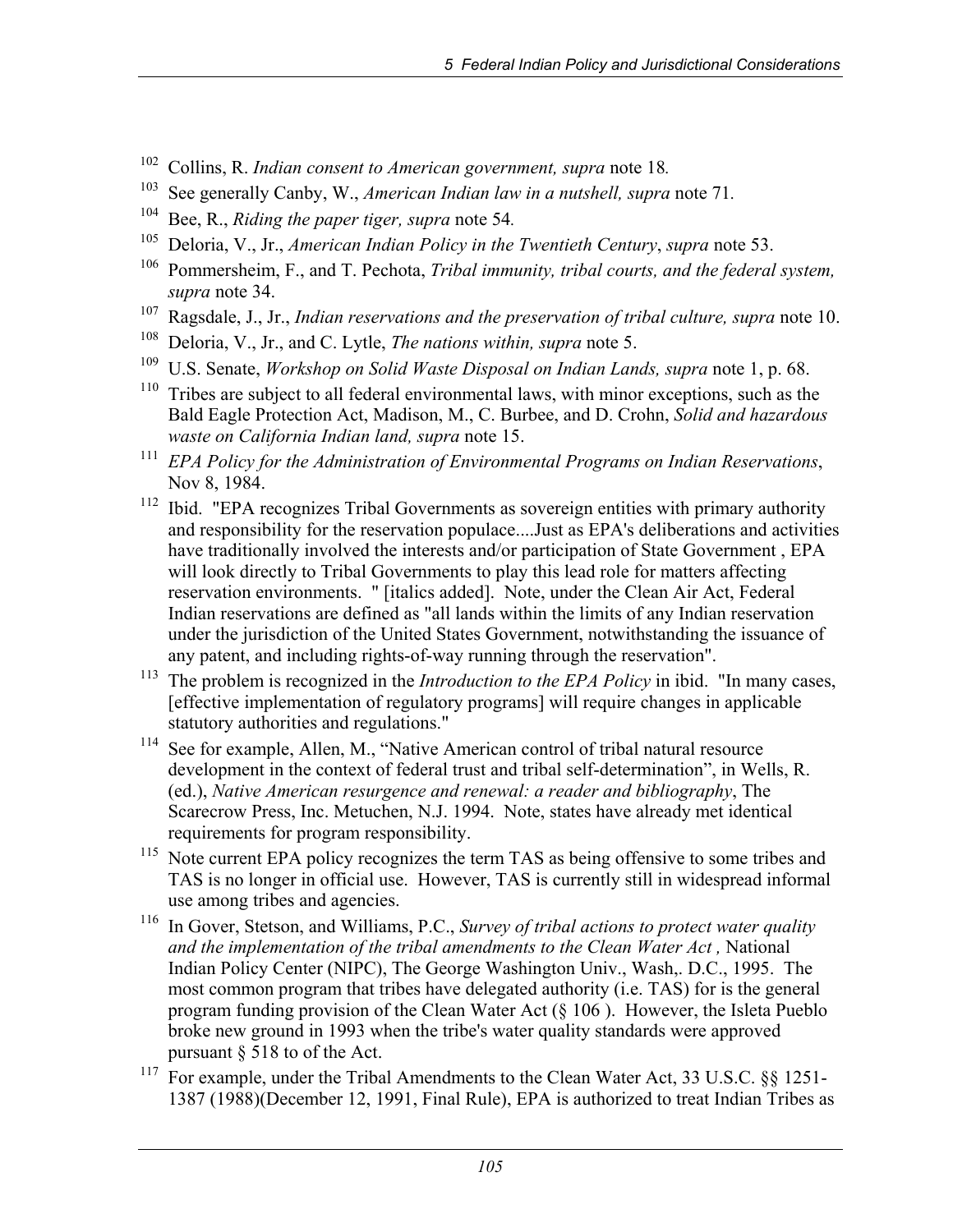states in developing water quality standards and if the following criteria are met: (1) the Tribe must have a governing body carrying out substantial powers and duties, (2) the functions to be exercised by the Tribe must be within its jurisdiction, and (3),the Tribe is reasonably expected to be capable, in the Administrator's judgment, of carrying out the functions to be exercised in a manner consistent with the terms and purposes of this chapter and of all applicable regulations.

- <sup>118</sup> *EPA Policy for the Administration of Environmental Programs on Indian Reservations*, Nov 8, 1984. Unless the State has an express grant of jurisdiction from Congress, Allen, M., *Native American control of tribal natural resource development culture*culture*, supra* note 114.
- $119$  Ibid.
- $120$  Not including the right to block access to public right-of-ways, roads built with federal moneys, or privately -held land from the owners. Cohen, F., *Felix Cohen's Handbook of Federal Indian law*, *supra* note 7.
- <sup>121</sup> § 7003 of RCRA (42 U.S.C §6973).
- 122 Madison, M., C. Burbee, and D. Crohn, *Solid and hazardous waste on California Indian land, supra* note 15*:*
- 123 Ibid., personal communication, Bob Shelnutt, Circuit Rider, Tribal solid waste management, EPA Region IX, *,* Oct 15, 1996.
- <sup>124</sup> Backcountry Against Dumps et al. v. EPA (1996), District of Columbia Circuit No. 95-1343., U.S.C. § 6903(13).
- $125$  40 C.F.R. § 258.1 (b).
- $126$  Not having delegated enforcement and regulation responsibility for a federal program does not remove a tribe's responsibility for complying with federal environmental law (Mattie Blue Legs et al. v. United State Environmental Protection Agency , et al. Civ. No. 85-5097, Slip Opinion (D. South Dakota, September 3, 1987] and subsequent t cases in Eighth Circuit Court of Appeals). Also, landfill owners and operators (including tribes) must comply "with or without a regulatory authority".  $40 \text{ C.F.R.}$  § 258.1 (b), tribes are included per Opinion for the Court, Circuit Judge Tatel, Backcountry Against Dumps et al. v. EPA, *supra* note 124.
- <sup>127</sup> Washington Dept. of Ecology v. EPA, 752 F. 2d 1465 (9th Cir. 1985). (The state of Washington was denied the right to implement a state RCRA plan on a reservation).
- <sup>128</sup> For example, Brendale v. Confederated Bands and Tribes of Yakima Indian Reservations, 109 S. Ct. 2994 (1989), Montana v. United State, 450 U.S. 544 (1981). See text below.
- <sup>129</sup> *National Tribal Environmental Review Final Report*, National Tribal Environmental Council, May 17, 1994.
- <sup>130</sup> For example, Cardin v. De La Cruz, 671 F. 2d 363 (9th Cir.), Cert. denied, 459 U.S. 967 (1982) (The Quinalt Nation's tribal health and safety regulations were held valid for a grocery store on non-Indian owned reservation land). See also text below.
- <sup>131</sup> U.S. Senate, *Workshop on Solid Waste Disposal on Indian Lands, supra* note 1.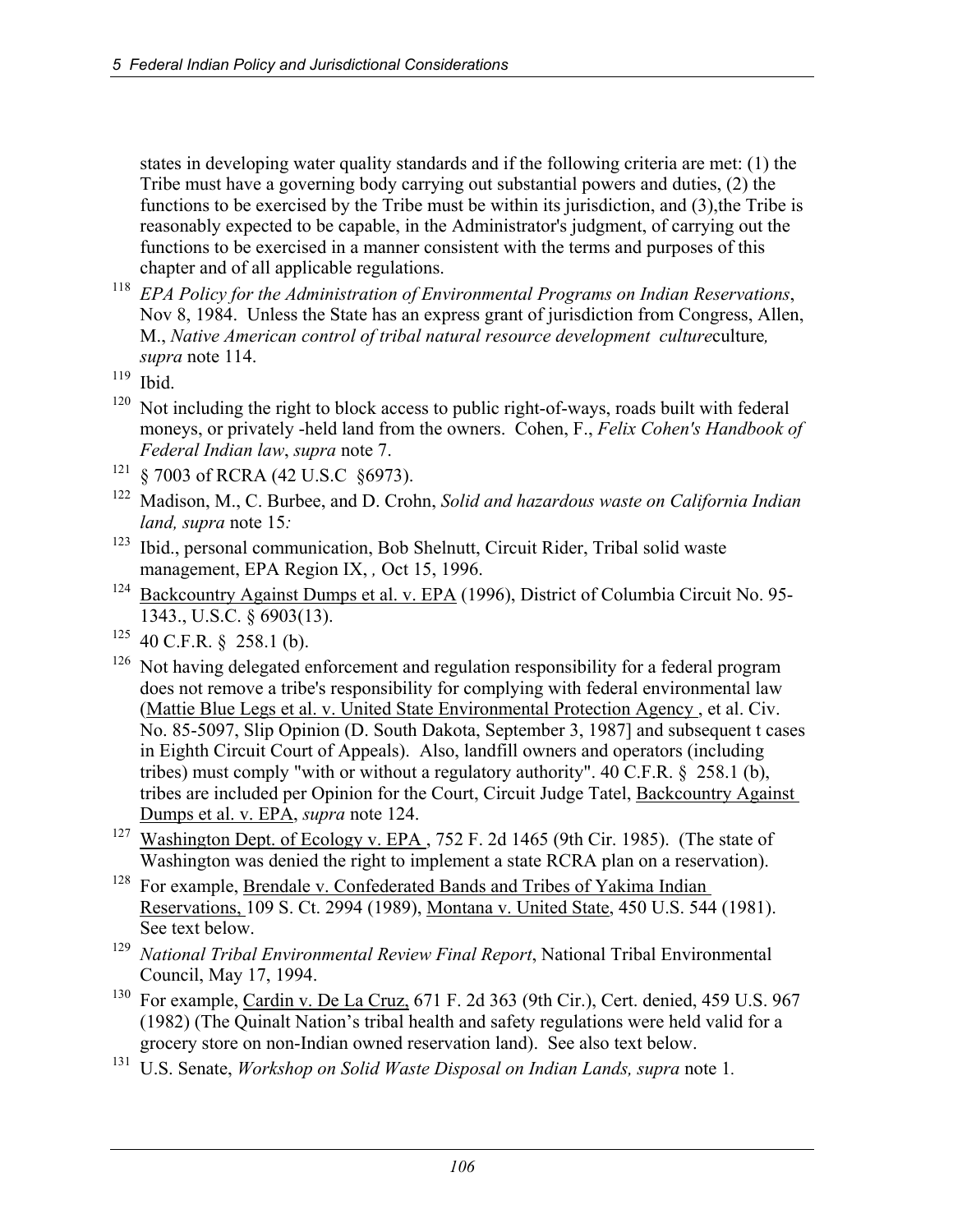- <sup>132</sup> Discussion notes, Affiliated Tribes of Northwest Indians (ATNI) Winter Conference, Natural Resource Committee, Spokane, Feb 1994; discussion notes, Indian Health Service, *Workshop on assessment of open dumping and solid waste management planning on Indian lands,* Red Lion Inn, Redding, Sacramento IHS Office, Sacramento, Double Tree Highland Resort, Rancho Bernardo, CA, Oct 10-11, 16-17, 22-23, 1996; notes for Zender, L., and G. Tchobanoglous, "Manual on open dumping assessment on Indian Lands: Site closure and management", *Bureau of Indian Affairs Report*, Portland Area Branch, Dec 1996*:*
- <sup>133</sup> Panel presentation, Annual Tribal Environmental Conference, EPA Region IX, Nov 1996.
- <sup>134</sup> The case was appealed in 1989 at the Eighth Circuit Court, without the EPA as one of the defendants, and the decision affirmed the District Court finding.
- <sup>135</sup> Mattie Blue Legs et al. v. United State Environmental Protection Agency, et al. Civ. No. 85-5097, Slip Opinion (D. South Dakota, September 3, 1987) and subsequent t cases in Eighth Circuit Court of Appeals, (Blue Legs v. US Bureau of Indian Affairs et al. , 867 F. 2d. 1094 (1989), decision Feb 9, 1989. Plaintiffs also sought relief under the Snyder Act, 25 U. S. C. 13; the Indian Health Care Improvement Act, 25 U.S.C. 1601 et seq., and the Federal Government's trust responsibility to Indians.
- 136 Ibid. The Court noted that while IHS does provide tribes *assistance* in carrying out solid waste operation and management responsibilities, they do so only at tribal request and do not perform any daily operation or oversight functions. However, in an unrelated reason, by generating wastes ultimately disposed at the open dumps from on-site field offices (in violation of RCRA 42 U.S.C. 6964), both the BIA and IHS were found to be partially responsible for the sites . In addition, the Circuit Court also found that IHS and BIA had not met their trust responsibilities to the Tribe and were obligated to participate in compliance efforts under the Snyder Act.
- $137$  While the plaintiffs in this case were tribal members, the ruling made clear that any U.S. citizen could seek redress under the same statute.
- <sup>138</sup> *Solid Waste Disposal on the Pine Ridge Reservation: Oversight hearing before the Committee on Interior and Insular Affairs, House of Rep., 101st Cong., 2nd Sess.,* H.R. 101-58, 1992.
- <sup>139</sup> U.S. Senate, *Workshop on Solid Waste Disposal on Indian Lands, supra* note 1, U.S. House of Representatives, *H.R. 103-102*, *supra* note 66; U.S. Senate, *Hearing before the Committee on Indian Affairs, 103rd Congress, 1st Session, on S. 720 to clean up open dumps on Indian Lands,* Nov 3, 1993, Washington D.C., S. Hrg. 103-460, 1994, and U.S. House of Representatives,*Oversight Hearing before the Subcommittee on Native American Affairs of the Committee on Natural Resources, 103rd Congress, 1st Session, on abandoned and leaking underground storage tanks and open dump sites on Indian Reservations*, Oct 14, 1993, H.R. 103-50, 1994.
- <sup>140</sup> *Indian Lands Open Dump Cleanup Act of 1994,* 103rd Congress, 2nd session, S. R. 103- 253, Apr 25, 1994.
- 141 Backcountry Against Dumps et al. v. EPA.(1996), *supra* note 124.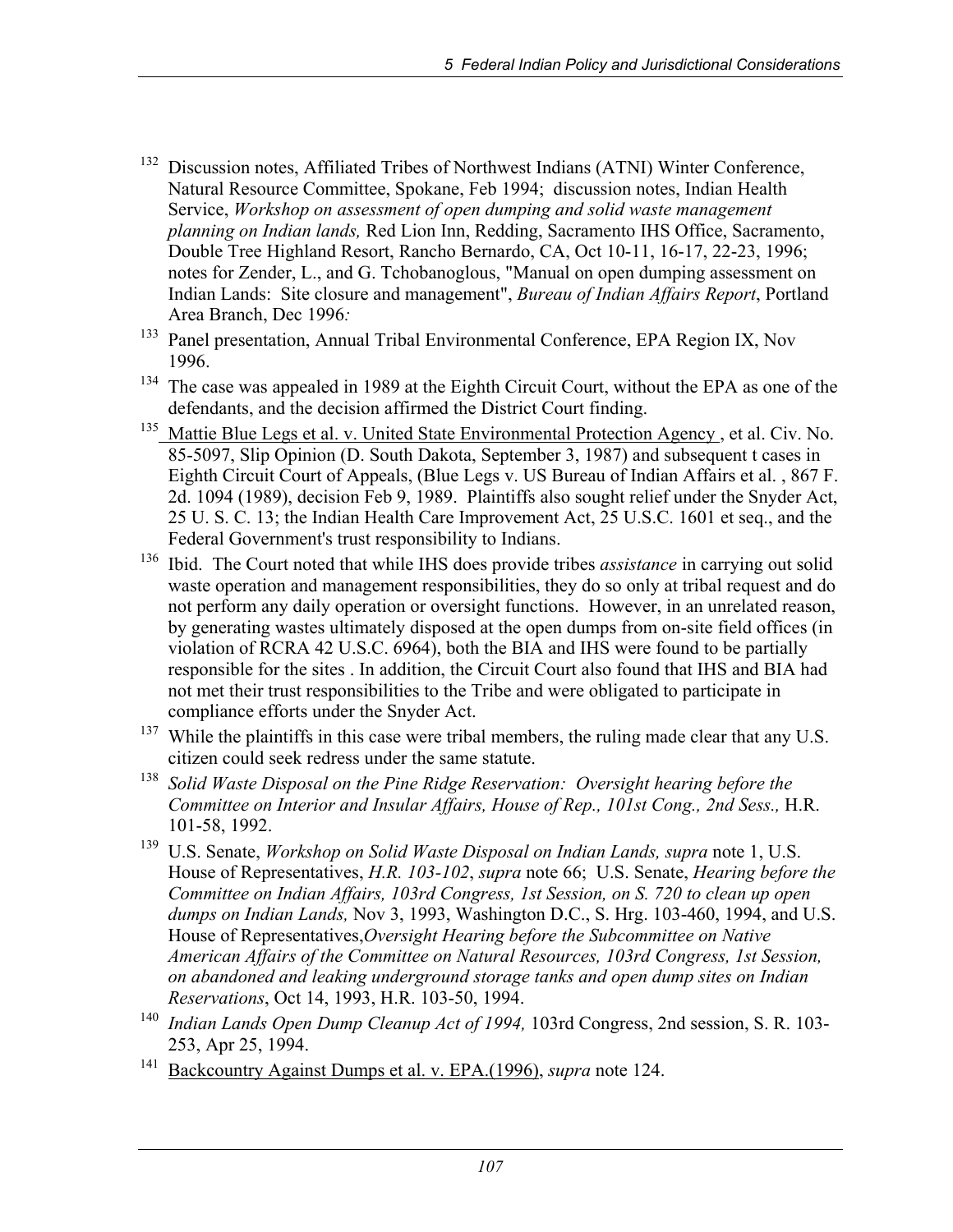- 142 Opinion for the Court, Circuit Judge Tatel, Backcountry Against Dumps et al. v. EPA*.*, *supra* note 124.
- <sup>143</sup> In EPA's Final Determination of Adequacy for Campo Band of Mission Indians submitted program, 60 Fed. Reg. 21191 (1995).
- <sup>144</sup> Opinion for the Court, Circuit Judge Tatel, Backcountry Against Dumps et al. v. EPA, *supra* note 124. Reasoning was largely based on Nance v. EPA (1981), 645 F. 2d. 701, 713-714 (9th Cir. 1981) (Absent any definition to contrary, tribes can be treated as states for purposes of Clean Air Act.) An amendment to treat tribes as states was subsequently inserted in 1994.
- <sup>145</sup> For example, under the Clean Air Act, the EPA administration is authorized to "treat tribes as states", 42 U.S.C. 7601(d) (1994). Similar language is employed in the Safe Drinking Water Act 42 U.S.C. 300j-11 (1994) and Clean Water Act, 33 U.S.C. 1377(a) (1994).
- <sup>146</sup> Opinion for the Court, Circuit Judge Tatel, Backcountry Against Dumps et al. v. EPA, *supra* note 124.

- <sup>148</sup> Personal communication, Bob Shelnutt, Circuit Rider, Tribal solid waste management, EPA Region IX, Oct 15, 1996.
- <sup>149</sup> Discussion (unscheduled) on Backcountry Against Dumps et al. v. EPA, *supra* note 124 at Annual Tribal Environmental Conference EPA Region IX, Nov 1996.
- <sup>150</sup> Opinion for the Court, Circuit Judge Tatel, Backcountry Against Dumps et al. v. EPA, *supra* note 124.
- 151 Gover, Stetson, and Williams, P.C., *Survey of tribal actions to protect water quality*., *supra* note 116.
- 152 Discussion (unscheduled) on Backcountry Against Dumps et al. v. EPA, *supra* note 124, at Annual Tribal Environmental Conference EPA Region IX, Nov 1996.
- <sup>153</sup> Personal communication, Bob Shelnutt, Circuit Rider, Tribal solid waste management, EPA Region IX, Oct 15, 1996.
- <sup>154</sup> Note at the time of the ruling, the Navaho Nation had been working for, and was believed to be eligible for RCRA 3011 funding. It would have been the first tribe to receive such treatment.
- 155 USEPA, *Site-Specific flexibility requests for municipal solid waste landfills in Indian Country, Draft Guidance*, Office of Solid Waste and Emergency Response (5306W), EPA530-R-97-016, Aug 1997. Site specific permitting rule - approval by the non-Indian communities affected is one criterion.
- <sup>156</sup> Discussion notes, ATNI Winter Conference, Natural Resource Committee, Spokane WA, Feb 1994, discussion notes for *Workshop on assessment of open dumping, supra* note 132;notes for Zender, L., and G. Tchobanoglous, *Manual on open dumping assessment, supra* note 132.
- <sup>157</sup> Discussion (unscheduled) on Backcountry Against Dumps et al. v. EPA, *supra* note 124, at Annual Tribal Environmental Conference EPA Region IX, Nov 1996. The month-old case opinion was discussed by a panel of Campo and EPA representatives. In contrast to

 $147$  Ibid.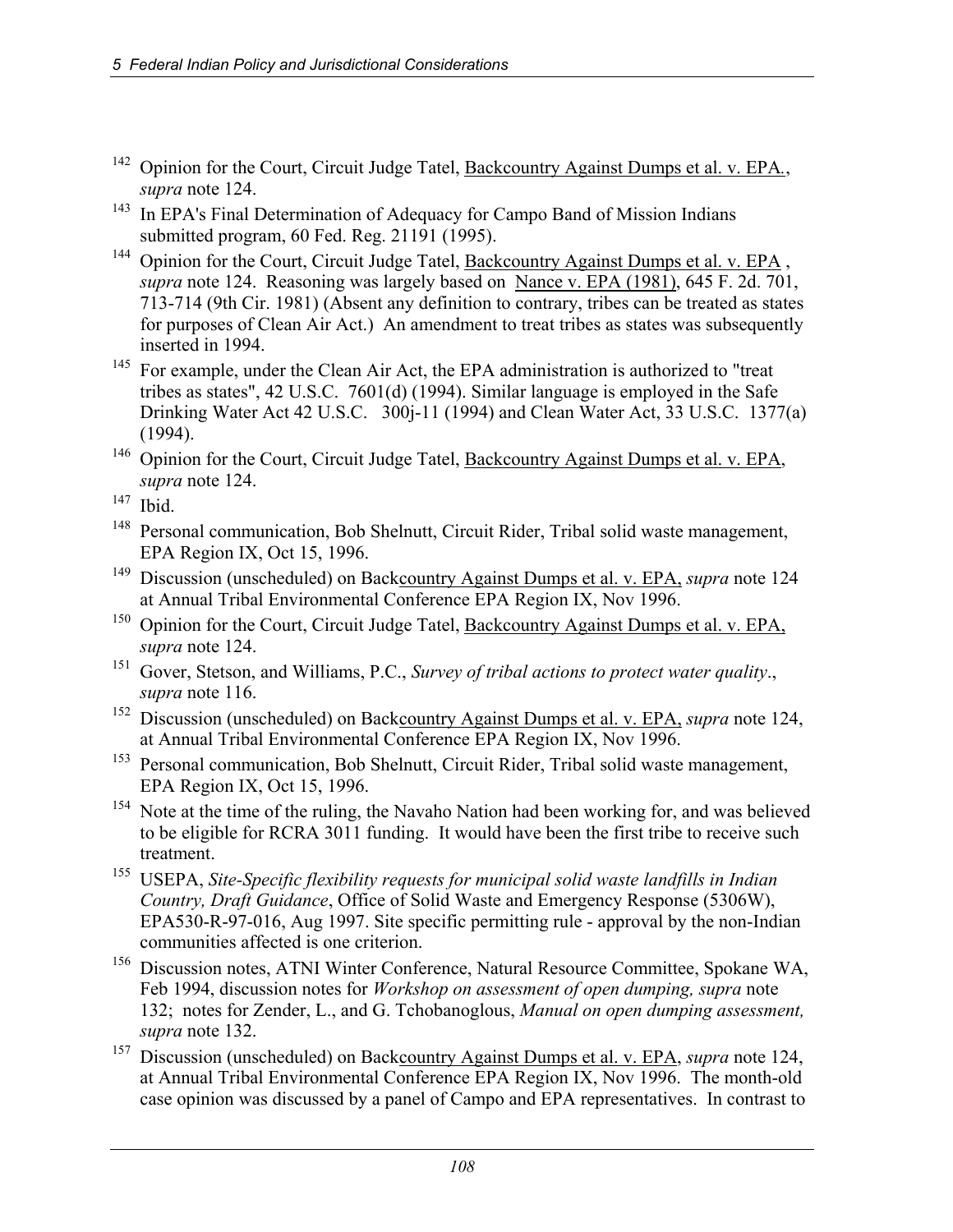the morning's previous presentations where one or two questions were proffered, more than a dozen questions were asked by tribal representatives. All of them related to the idea that tribal sovereignty had been negatively impacted, or was in danger of being impacted in the future by the implications of the ruling.

- 158 Cohen, F., *Felix Cohen's Handbook of Federal Indian law, supra* note 7 (discussing United States v. Wheeler ).<br>
<sup>159</sup> Ibid.
- 
- 160 See generally, for example Pommersheim, F., and T. Pechota, *Tribal immunity, tribal courts, and the federal system, supra* note 34. In 1940, the Supreme Court ruled that Indian nations were exempt from suit and it "is as though the immunity which was theirs as sovereigns passed to the United States for their benefit", 309 U.S. 506 (1940).
- 161 Pommersheim, F., and T. Pechota, *Tribal immunity, tribal courts, and the federal system, supra* note 34*.*
- 162 Bee*,* R., *Riding the paper tiger, supra* note 54*.*
- <sup>163</sup> Oliphant v. Suquamish Indian Tribe, 435 U.S. 191, 209 (1978).
- 164 Berkey, C., *Indian nations under legal assault*, *supra* note 75*,* also see generally for example*,* Canby, W., *American Indian law in a nutshell, supra* note 71*.*
- <sup>165</sup> In U.S. Senate, *Workshop on Solid Waste Disposal on Indian Lands, supra* note 1.
- <sup>166</sup> For example, in Oliphant v. Suquamish Indian Tribe, 435 U.S. 191, 209 (1978), the Court ruled the federal government had an overriding interest in protecting its non-Indian citizens.
- 167 The first three classes are discussed in Harvey, E., *The aftermath of Duro v. Reina*, *supra* note 51, Resident versus non-resident court treatment is discussed briefly in Pommersheim, F., and T. Pechota, *Tribal immunity, tribal courts, and the federal system*, *supra* note 34.
- 168 Cohen, F., *Felix Cohen's Handbook of Federal Indian law*,, *supra* note 7. See also generally Canby, W., *American Indian law in a nutshell, supra* note 71*,* and Wilkinson C., *American Indians, time and the law, supra* note 55.
- $\frac{169}{170}$  Ibid.
- Ibid.
- $171$  Ibid.
- $172$  Ibid.
- 173 Testimony of Gleason,U.S. Senate, *Workshop on Solid Waste Disposal on Indian Lands, supra* note 1*.*
- <sup>174</sup> McClanahan v. Arizona State Tax Commission, 411 U.S. 164, 179 (1973).
- $175$  Some tribes have assumed jurisdiction over civil cases involving an Indian plaintiff and Indian defendant. However, concurrent jurisdiction is held by the state.
- <sup>176</sup> For example, Williams v. Lee, 358 U.S. 217 (1959), where a debt was owed to a non-Indian plaintiff.
- 177 Cohen, F., *Felix Cohen's Handbook of Federal Indian law*, *supra* note 7.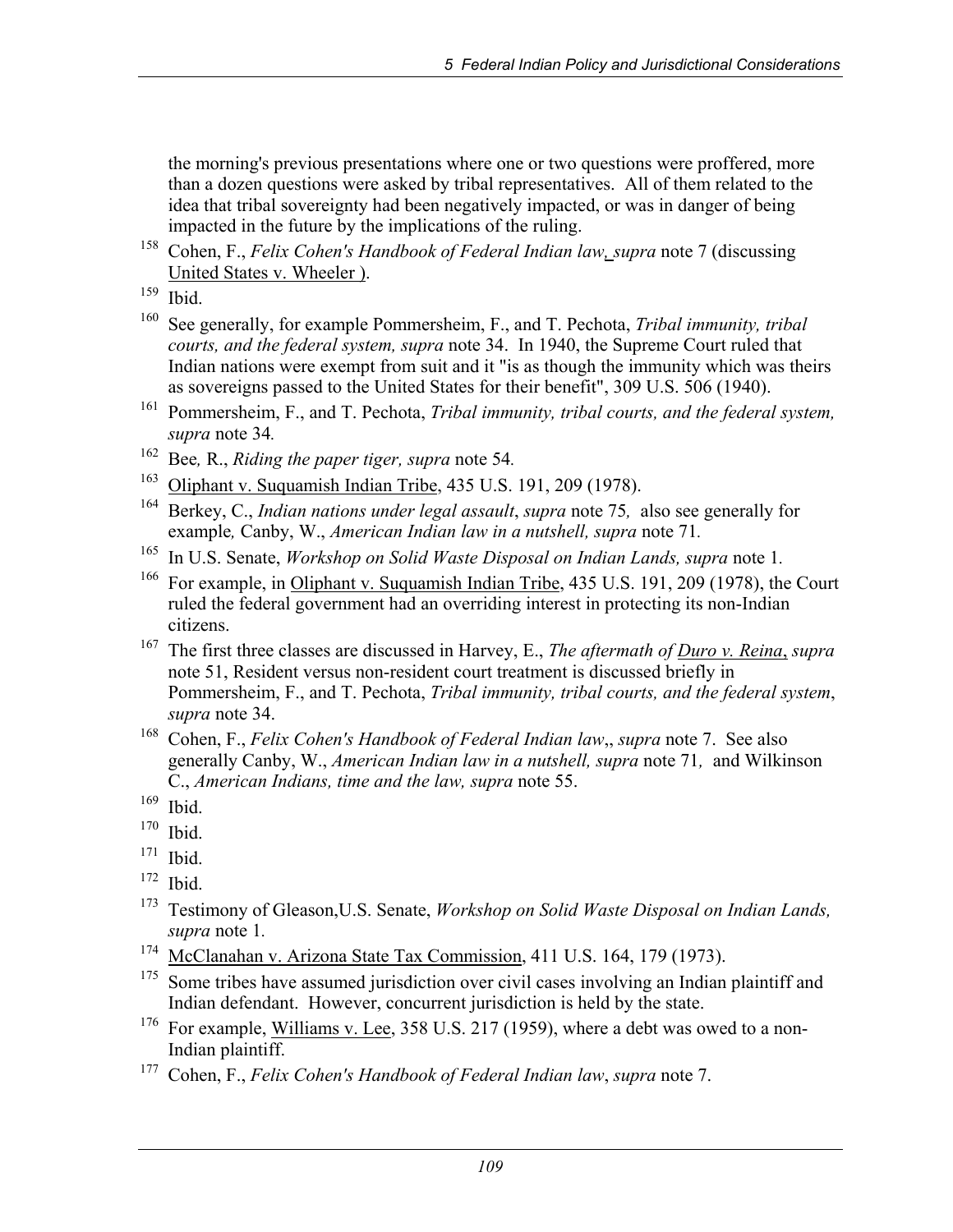- $178$  Indians are state citizens and residents of the state in which the reservation lies and may exercise these rights as long as such activities do not interfere with tribal selfgovernment.
- <sup>179</sup> Act of Feb 15, 1929, ch 216, 45 Stat. 1185 (codified as amended at 25 U.S.C. §231).
- 180 Op. Sol. Int., Feb. 7, 1969 (M 36768), italics added.
- 181 25 U.S.C. §§ 398, 398c.
- <sup>182</sup> County of Yakima v. Confederated Tribes and Bands of the Yakima Indian Reservation, 112 S. Ct. 683 (1992).
- <sup>183</sup> 25 U.S.C. §§ 398, 398c.
- 184 Cohen, F., *Felix Cohen's Handbook of Federal Indian law*., *supra* note 7. For example, 4 U.S.C. § 666. Note that several states now have compacts with tribes owning gambling casinos that gives them a significant percentage of revenues.
- 185 Discussion notes, *Workshop on assessment of open dumping, supra* note 132*;* notes for Zender, L., and G. Tchobanoglous, *Manual on open dumping assessment, supra* note 132.
- 186 Madison, M., C. Burbee, and D. Crohn, *Solid and hazardous waste on California Indian land, supra* note 15*:* On one hand, the Court has balanced state and tribal interests (Moe v. Confederated Salish and Kootenai Tribes of Flathead Indian Reservation, 425 U.S>463 (1976)), with tribal sovereignty as a "backdrop" (White Mountain Apache Tribe v. Bracker, 448 U.S > 136 (1980)), and determined whether the tribe's ability to function as a government is adversely affected. ("Essentially, absent governing Acts of Congress, the question has always been whether the state action infringed on the right of reservation Indians to make their own laws, and be ruled by them", Williams v. Lee, 358 U.S. 217 (1959)),. Or there has been no "balancing of interests" and the decision is based solely on whether Congress has preempted state taxation in that area. For example, County of Yakima v. Confederated Tribes and Bands of the Yakima Indian Reservation.*,* 112 S. Ct. 683 (1992).
- 187 American Indian Lawyer Training Program, *Indian tribes as sovereign governments, supra* note 13.
- 188 Cohen, F., *Felix Cohen's Handbook of Federal Indian law*., *supra* note 7.
- <sup>189</sup> Moe v. Confederated Salish and Kootenai Tribes of Flathead Indian Reservation, 425 U.S. 463 (1976).
- 190 American Indian Lawyer Training Program, *Indian tribes as sovereign governments*, *supra* note 13.
- 191 Cohen, F., *Felix Cohen's Handbook of Federal Indian law*., *supra* note 7.
- $192$  Ibid.
- <sup>193</sup> Act of Aug. 15, 1953, ch. 505, 67 Stat. 58 (codified as amended at 18 U.S.C. § 1162, 25 U.S.C. §§ 1321-1326, 28 U.S.C. §§ 1360) For details see Goldberg, C., "Public Law 280: The Limits of State Jurisdiction Over Reservation Indians", Vol. 22, 535, *U.C.L.A.. Law Re*v*iew* , 1975.
- 194 Five states, California, Minnesota(except Red Lake Reservation), Nebraska, Oregon (except Warm Springs Reservation), Wisconsin (except Menominee Reservation) were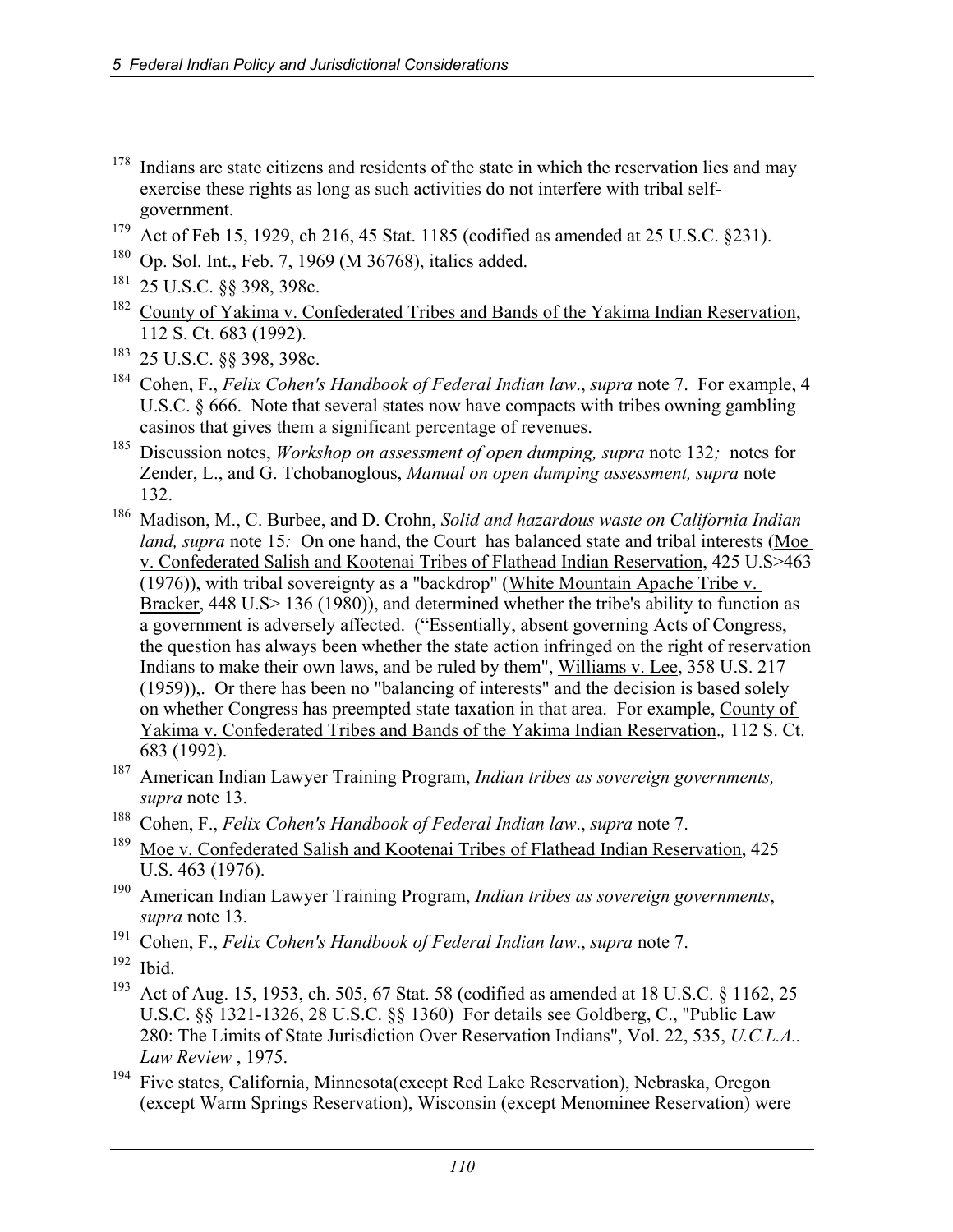included in the 1953 statute. Alaska Territory was added in 1958 (Act of Aug. 8, 1958, Pub. L. 85-615, § 1, 72 Stat. 54 (codified at 18 U.S.C. § 1162(a), 28 U.S.C. § 1360(a)). After Alaska became a state, the statute was amended to include concurrent criminal jurisdiction over the Metlakatla Indian Community .

- 195 American Indian Lawyer Training Program, *Indian tribes as sovereign governments, supra* note 13.
- <sup>196</sup> For example, Washington State accepted full 280 jurisdiction only over non-Indians and Indians on non-trust land, and jurisdiction over Indians on trust lands in eight subject areas. Idaho accepted jurisdiction over seven subject areas. Iowa accepted civil jurisdiction over two reservations.
- 197 American Indian Lawyer Training Program, *Indian tribes as sovereign governments, supra* note 13.
- <sup>198</sup> Bryan v. Itasca County 1976 (a state property tax on unrestricted Indian property under 280 jurisdiction was invalidated by the Supreme Court (426 U.S. 373 (1976)).
- 199 Cohen, F., *Felix Cohen's Handbook of Federal Indian law*., *supra* note 7.
- 200 American Indian Lawyer Training Program, *Indian tribes as sovereign governments, supra* note 13. California v. Cabazon Band of Mission Indians (1987), U.S. 107 S. Ct. 1083 (U.S. Sup. Ct. 1987) (If the "conduct at issue" generally is permitted by state law, it is not in violation of the "State's public policy" and laws impacting the conduct are regulatory only and thus do not apply to tribal lands, otherwise they are prohibitory and generally do apply).
- <sup>201</sup> Ibid., Santa Rosa Band v. Kings County 532 F. 2d 655 (9th Cir. 1975), cert denied, 429 U.S. 1038 (1977).
- 202 Cohen, F., *Felix Cohen's Handbook of Federal Indian law*., *supra* note 7.
- $203$  Ibid.
- $204$  Ibid. Both because some states have singled out reservations for exclusion or inclusion and because tribes have differing treaties and/or agreements or statutes with the federal government that may restrict state jurisdiction in certain areas.
- <sup>205</sup> Ex Parte Crow Dog 109 U.S. 556 (1883) (The Supreme Court denied authority of federal government in a case involving a murder committed by an Indian against Indian). The case was largely responsible for the passing of the Major Crimes Act of 1885 (18 U.S.C. § 1153). Also seminal, United States v Wheeler, 435 U.S. 313 (1978) (The absence of a means of enforcing tribal rules or tribal court decrees does not take away a tribe's exclusive jurisdiction).
- 206 Cohen, F., *Felix Cohen's Handbook of Federal Indian law*., *supra* note 7. General exceptions can include disputes and offenses relating to ownership, probate, alienation of allotted land, and incursion of overriding state interests on fee lands.
- $207$  Ibid.
- $208$  Ibid. Even though federal liquor laws for reservations do not extend to fee lands or right of ways, some tribes have enforced them against their own members.
- $209$  Ibid. For example, in some cases where hunting or fishing treaty provisions involve offreservation lands. Indian Civil Rights Act of 1968, 25 U.S.C. §§ 1301-1341.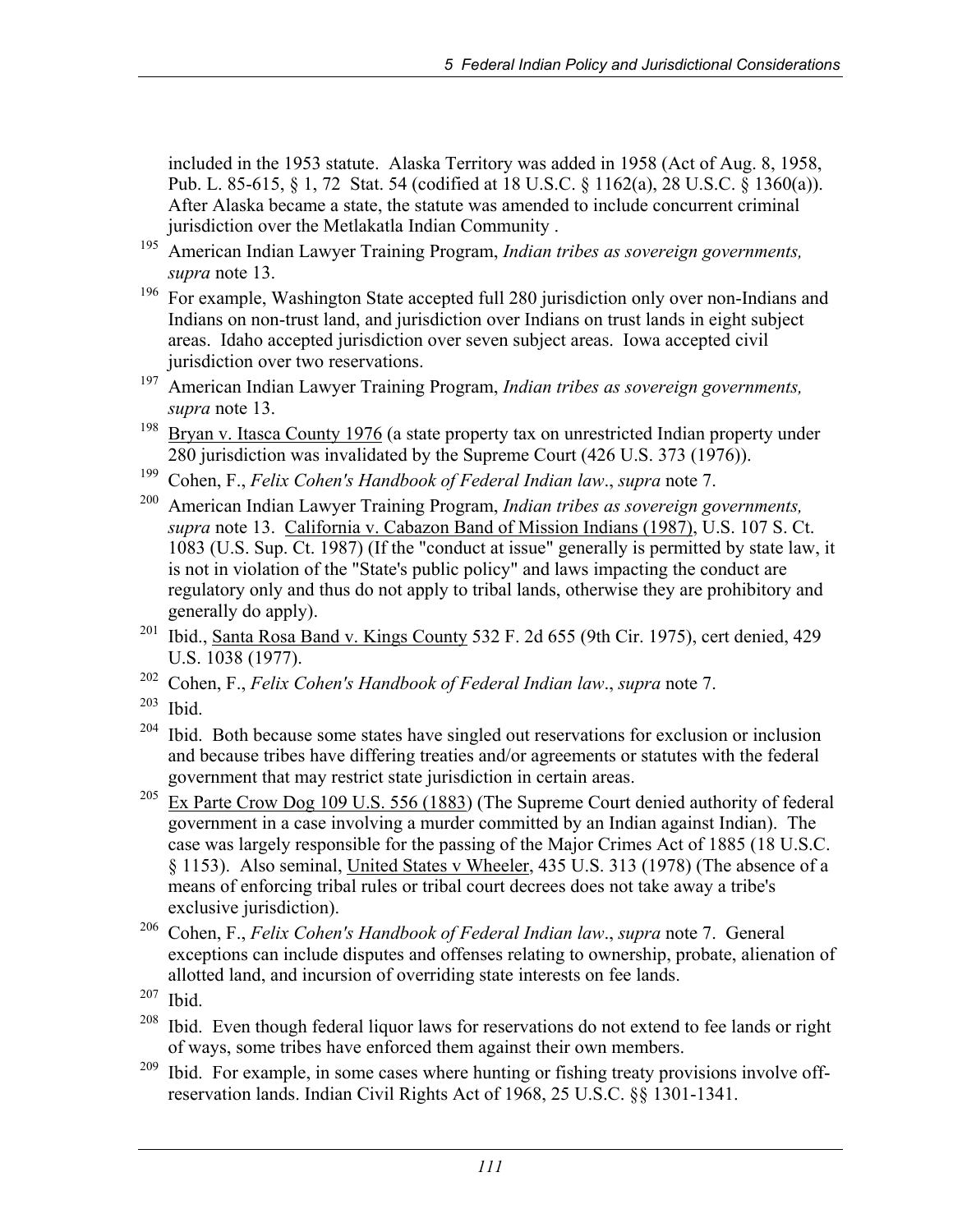- 210 Indian Civil Rights Act of 1968, 25 U.S.C. §§ 1301-1341.
- <sup>211</sup> Major Crimes Act of 1885 (18 U.S.C.  $\S$  1153)
- 212 Hertzberg, H., *The search for an American Indian identity,* Syracuse Univ. Press, Syracuse, NY, 1971.
- 213 Harvey, E., *The aftermath of Duro v. Reina*, *supra* note 51.
- $214$  PL 102-137
- 215 Duro v Reina, 851 F. 2d 1136, 1144-45 (9th Circuit), St. Cloud v. United States 702 F. Supp. 1456 (S.D., 1988).
- 216 Harvey, E., *The aftermath of Duro v. Reina, supra* note 51.
- 217 Discussion notes, *Workshop on assessment of open dumping, supra* note 132.
- <sup>218</sup> A prime example of delegated authority is United States v. Mazurie, 419 U.S. 544 (1975), see text below.
- 219 435 U.S. 191, 209 (1978).
- <sup>220</sup> Harvey, E., *The aftermath of <u>Duro v. Reina,</u> supra* note 51, for example, the Salt River Pima Maricopa Indian Community Constitution. art. II, ch. 2 § 2-5 states that "any person not a member of the... Community who within the community commits any act which is a crime under community, federal or state law may be prosecuted under community law, forcibly ejected from the community by any police officer, officer of the United States Indian Service or community police officer, and or may be turned over to the custody of the United States marshal or sheriff or other officer of the State of Arizona for prosecution under federal or state law. .
- $221$  An interesting case that demonstrates how extreme might be the need and justification to grant criminal jurisdiction over non-Indians occurred on the Salt River Pima Maricopa Reservation. The tribe had problems with non-Indian commuters traveling through their reservation, speeding, using alcohol., and littering, and wished to gain authority to cite and prosecute them Although the tribe seemed to demonstrate a competent and developed police and court system, and the local governments involved supported the move, authority was not granted. See U.S. Senate, *Administration of justice within the Salt River Pima-Maricopa Reservation: Hearing before the Select Committee on Indian Affairs, 99th Cong., 2nd Sess. on S. 2564, July 1986*, S.R. 99-853.
- 222 Ortiz-Barraza v. United States, 512 F. 2d 1176 (9th Cir. 1975).
- 223 Gover, Stetson, and Williams, P.C., *Survey of tribal actions to protect water quality*., *supra* note 116*.*
- 224 Core, A., *Tribal sovereignty: Federal court review of tribal court decisions, supra* note 51.
- <sup>225</sup> For example, ibid.
- 226 See generally Wilkinson, C., *American Indians, time and the law, supra* note 55, Cohen, F., *Felix Cohen's handbook of federal Indian law*, *supra* note 7, Canby, W., *American Indian law in a nutshell, supra* note 71*.*
- <sup>227</sup> For example, Santa Clara Pueblo v. Martinez, 436 U.S. 49 (1978) (ICRA does not grant jurisdiction to federal courts for a civil action by a tribal member against the tribe), see text below. Also for example, City of Albuquerque v. Browner, No. 93-2315 (10th Cir.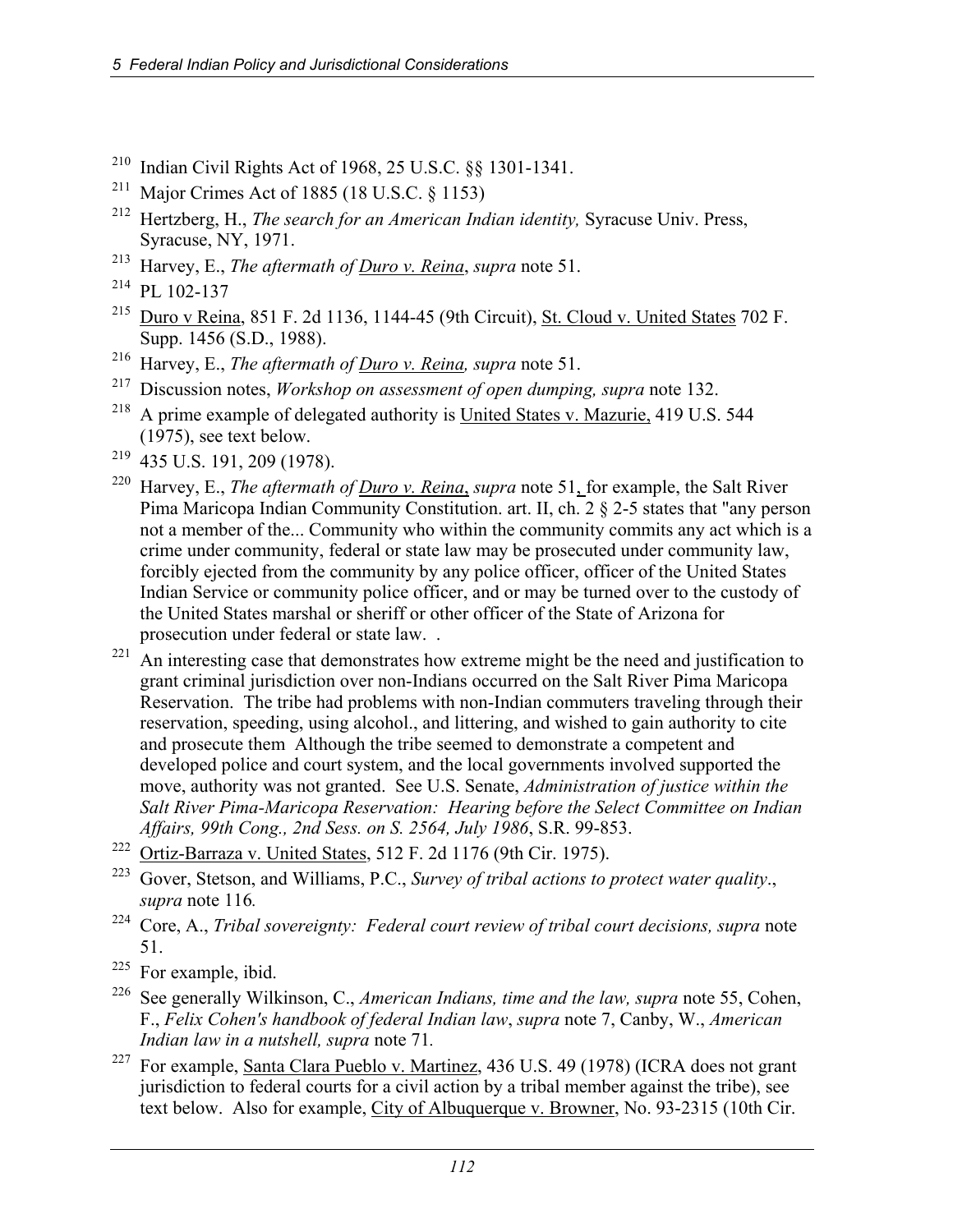Nov. 17, 1993) (Water quality standards set by the Pueblo of Isleta on upstream discharges from the City of Albuquerque were legal).

228 Cohen, F., *Felix Cohen's handbook of federal Indian law*, *supra* note 7.

229 Ibid.

- <sup>230</sup> Ibid. "The breadth of retained power over non-Indians in civil matters has not been finally resolved. The issues are most acute on those reservations where non-Indian fee land exists within reservation boundaries"
- 231 Zender, L., and G. Tchobanoglous, *Manual on open dumping assessment, supra* note 132.
- 232 U.S. Senate, *Workshop on Solid Waste Disposal on Indian Lands, supra* note 1.
- $233$  419 U.S. 544 (1975).
- <sup>234</sup> The Mazuries, denied a liquor permit by the tribe, were arrested by federal officials and convicted in a federal district court when they proceeded with operating their bar. For a detail account, see Bordewich, F., "Revolution in Indian Country", *American Heritage,*  34-46, Aug 1996.
- 235 Johnson, R. and J. Madden, "Sovereign immunity in Indian tribal law", *American Indian Law Review,* Vol. 12, 153 - 197, 1984.
- 236 Cardin v. De la Cruz, 671 F. 2d 363 (9th Cir.), cert. denied, (1982).
- <sup>237</sup> Confederated Salish and Kootenai Tribes of Flathead Indian Reservation v. Namen, 665 F. 2d. 951 (9th Cir) cert. denied 459 U.S. 977 (1982)
- <sup>238</sup> Lummi Indian Tribe v. Hallauer, 9 Ind. L. Rep. 3025 (W.D. Wash. 1982).
- 239 Nance v. EPA, 645 F. 2d. 701 (9th Cir. 1981).
- 240 Knight v. Shoshone Arapahoe Indian Tribe, 670 F. 2d 900, 903 10th Cir. (1982).
- <sup>241</sup> Except in the case of Executive Orders . Also Executive Branch agencies, like EPA, may write law provisions and detailed regulations, but the law must be passed by Congress.
- 242 See for example, McGuire, T., *Federal Indian policy : A framework for evaluation*, *supra* note 92. Also for example, "over all lands of the reservation, whether owned by the tribe, by members thereof, or by outsiders, the tribe has the sovereign power of deterring the conditions upon which persons shall be permitted to enter its domain, to reside therein, and to do business", Opinion of the Interior Solicitor, 55 Interior Dec. 14, 50 (1934). The Department of Interior has also approved tribal ordinances and leases authorizing the regulatory jurisdiction over non-Indians. e.g., Op Sol. Int., Oct 13, 1976 (Cohen, F., *Felix Cohen's handbook of federal Indian law*., *supra* note 7).
- <sup>243</sup> 56 Fed. Reg. 64, 876, 64, 878 (1991).
- 244 Ragsdale, J., Jr., *Indian reservations and the preservation of tribal culture, supra* note 10*.*
- 245 Madison, M., C. Burbee, and D. Crohn, *Solid and hazardous waste on California Indian land, supra* note 15*.*
- 246 American Indian Lawyer Training Program, *Indian tribes as sovereign governments, supra* note 13, Montana v. United States, 450 U.S. 544 (1981)*.*
- 247 See for example Berkey, C., *Indian nations under legal assault, supra* note 75*.*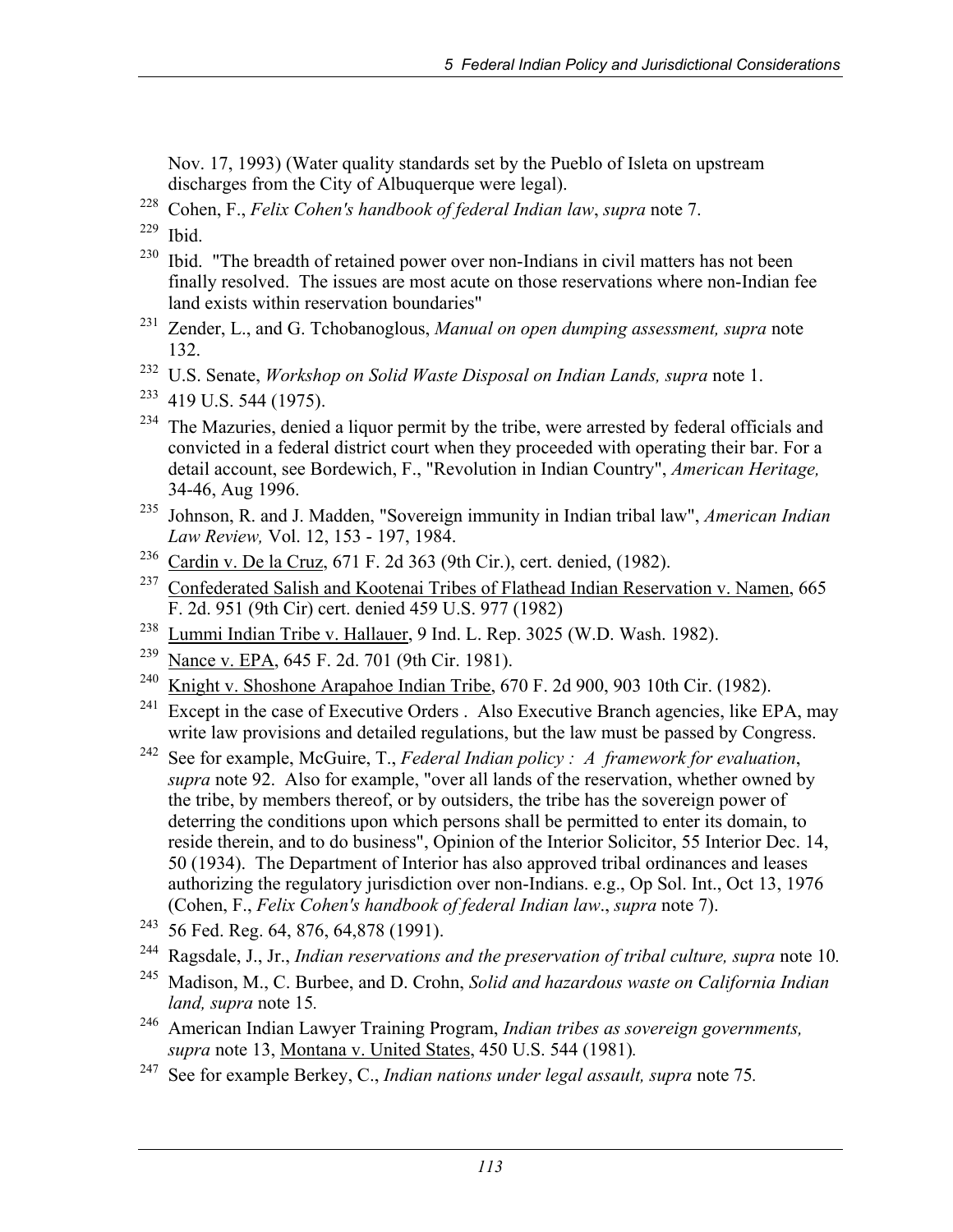- 248 See Gover, Stetson, and Williams, P.C., *Survey of tribal actions to protect water quality*., *supra* note 116. EPA "believes that activities regulated under the various environmental statutes generally have serious and substantial impacts on human health and welfare".
- 249 Harvey, E., *The Aftermath of Duro v Reina, supra* note 51*.* For example*,* Dissent opinion in Duro v Reina 110 S. Ct. 2053 in reference to Oliphant v. Suquamish Indian Tribe 435 U.S. 191 (1978), United States v. Wheeler 435 U.S. 313 (1978), Washington v. Confederated Tribes of Colville Indian Reservation 447 U.S. 134 (1980).
- 250 109 S. Ct. 2994 (1989).
- 251 See for discussion, Madison, M., C. Burbee, and D. Crohn, *Solid and hazardous waste on California Indian land, supra* note 15*.* There were actually two areas that the tribe wished to regulate, the second was dominated by tribal members. Four of the justices thought that the tribe could not regulate either area, deciding that the "tribe has no authority, by way of tribal ordinance or actions in the tribal courts, to regulate the use of [non-members (including non-Indians)] fee lands". A tribe could ask for a court order to stop non-member activity that had serious impacts on tribal health and welfare. Three justices believed that the tribe could regulate both areas, stating that Montana was an exception and tribes keep their inherent sovereign powers over throughout reservation lands unless it is inconsistent with federal overriding interests. Two justices wrote the deciding opinion that the state or county has jurisdiction to zone areas where a tribe is unable to exclude non-Indians.
- $252$  Relinquishment of authority can be due to federal law or in this case by "voluntary surrender".
- 253 Pommersheim, F., "The reservation as place: A South Dakota essay", *South Dakota Law Review*, vol. 34, 246-260, 1989.
- <sup>254</sup> Ibid., Rosebud Sioux Tribe v. Kneip, 430 U.S. 584 (1977).
- <sup>255</sup> South Dakota v. Bourland 113 S. Ct. 2309 (1993). The majority opinion was that when ownership of tribal lands is conveyed to non-Indians by a tribe, " it loses any former right of absolute and exclusive use and occupation of the conveyed lands". This loss also "implies the loss of regulatory jurisdiction over the use of the lands by others".
- <sup>256</sup> 18 U.S.C § 1161 (1953)(Authorizes tribes to regulate import of liquor when not conflicting with state law).
- 257 Cohen, F., *Felix Cohen's handbook of federal Indian law, supra* note 7.
- $258$  436 U.S. 49 (1978).
- $259$  358 U.S. 217 (1959).
- 260 449 U.S. 118 (1981), see discussion in Core, A., *Tribal sovereignty: Federal court review of tribal court decisions., supra* note 51.
- <sup>261</sup> For example, Washington v. Confederated Colville Tribes 100 S. Ct. 2069 (1980). (The Supreme Court upheld the right of the Tribes to tax non-Indians through cigarette sales on trust land). See Berkey, C., *Indian nations under legal assault, supra* note 75 for example.
- 262 Cohen, F., *Felix Cohen's handbook of federal Indian law, supra* note 7.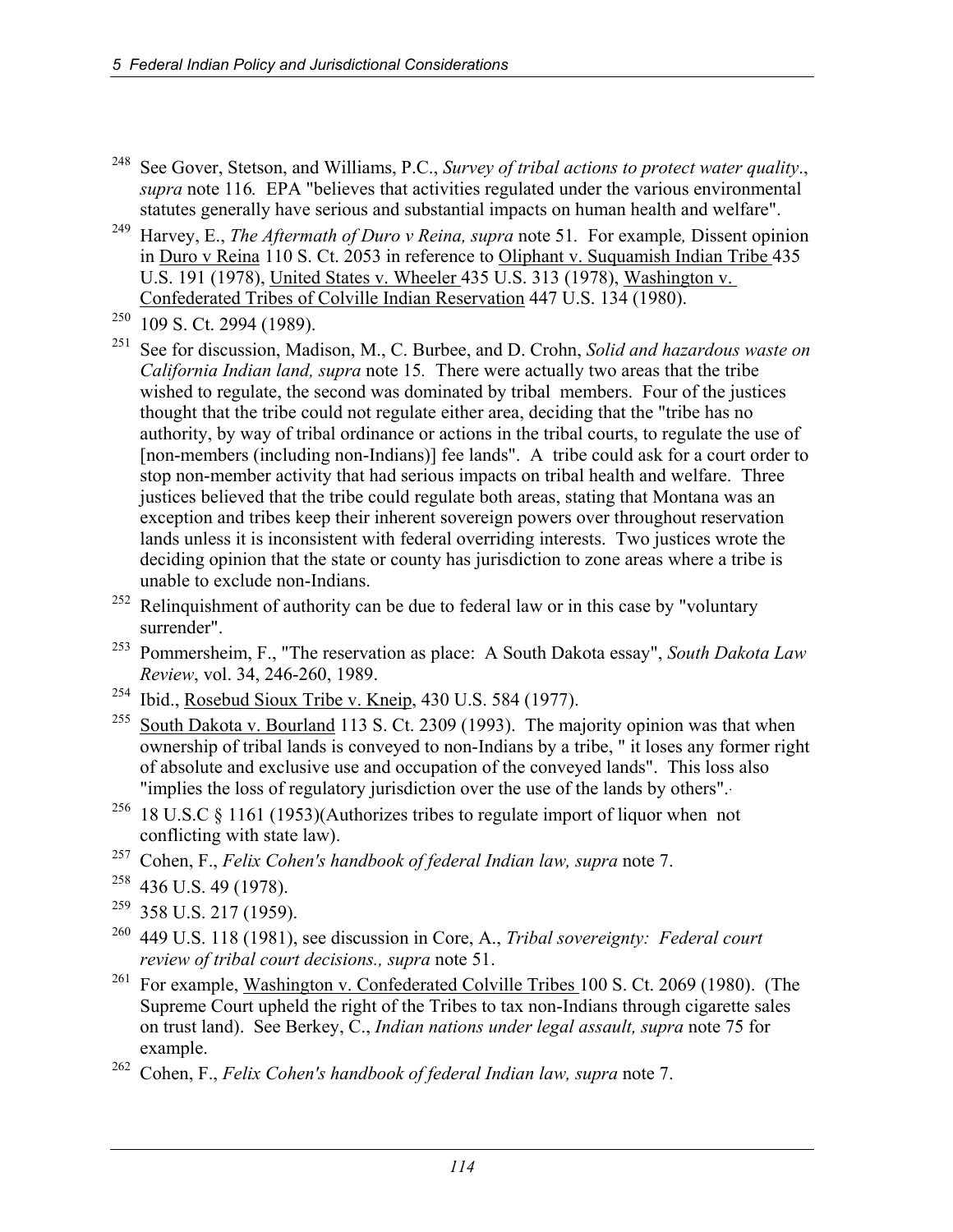- 263 Pommersheim, F., and T. Pechota, *Tribal immunity, tribal courts, and the federal system, supra* note 34*.* Examples are Poitra v. DeMarrias 502 F. 2d 23 (8th Cir. 1974)and Bethel v. Janis 597 F. Supp. 56 (D.S.D. 1984).
- <sup>264</sup> For tribal civil laws to apply to non-Indians, ordinances must explicitly specify their inclusion. For example, the Rosebud Sioux Tribal Code is explicitly directed to all residents of the reservation. Pommersheim, F., and T. Pechota, *Tribal immunity, tribal courts, and the federal system, supra* note 34. Some tribes have included non-residents in their criminal ordinances to state that tribal officers can arrest and turn them over to state or federal officers for prosecution under those respective laws (see endnote 221).
- <sup>265</sup> In PL 280 states, authority may be legislated for a variety of circumstances, but .280 covers state prohibitory laws only. California v. Cabazon Band of Indians, 480 U.S. 202, 107 S. Ct. 1083 (1987).
- 266 See for example, Berkey, C., *Indian nations under legal assault*, *supra* note 75.
- 267 Discussion Notes, *Workshop on assessment of open dumping, supra* note 132.
- <sup>268</sup> Dry Creek Lodge, Inc. v. Arapahoe and Shoshone Tribes 623 F. 2d. 682 (10th Cir. 1980), cert denied, 449 U.S. 1118 (1981) (The non--Indian plaintiff sued for access to their land within the reservation, even though access involved crossing a member's trust allotment).
- 269 Discussion notes, *Workshop on assessment of open dumping, supra* note 132*.*
- 270 Notes for Zender, L., and G. Tchobanoglous, *Manual on open dumping assessment,s supra* note 132.
- $271$  Ibid.
- 272 See for example, Gorman, T., "Neighbors blockade sludge mountain", *LA Times*, A3, Oct 21, 1994, Mydons, S., "Tribe smells sludge and bureaucrats", *NY Times*, A18, Oct. 20, 1994.
- 273 Notes for Zender, L., and G. Tchobanoglous, *Manual on open dumping assessment, supra* note 132.
- $274$  Recreational use is confirmed because the large part of the wastes are what can be expected from an average "family picnic"-- potato chip bags, soft drink cans and bottles, etc.
- $275$  Dumping by commercial businesses is determined by a large number of white goods dumped apparently at one time.
- 276 Notes for Zender, L., and G. Tchobanoglous, *Manual on open dumping assessment, supra* note 132.
- 277 Discussion notes, *Workshop on assessment of open dumping, supra* note 132.
- $278$  Ibid.
- 279 Zender, L., and G. Tchobanoglous, *Manual on open dumping assessment, supra* note 132.
- $280$  Ibid.
- $281$  Ibid.
- 282 Notes for Zender, L., and G. Tchobanoglous, *Manual on open dumping assessment, supra* note 132.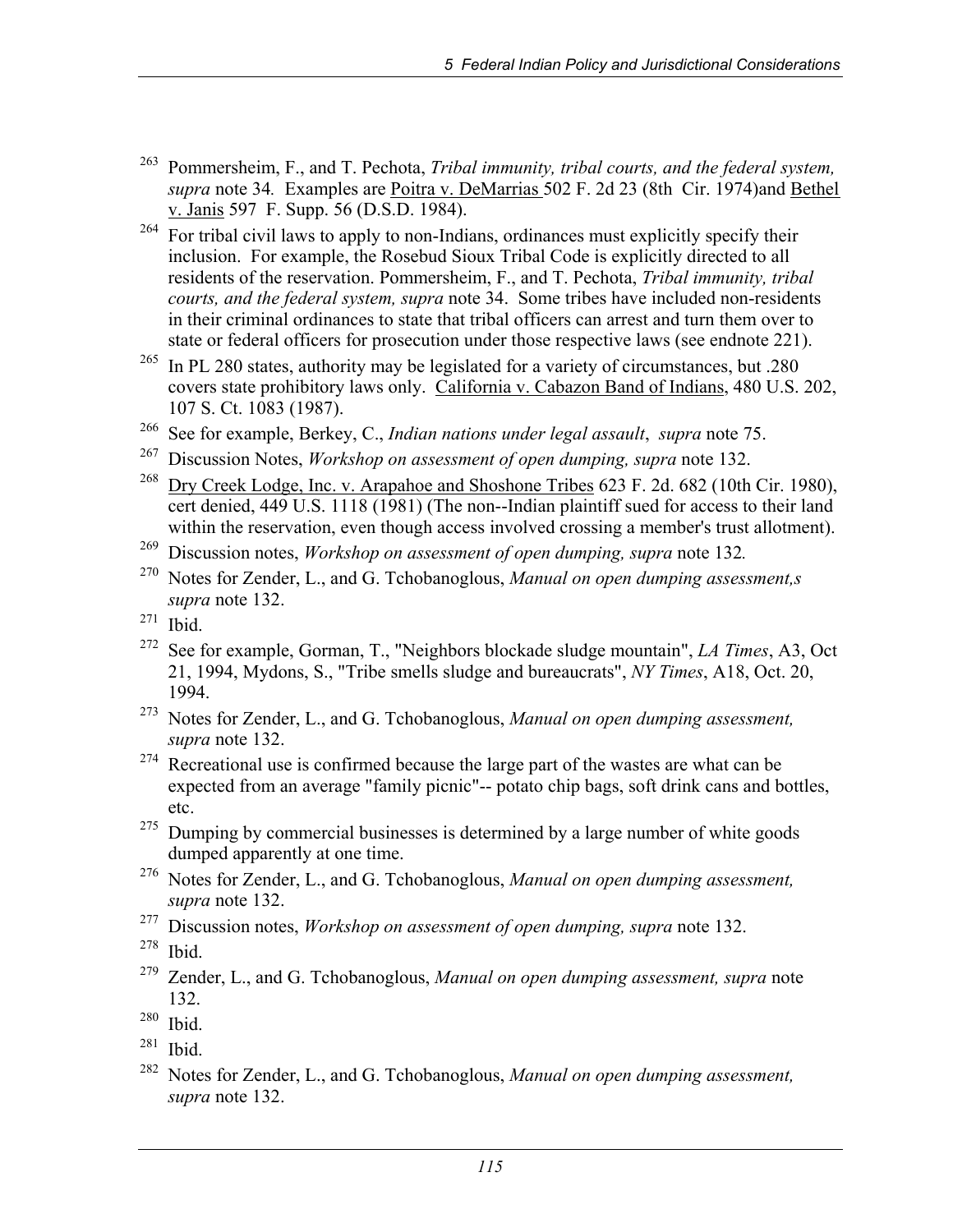- 283 U.S. Senate, *Workshop on Solid Waste Disposal on Indian Lands, supra* note 1.
- 284 Backcountry Against Dumps et al. v. EPA, *supra* note 124. There are two cases if *Blue Legs* is included, but this case had more to do with the tribe not wanting the responsibility for their open dumps. It was also an tribal member that brought suit.
- 285 In Vellinga, M. "Tribal gambling pact draws big protest", *Sacramento Bee ,*April 7 1998.
- $286$  Ibid.
- 287 Bee, R., *Riding the paper tiger, supra* note 54*.*
- $288$  Except in cases where the Court opinion stipulates the ruling only affects the single tribe. Even at the District or Circuit level, tribes outside the region are affected because judgments are weighed heavily in deciding similar issues in other districts.
- 289 Bee, R., *Riding the paper tiger, supra* note 54*.*
- $290$  Ibid.
- <sup>291</sup> See Bee, R., "To get something for the people: The predicament of the American Indian leader", *Human Organization*, Vol. 38-3, 239-247, 1979, Bee, R., "The predicament of the Native American leader: A second look", *Human Organization*, Vol. 49-1, 56-63, 1990.
- 292 Ibid. and Bee, R., *Riding the paper tiger, supra* note 54*.*
- 293 For example, at a presentation on the *Backcountry Against Dumps* decision by a Campo Band representative and EPA lawyers, attention was so keen and the questions so numerous, discussion was extended over lunch. The questions centered not only on the poor outcome of the decision, but also on why the tribe had thought it necessary to site a landfill that would draw opposition in the first place. Discussion (unscheduled) on Backcountry Against Dumps et al. v. EPA, *supra* note 124, at Annual Tribal Environmental Conference EPA Region IX, Nov 1996.
- <sup>294</sup> For example, Council of Energy Resource Tribes, Inter-Tribal Council of Arizona.
- 295 Pommersheim, F., and T. Pechota, *Tribal immunity, tribal courts, and the federal system, supra* note 34*.*
- <sup>296</sup> Worcester v. Georgia 31 U.S. (6 Pet.) 515, 8 L. Ed. 483(S. Ct. 1832). See Chapter 6 for further discussion on tribal reluctance to deal with local governments.
- $297$  See text above for case types.
- 298 In fact, with the exception of the Navaho Nation *Reports of the Navajo Court*, few tribal trial or appellate court decisions are published. Johnson, R. and J. Madden, *Sovereign immunity in Indian tribal law, supra* note 235.
- <sup>299</sup> See for example, Brandfon, F., "Tradition and Judicial Review in the American Indian tribal court system", *UCLA Law Review*, vol. 38, 991-1018, 1991.
- 300 See for example, Core, A. *Tribal sovereignty: Federal court review of tribal court decisions, supra* note 51.
- <sup>301</sup> Ibid. National Farmers Union Insurance Co. v. Crow Tribe 471 U.S. 845 (1985).
- $302$  In Patterson, E., " A time of reckoning: Courtroom warriors are gaining ground for Native Americans", *Flatirons*, Spr/Sum, 8-16, 1995.
- 303 See for example, Castile, G., *Hegemony and symbolism in Indian policy, supra* note 86.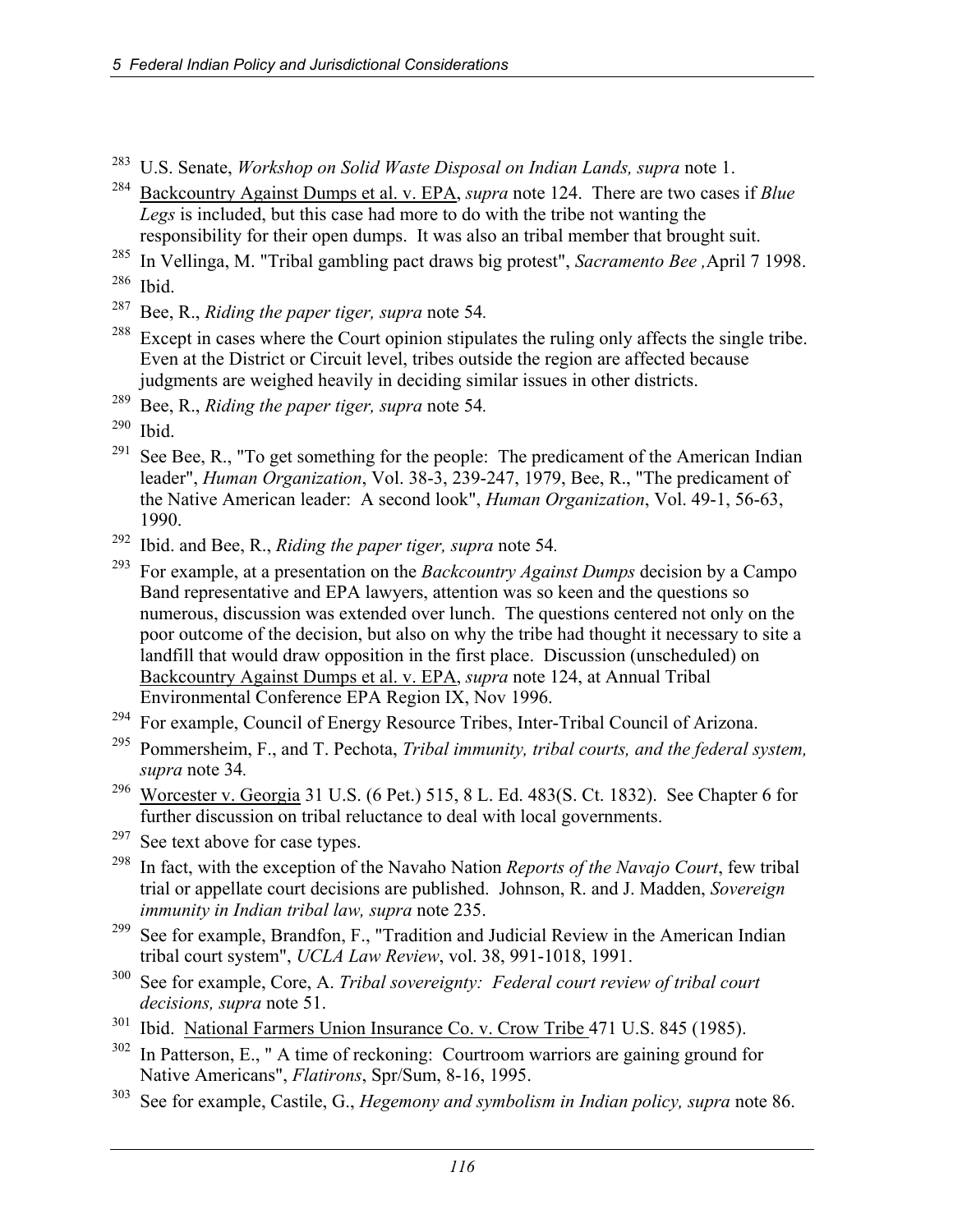- 304 See for example, Johnson, R. and J. Madden, *Sovereign immunity in Indian tribal law, supra* note 235.
- 305 See Patterson, E., *A time of reckoning, supra* note 305*.*
- 306 See ibid., Bee, R., *Riding the paper tiger, supra* note 54*,*, Pommersheim, F., and T. Pechota, *Tribal immunity, tribal courts, and the federal system*, *supra* note 34.
- 307 See Allen, M., *Native American control of tribal natural resource development culture*culture*, supra* note 114.
- 308 Bee, R., *Riding the paper tiger, supra* note 54*.*
- 309 See Patterson, E., *A time of reckoning, supra* note 305*.*
- 310 Wilkinson, C., *American Indians, time and the law, supra* note 55.
- 311 Ibid., Bee, R., *Riding the paper tiger, supra* note 54*.*
- <sup>312</sup> The community, along with a few non-Indian ranches, is home to the only real population in the area. Other well-used dumps are much more convenient, and at least 10 miles closer, to the bulk of Indian homes. It is also general knowledge on the reservation who dumps where; the dump is unofficially named after the non-Indian community.
- 313 Discussion Notes, *Workshop on assessment of open dumping, supra* note 132.
- $314$  Possibly state assistance as well, but it is more unlikely that tribes would request such assistance.
- 315 American Indian Lawyer Training Program, *Indian tribes as sovereign governments, supra* note 13.
- 316 Zender, L., and G. Tchobanoglous, *Manual on open dumping assessment, supra* note 132.
- 317 Environmental Protection Agency, *Native American Network*, Spr 1994.
- 318 National Public Radio broadcast, *All Things Considered*, Mar 18, 1998.
- $319$  Ibid.
- 320 Solomon, S., "Tribal-County Cooperation: Making it work at the local level", *Cultural Survival,* vol. 19-3, 56-60, 1995.
- 321 In Gover, Stetson, and Williams, P.C., *Survey of tribal actions to protect water quality*., *supra* note 116.
- 322 For example, see Ragsdale, J., Jr., *Indian reservations and the preservation of tribal culture, supra* note 10, and McGuire, T., *Federal Indian policy : A framework for evaluation*, *supra* note 92.
- <sup>323</sup> See text above on state authority.
- <sup>324</sup> Influence in a society is gained from perceptions of power, prestige, wealth, and authority, among other factors. See for example, Turner, J., *Social Influence*, Open Univ. Press, Milton Keynes, England, 1991.
- 325 See Ragsdale, J., Jr., *Indian reservations and the preservation of tribal culture, supra*  note 10, and McGuire, T., *Federal Indian policy : A framework for evaluation, supra* note 92.